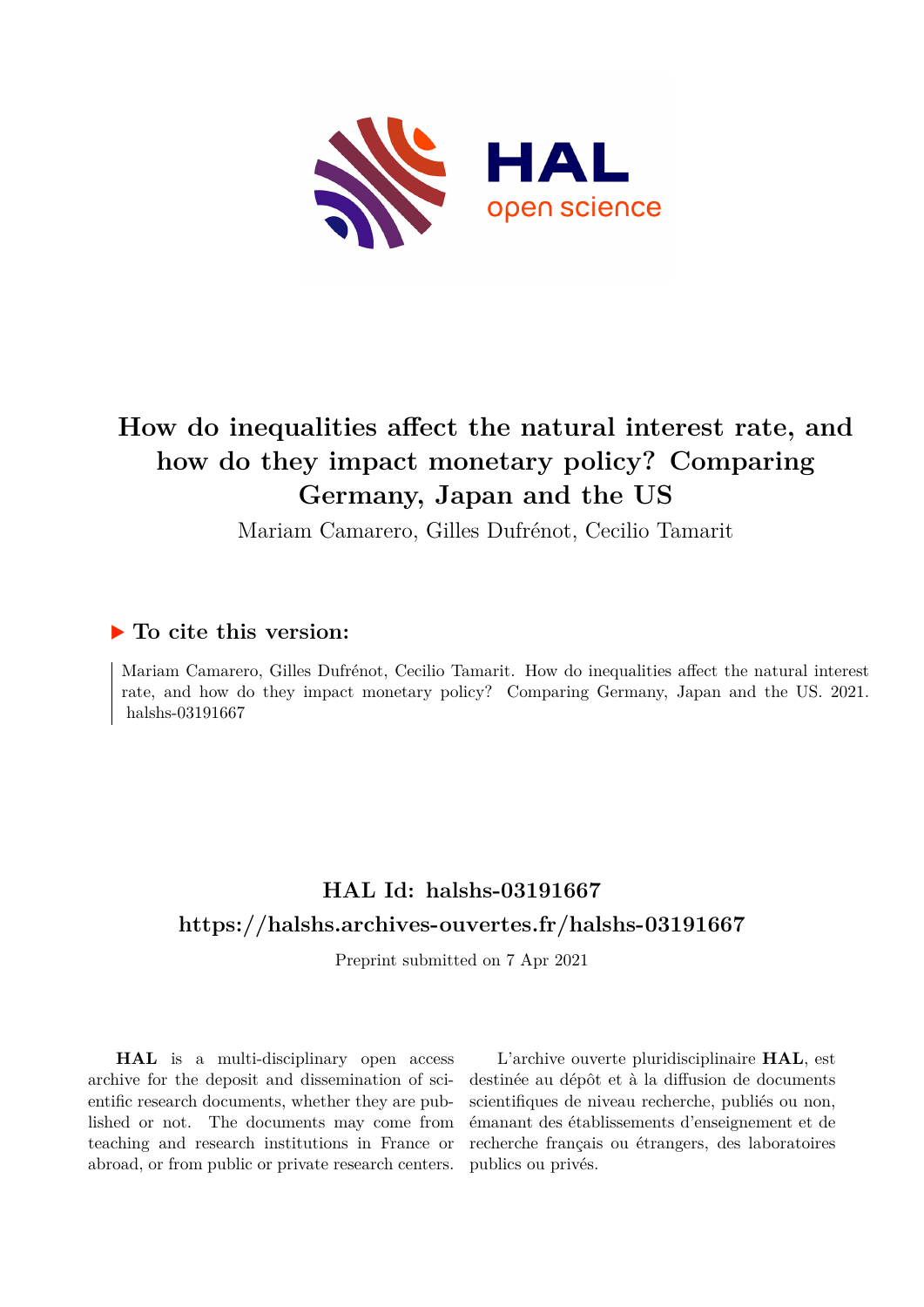

**Working Papers / Documents de travail**

# **How do inequalities affect the natural interest rate, and how do they impact monetary policy? Comparing Germany, Japan and the US**

**Mariam Camarero Gilles Dufrénot Cecilio Tamarit**

WP 2021 - Nr 23











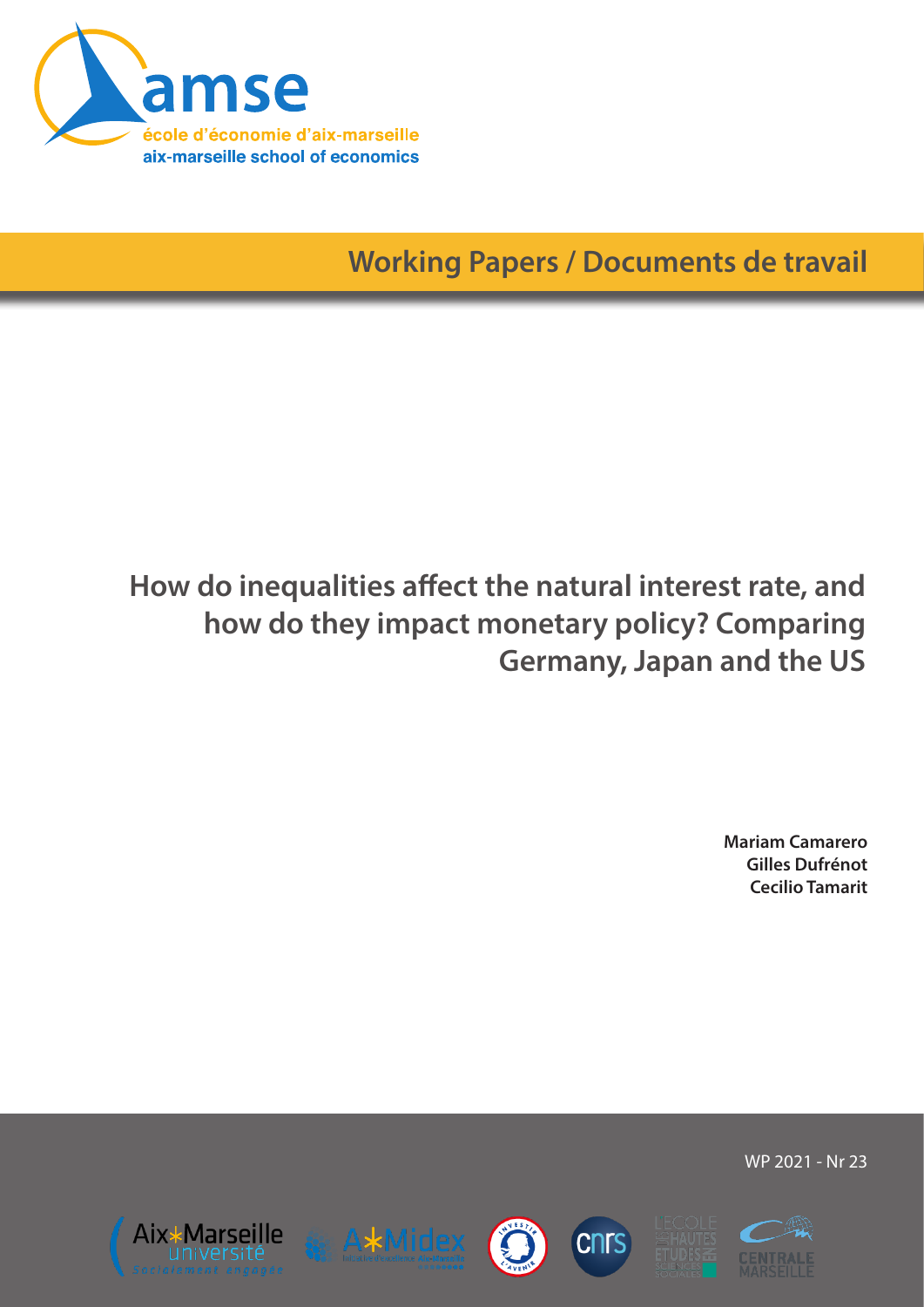## How do inequalities affect the natural interest rate, and how do they impact monetary policy? Comparing Germany, Japan and the US \*

Mariam Camarero <sup>†</sup> Gilles Dufrénot <sup>a‡</sup>and Cecilio Tamarit <sup>§</sup>

#### **Abstract**

In this paper we analyze how growing income/wealth inequality and the functional income distribution inequality have contributed to the sustained low potential growth observed in the industrialized economies during the last two decades, a period that includes the Great Recession (GR). Growing inequality may constitute a drawback for the recovery of these economies, especially after the Great Pandemic (GP). To this aim, we modify the semi-structural model originally proposed by Holston, Laubach and William, by considering the effects of several types of inequalities. We jointly estimate potential growth and the natural interest rates. We show that the latter can substantially modify the time path of the real interest rate that prevails when economies are at full strength and inflation is stable.

**Keywords**: Potential growth; Inequality; Natural interest rate; G7; State-space model **JEL classification**: E62, E52, E21, C32

<sup>\*</sup>Cecilio Tamarit and Mariam Camarero acknowledge the public funding from the ERDF and AEI-Spanish Ministry of Economy and Competitiveness (ECO2017-83255-C3-3-P project), the Valencian regional government (Generalitat Valenciana-PROMETEO 2018/102 project) and the European Commission (project 611032-EPP-1- 2019-1-ES-EPPJMO-CoE). Gilles Dufrénot acknowledges financial support by French National Research Agency Grants ANR-17-EURE-0020. The European Commission support does not constitute an endorsement of the contents which reflects the views only of the authors. All remaining errors are ours.

<sup>†</sup>University Jaume I and INTECO, Department of Economics, Campus de Riu Sec, E-12080 Castellón (Spain). ‡a*Corresponding author:*Aix-Marseille Univ, CNRS, AMSE, Marseille, France and CEPII, email: gilles.dufrenot@univ-amu.fr

<sup>§</sup>University of València and INTECO, Department of Applied Economics II, PO Box 22006 E-46071 Valencia, Spain.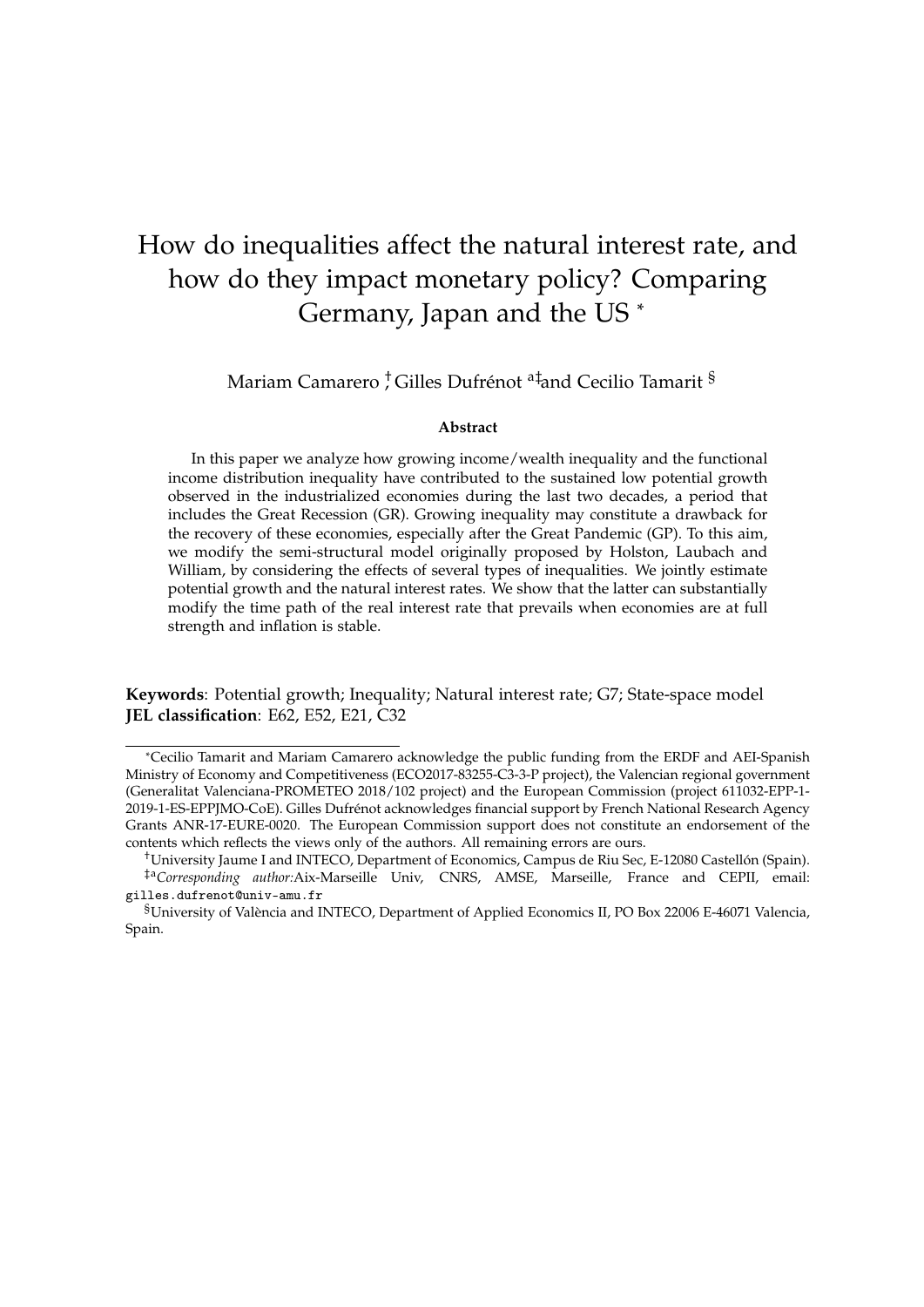#### **1 Introduction**

After three decades of increasing inequality in most advanced economies, and with the entailed risk of creating social division acting as potential catalyst for populism, discussion on the effects of inequality on the economic prosperity of societies has regained momentum. Although most of the decline in equality was concentrated in the 1980s and 1990s and the change has been greater in certain countries such as the US, the overall trend in developed countries has been towards more inequality, reflecting increasing polarisation in wages (after tax and transfers) within the top income deciles compared with the middle and especially the bottom deciles.

Although there are many different causes that explain this evolution, two of them are particularly salient (Baldwin, 2019): technological changes and economic globalisation. On the one hand, technological changes have favoured a surge of the earnings linked to highly educated workers, leading to a *education wage premium*1 . On the other hand, economic globalisation has affected the distribution of wealth in advanced economies by reducing the demand for less qualified workers who compete directly (via relocation) or indirectly (via imports) with workers from emerging economies. At the same time, economic globalisation has increased market size and thereby wages of more highly qualified workers as their productivity has grown. This process of growing inequality has evolved in parallel with a declining trend in output growth and real interest rates over the past thirty years in many advanced economies, reflecting a process coined as *secular stagnation*. 2 Therefore, low interest rates would be reflecting a persistent excess of desired savings over investment leading to a period of secular stagnation.

Summers (2013) stressed, for the case of the US, how changes in income distribution have benefited less to agents with the strongest marginal propensity to consume. Indeed, as wage inequality widened, high-income households with both, higher wages and capital gains, showed a clear bias to save above the average, challenging future growth rates. These two phenomena, rising inequality and chronic weakness of demand, are related. In particular, rising inequality transfers income from low-saving households in the bottom and middle of the income distribution to higher saving households at the top. All else equal, this redistribution away from low to high-saving households

<sup>&</sup>lt;sup>1</sup>See Bartscher et al. (2020) for a recent survey.

<sup>&</sup>lt;sup>2</sup>Recently, the same phenomenon has been recast as a fall in the economy's "natural" or "neutral" rate of interest, an unobserved theoretical interest rate that is supposed to balance desired savings and planned investment when output is equal to its potential.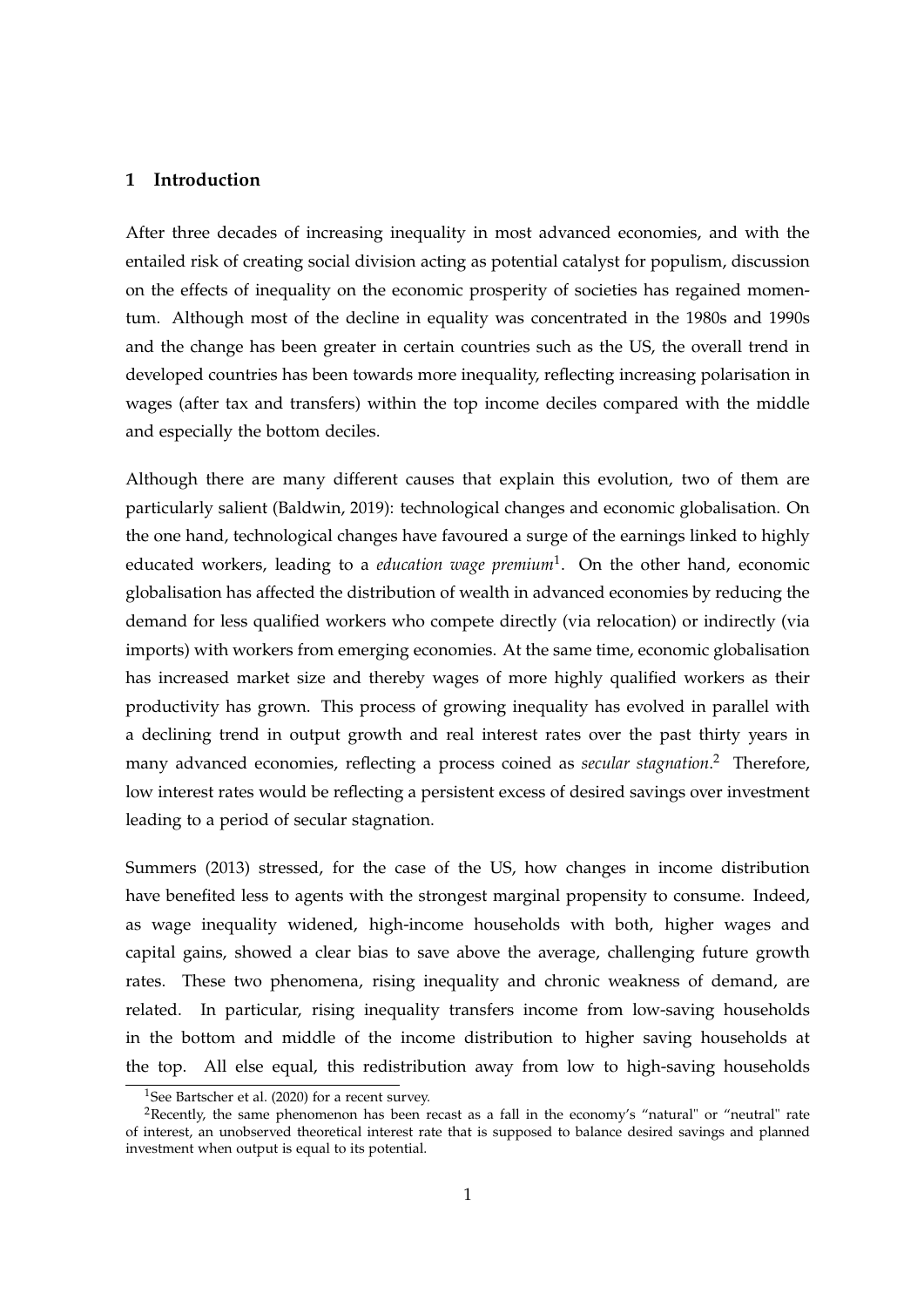reduces consumption spending and demand growth, being the root cause of this rising inequality the growing wedge between productivity and hourly-wage pay to US workers. Moreover, as corporate profits also grew during the 2000s, they shifted from being net borrowers from the rest of the economy to being net lenders of funds. The effect on demand of this rise in inequality and savings was concealed by an increase in debt among the lowest-income households, which sustained demand artificially before the crisis. However, the debt slowdown triggered by the GR revealed the existence of an underlying secular stagnation. In principle, inequality should not be a problem for growth. The reduced consumption stemming from this redistribution should translate into higher savings, lower interest rates, and more business investment in plants and equipment. Thus, this interest rate adjustment would ensure that the reduced consumption spending that follows the upward redistribution of income is matched by an increase in investment spending, and hence does not constitute a drag on growth in aggregate demand. However, the economy's ability to seamlessly translate lower consumption (or higher savings) into higher investment spending will be potentially blocked by the zero lower bound (ZLB) on interest rates. When the effective lower bound is binding, further increases in savings will instead show up as unused capacity and output losses rather than interest rates reductions. Again, this decline in demand growth will show up in data as either a slowdown in overall growth, or a pronounced decline in the natural interest rate.

This paper proposes new estimates of the natural interest rate of three industrialized countries (the United States, Japan and Germany), taking into account the effects of several types of inequalities on output and inflation (income/wealth individual inequalities, functional income distribution due to structural factors such as gender gap and the lagging of wages behind productivity, the percentage of low-paid workers, inequalities due to family labour status). The empirical framework is a modified Laubach and Williams (2003)'s model (henceforth LW) where the transmission of inequality on output and inflation operates both from demand-side and supply-side channels. We find that differences in the estimates of the natural interest rate can be large. We interpret this finding as a problem of omitted variable bias and show that the inclusion of inequality variables in the AD and AS equation modifies significantly the usual coefficients of a standard LW model. Specifically, the output-gap reaction to the interest rate gap changes hugely, as well as the coefficient measuring the inflation/output link.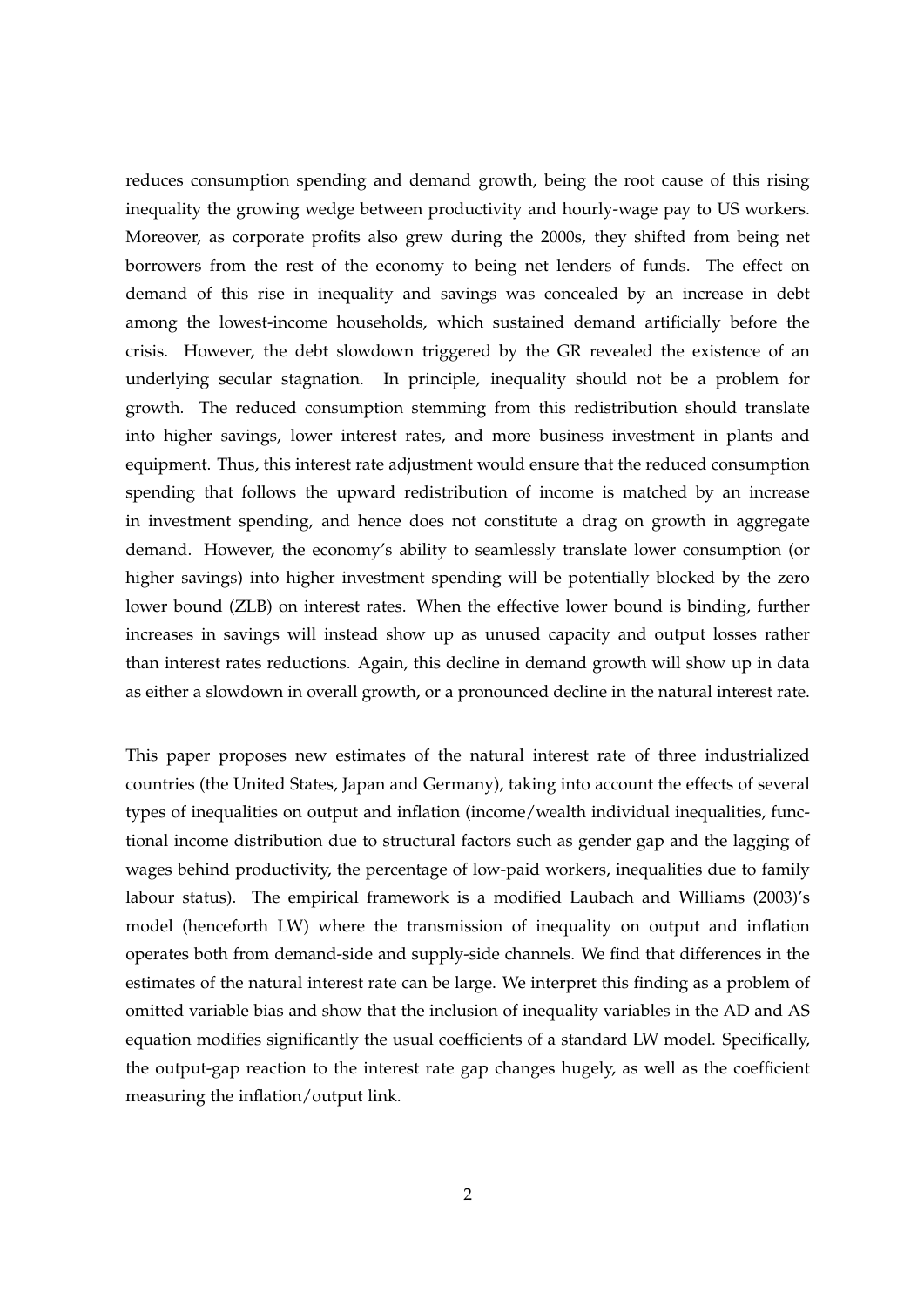We depart from previous literature in that we consider shadow interest rates, rather than the observed policy rate. This is necessary to take into consideration the changing nature of monetary policy over the period under investigation (2000 − 2019), from conventional to unconventional measures, without introducing a structural break in the model due to the zero lower bound constraint. By avoiding "kinked" aggregate demand function (which occurs in a model with ZLB), we also avoid the possibility of having multiple equilibria. So our model has just one steady state that is observed when the shadow rate and the natural rate coincide.

Recent literature distinguishes between partial equilibrium and general equilibrium effects of inequality on aggregate demand and supply (Eggertsson et al., 2019). For instance, partial equilibrium effects are measured by the effect of income inequality on aggregate demand through differences in the propensity to consume. It also happens when one considers the effects of changing prices of the financial assets leading to unequal share of these assets among individuals. In the case of aggregate supply, it can also be measured when unequal wages affect prices through the impact on labour productivity. Such effects are captured in our modified models by the coefficients of the inequality variables. The partial equilibrium effects get multiplied by the general equilibrium effects which are caused by economic policies. We accordingly also modify the original state equation in LW model in which the natural rate is determined by potential GDP and unobservable variables. This relationship can be interpreted as a *Golden rule* which determined the optimal level of saving in an economy. In the tradition of Cass-Koopman models, it can also be interpreted as a *Golden Utility rule* with the interest rate being a function of potential growth and of the subjective rate of time preference. As explained below, this rate is likely to vary across individuals in society, especially if the intertemporal trade-offs in consumption imply redistribution amongst the individuals.

The natural interest rate is usually considered a benchmark for monetary policy and, depending on whether the deviation from the policy rate is positive or not, it gives an indication of the stance of monetary policy. The question of the link between monetary policy and inequalities is often investigated from the former to the latter. Indeed, the redistributive effects of monetary policy are most often understood through its effects on inflation, growth, income and employment. In this paper, we are interested in the reverse causality. By considering the natural interest rate as an attractor of the short-term rate of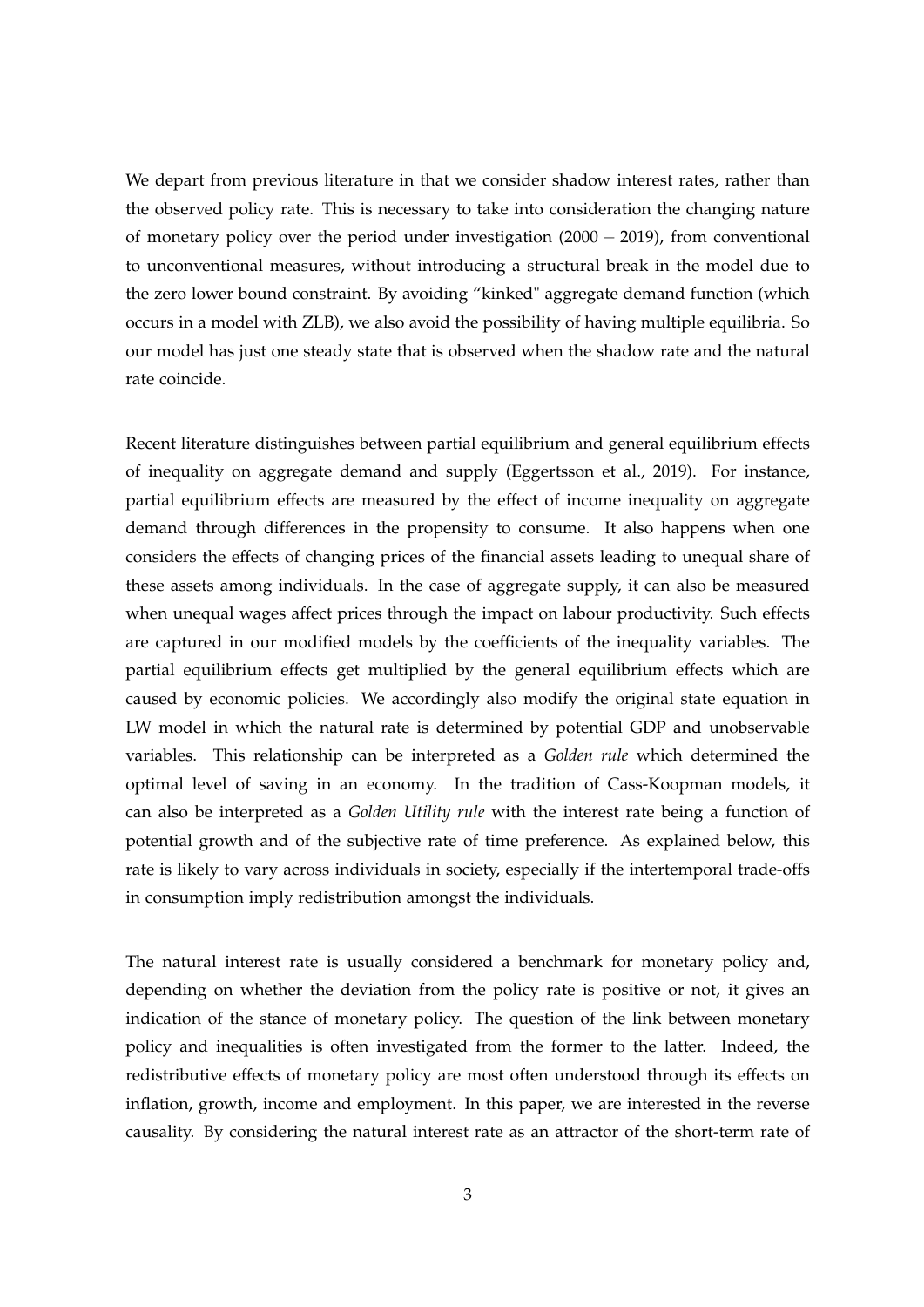monetary policy, we ask ourselves how inequalities contribute to its determination. For instance, greater inequalities could be associated with higher savings, therefore implying stronger downward pressure on the natural rate of interest. Similarly, wage inequalities, the concentration of wealth and earnings could contribute to reduce desired investment and aggregate demand, thereby preventing an economy to reach a full employment and full capacity growth rate. In this case, the natural rate would be too low. Similarly, if inequality leads to weak economic growth, it can lead to a downward trend in real interest rates. Inequalities, through different channels, can thus appear as advanced indicators of the determinants of the natural rate, notably savings and investment. Indicators of inequalities can therefore be used by central banks to set their interest rate, because they have an influence on the variables that central bankers look at to set their policy rate, i.e. inflation and growth. To our knowledge, no study has been conducted so far that includes inequality as a determinant of the real interest rate. We conduct a comparative analysis of three countries where inequality has increased over the last decade and which have experienced different performances in terms of growth and inflation: The United States, Germany and Japan.

The remainder of the paper is organized as follows: in Section 2 we briefly review the literature linking inequality, growth, and the natural interest rate. Section 3 presents our modified LW model. Section 4 presents a summary of the econometric methodology, while Sections 5 and 6 describe the data and our results. In Section 7, we investigate some implications for the monetary authorities' reaction function. Finally, Section 8 concludes.

#### **2 Inequality, growth and natural interest rate: brief literature review**

According to the secular stagnation view, weak aggregate demand and a lack of productive investment opportunities have shifted the economy into a state of persistent stagnation at very low - if not negative - real interest rates. This hypothesis, posited initially by Hansen (1939), was led to oblivion after the massive increase in government spending and the baby boom subsequent to World War II. However, the persistence of the slump affecting Japan since the early 1990s, as well as the slow recoveries experienced by the US and the Euro area in the aftermath of the 2008 Great Recession (GR) have revived its interest as it may explain the creation of a vicious circle preventing a swift return to normal after the GR. A worry that can be enhanced after the current Great Pandemic (GP)(Baldwin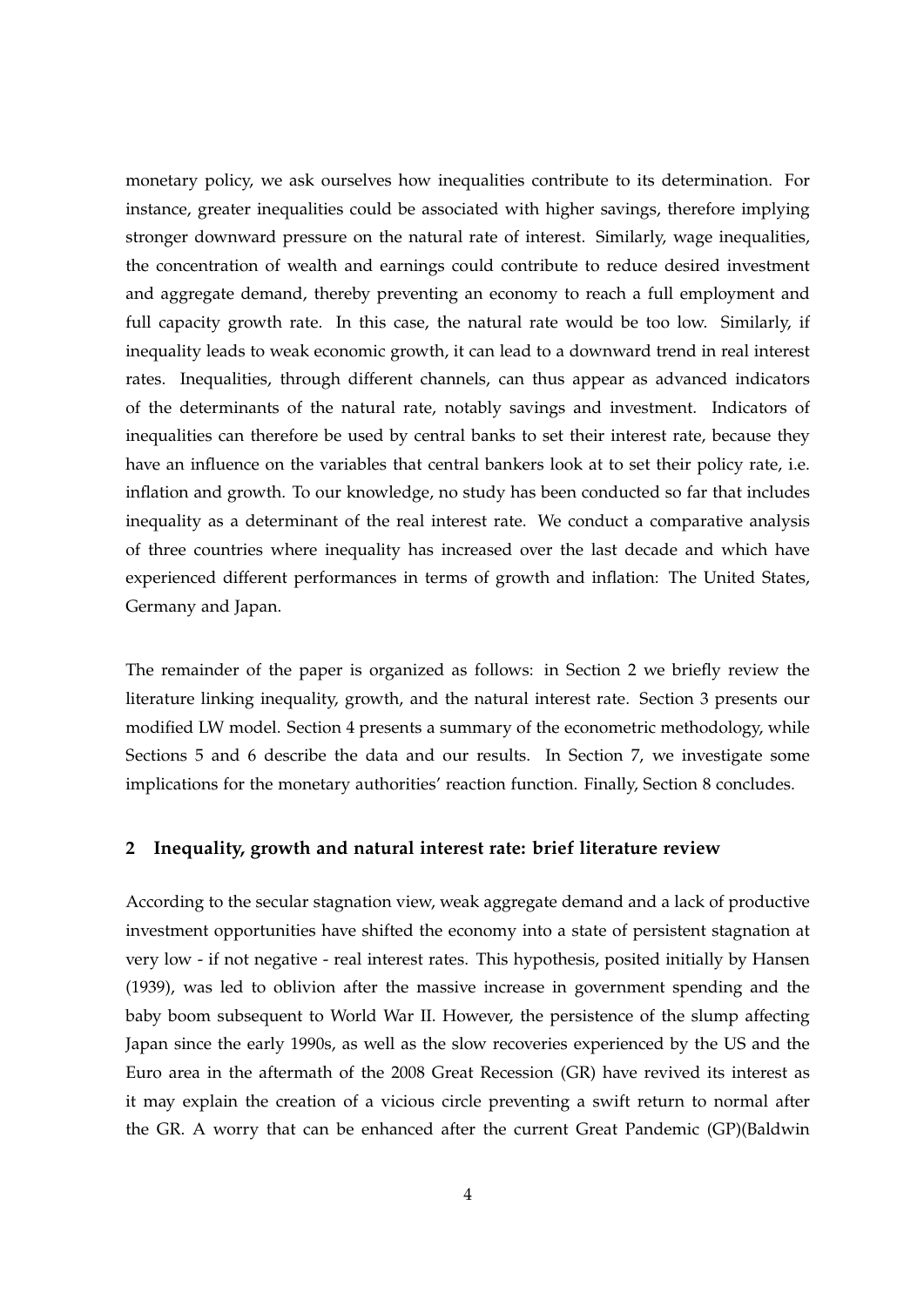and Weder di Mauro, 2020; Baldwin, 2020). Dampened aggregate demand causes low investment, which in turn reduces the economy's potential growth rate through a reduction and deterioration of the quality of physical and human capital. Under these circumstances, the low interest rate environment may also generate asset bubbles (i.e. housing market or dot com crises) that may have uncovered the underlying decrease in potential economic growth (Summers, 2013). Finally, the secular stagnation hypothesis can be of particular relevance as central banks might face difficulties in setting the appropriate nominal interest rate policy when the zero lower bound (ZLB) is binding, creating a *liquidity trap*.

Summers (2013) pioneered a debate over the factors that might have contributed to the decline of the natural interest rate. Some potential factors can be transitory, such as post-crisis private debt deleveraging (Rogoff, 2015), a temporary *savings glut* (Bernanke, 2015), or higher regulatory burdens for firms and households (Taylor, 2016). However, there are also arguments in favor that the low interest rates are led by persistent factors connected to a secular stagnation, causing a long-lasting decline in profitable investment opportunities and high global savings rates. Desired investment can be connected to expected poor long-term productivity growth. Although several authors take a positive view about future progress in productivity derived from the digital revolution  $3$ , others are more pessimistic<sup>4</sup> and enumerate a number of factors, such as the stagnation produced by a declining quality of human capital, the effects of globalization, ageing, environmental issues and increasing public and private debt, that would be depriving resources from investment. At the same time, technical progress seems to have reduced the relative prices of capital goods while digital innovations seem not having yet complemented the available skills of workers in terms of higher productivity. Concurrently, other authors (Rachel and Smith, 2015) stressed that desired savings have probably increased due to demographic forces but also to higher inequality within countries<sup>5</sup>. Interestingly, although the seminal studies on secular stagnation remarked the pivotal role played by income inequality as explanatory variable, empirical research testing the importance of this variable is scarce, to say the least.

<sup>3</sup>Such as Brynjolfsson and McAfee (2014).

<sup>4</sup>See Gordon (2012, 2016).

 $5R$ achel and Smith (2015) estimate that the effect of rising inequality on interest rates fall has a par influence compared with any other single driver they survey. This fall in interest rates is driven both by global and country-specific factors. Given that the US economy has seen a larger concentration of income at the top of the distribution than other advanced countries, the effect of inequality on the pace of aggregate demand growth (and hence interest rates) is likely larger as well.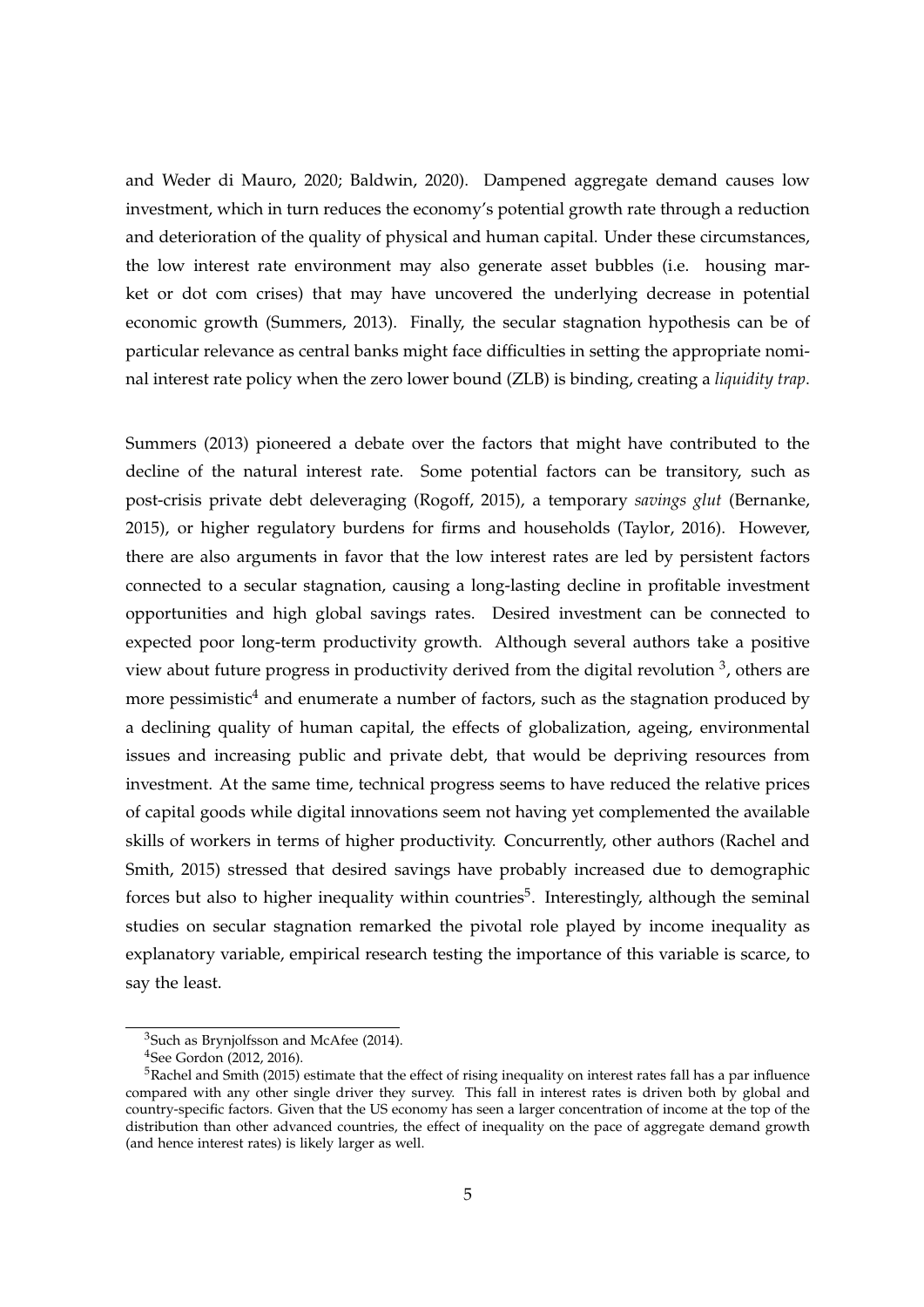Eggertsson et al. (2019) explain secular stagnation through a New Keynesian model where the importance of inequality, among other structural factors, is made explicit. In their model, unemployment is high for an indefinite amount of time due to a permanent drop in the natural rate of interest. They consider a simple overlapping generation model where households go through three stages of life: young, middle aged and old, and income is largely concentrated within the middle generation. Assuming that borrowing by the young is constrained, the steady-state real interest rate is no longer determined solely by households' discount factor but by the relative supply of savings and demand for loans. Interestingly, their results show that four factors, namely, a slowdown in population growth, a tightening of borrowing limits, a fall in the relative price of investment goods and an increase in income inequality, either across or within generations, may generate a permanent negative real interest rate. Other recent contributions that explain permanent deflation in a ZLB environment are Benigno and Fornaro (2018) and Fornaro and Wolf (2020) where the ZLB is binding due to self-fulfilling expectations in a complementing way to the fundamental factors. This model, especially designed to explain the economic consequences of Covid-19, can be easily modified to include inequality as driver of a stagnation trap. Let us assume that an increase in inequality creates first, a demand slump. In this case, lower wages induce lower demand that increases financial constraints to invest by firms and also constraints the capacity to invest in human capital, that is, education and training, in poorer people (that will have negative effects on productivity). As a result, a demand/supply doom loop is generated that creates a poverty/inequality trap. Initial pessimistic expectations of weak growth thus become self-fulfilling. Importantly, this self-fulfilling feedback loop can take place only if the fundamentals of the economy are sufficiently weak. Restoring full employment through monetary stimulus might not be that easy as interest rates are very low because of the effective lower bound constraint. As a consequence, a more effective way to reverse the supply-demand doom loop is through appropriate fiscal policy interventions. This can be made via a rise in subsidies (transfers), increasing public investment or credit provision to level out income for poorer population. These policies would increase consumption, health and education levels, soaring both demand and productivity, and triggering a virtuous loop. Under this framework where multiple equilibria are possible, only sufficiently aggressive fiscal interventions can rule out stagnation traps, changing agent's expectations and shifting the economy from *bad* to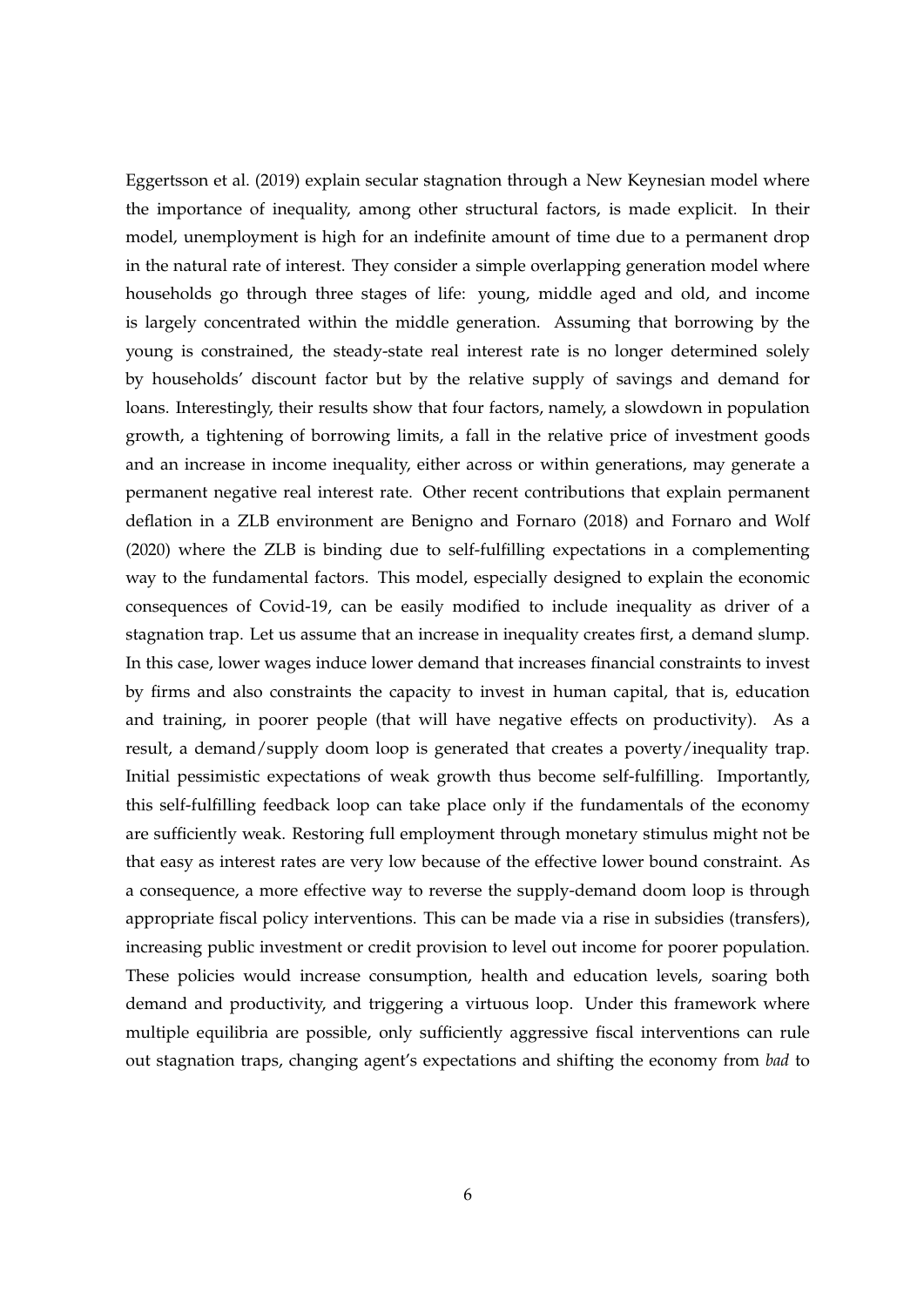*good* steady state equilibria.6

Other modern micro-founded macroeconomic models based on life-cycle models, like overlapping generation models with three periods of life: young, worker and retired, usually depart from the representative agent and complete markets assumptions. Under these conditions Ricardian Equivalence does not hold, and government transfer policies affect the equilibrium allocations through several distinct channels.

First, redistribution across time through intertemporal transfers matters when peoples' planning horizons are finite. The reason is intuitive: with finite planning horizon, agents currently alive expect to shoulder only a part of the financing burden that comes with today's transfer; the rest is to be serviced by future generations. Such transfers thus affect agents' wealth and their consumption and saving plans (Blanchard, 1985).

Second, transfers across agents can affect aggregate consumption and saving (and hence the interest rate) if agents have different marginal propensities to consume (MPCs). Differences in MPCs could arise because of several distinct features of the economic environment. They could be a result of un-insurable risks and binding borrowing constraints, as in Aiyagari (1994) and Oh and Reis (2012). They could emerge because some agents have little to no liquid wealth, preventing them from adjusting their consumption, as in Kaplan et al. (2014). Another reason may be the life-cycle: propensity to consume may differ between workers and retirees, as in Gertler (1999), or may vary with age as in Eggertsson et al. (2019).

The third way in which government policy affects interest rates is what may be called a precautionary saving channel. One facet of this channel is that government policies can directly reduce the risks faced by the agents. The mechanism is close to the one analyzed by Engen and Gruber (2001). Under imperfect insurance, agents who face some idiosyncratic risks - for example those related to health or unemployment - attempt to self-insure through saving. This precautionary saving motive acts to push the interest rate below the rate that would prevail in a complete markets economy (where all risks are insurable and so do not affect the agents' behavior). Government policies such as

 $6N$ ote that in Eggertsson et al. (2019) they find a parallel result for monetary policy: an inflation target which is below what is required to keep permanently negative natural interest rates levels has no effect in this context of secular stagnation. This result formalises what Krugman (2014) defined as the *timidity trap*. Moreover, in a secular stagnation environment, there are strong limitations of forward guidance with nominal interest rates, as the capacity to manipulate expectations under ZLB is limited.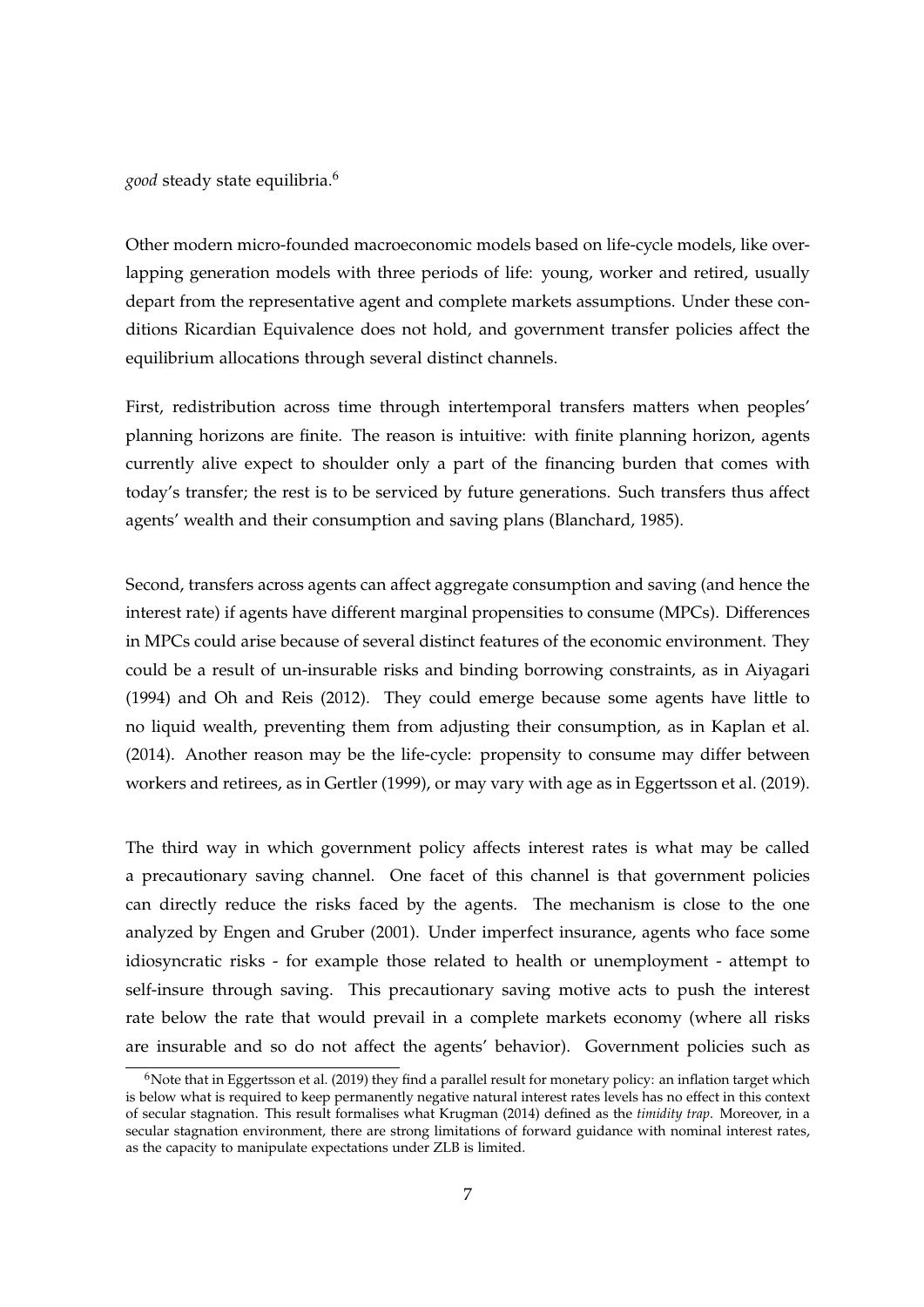social insurance will affect the importance of precautionary saving: a stronger social safety net or higher unemployment and disability benefits curtail the associated risks, curbing the desire to save. Conversely, lack of social insurance means that agents need to rely on their own resources when experiencing hardship, making personal saving a priority.

Inequality is currently a hot topic dominating the political agenda in various countries, many of which are still characterized by a sluggish recovery and continuing high unemployment rates. The possible channels through which inequality might negatively affect economic growth can be summarized as follows (García-Penalosa, 2007): first, poor people has often less access to health care, which lessens the human capital accumulation and may diminish growth overtime (Alesina and Perotti, 1996); second, increasing inequality might prevent poorer households from receiving a proper education level, which renders labour productivity lower (Stiglitz, 2012); third, less equal societies yield both lower domestic social stability and institutional quality, which may act as a less efficient shock absorber and dismiss foreign investment (Rodrik, 1999; Acemoglu et al., 2004).

However, higher inequality can also have positive effects on economic growth and therefore, this is an open question that deserves further empirical analysis.

#### **3 A modified HLW model with inequality variables**

Laubach and Williams (2003) model, recently re-applied internationally by Holston et al. (2017), that we will refer to as HLW model, is one of the most commonly used approaches to estimate the natural interest rate. In particular, it consists of a structural framework that takes into account movements in inflation, output and the interest rate. The philosophy of the LW method is that the natural rate of interest is an endogenous object determined in general equilibrium, and as such it will depend on a host of socio-economic forces, such as trends in preferences, technology, demography, policies and policy frameworks. It is impossible to know and measure all the relevant factors. To reflect the dependence on growth and on a range of (possibly unknown) other factors, the LW model assumes that the natural rate depends on the estimated trend growth rate of potential output and a time-varying unobserved component that captures the effects of other unspecified influences. The model further assumes that both the growth rate and the unobserved component are random walk processes. In short, the LW model views the natural rate as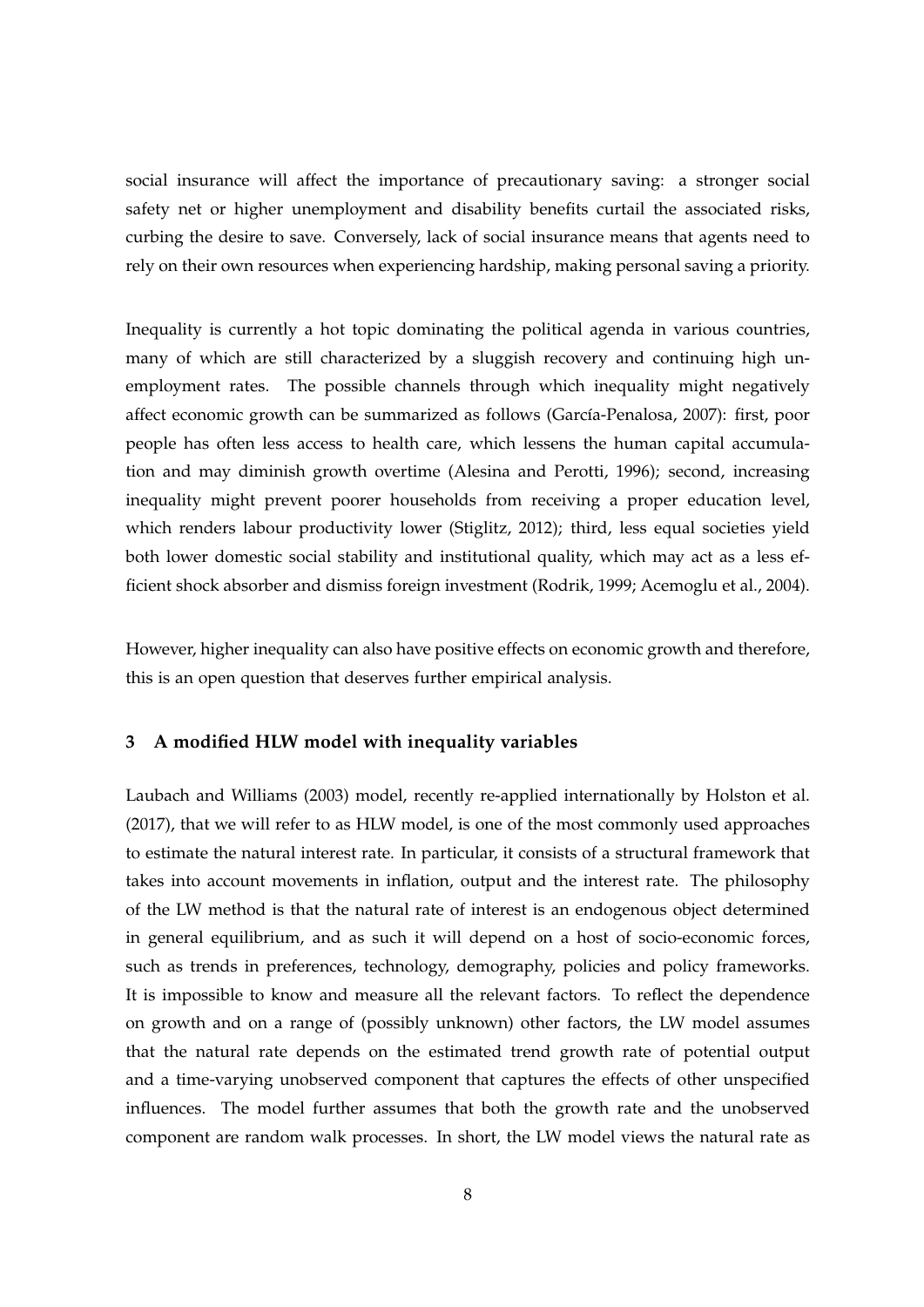the sum of two independent random walks. To achieve identification, LW add two further equations to the model. First, they specify a simple reduced-form equation relating output gap to its own lags, a moving average of the lagged real funds rate gap, and a serially uncorrelated error. Second, LW add the reduced-form Phillips curve to the model, linking current inflation to lagged inflation and the output gap. The system above can be written in a state-space form, and the Kalman Filter can be used to estimate the unobservable states.

We modify the HLW model by considering two types of inequalities. First, some inequalities are related to personal income and wealth distributions. They affect aggregate demand through the saving/investment equilibrium. Second, inequalities related to factor income distribution affect aggregate supply through the wage/price dynamics.

For the demand-side channel, our equation is a dynamic empirical counterpart of a theoretical model recently proposed by Calvert Jump (2018) to uncover the effects of income inequality on aggregate demand in a simple manner. The author's model relies on the standard aggregate saving and investment equation (as functions of respectively income and real interest rate) and on the assumption of log-normal distribution of income. An expression is derived where the expected level of income depends upon the coefficient of variations of income. In our empirical equation, income and interest rates are expressed as deviation to their long-term value. Moreover, the coefficient of variation of income is assumed to depend on and to be correlated to inequality indicators, such as differences between the bottom and top end of income distribution (income disparities), net wealth inequalities and GINI coefficients. Income inequalities affect aggregate demand through several transmission mechanisms: imperfect financial markets (imperfect pooling of rate of return, self-financing and borrowing constraints or idiosyncratic uncertainty) and different demand elasticities between rich and poor consumers.

For the supply-side channel, inequality indicators are usually related to factors that affect labour productivity, human capital investment and the functional distribution of income. Examples of such factors are gender inequalities and the differentials between income share and productivity. There is some empirical evidence in the literature that gender pay gap and gender labour market participation gap can hurt productivity (Cuberes and Teignier, 2012). Since labor productivity is one of the determinants of potential growth, this can in turn affect the natural growth rate. Income distribution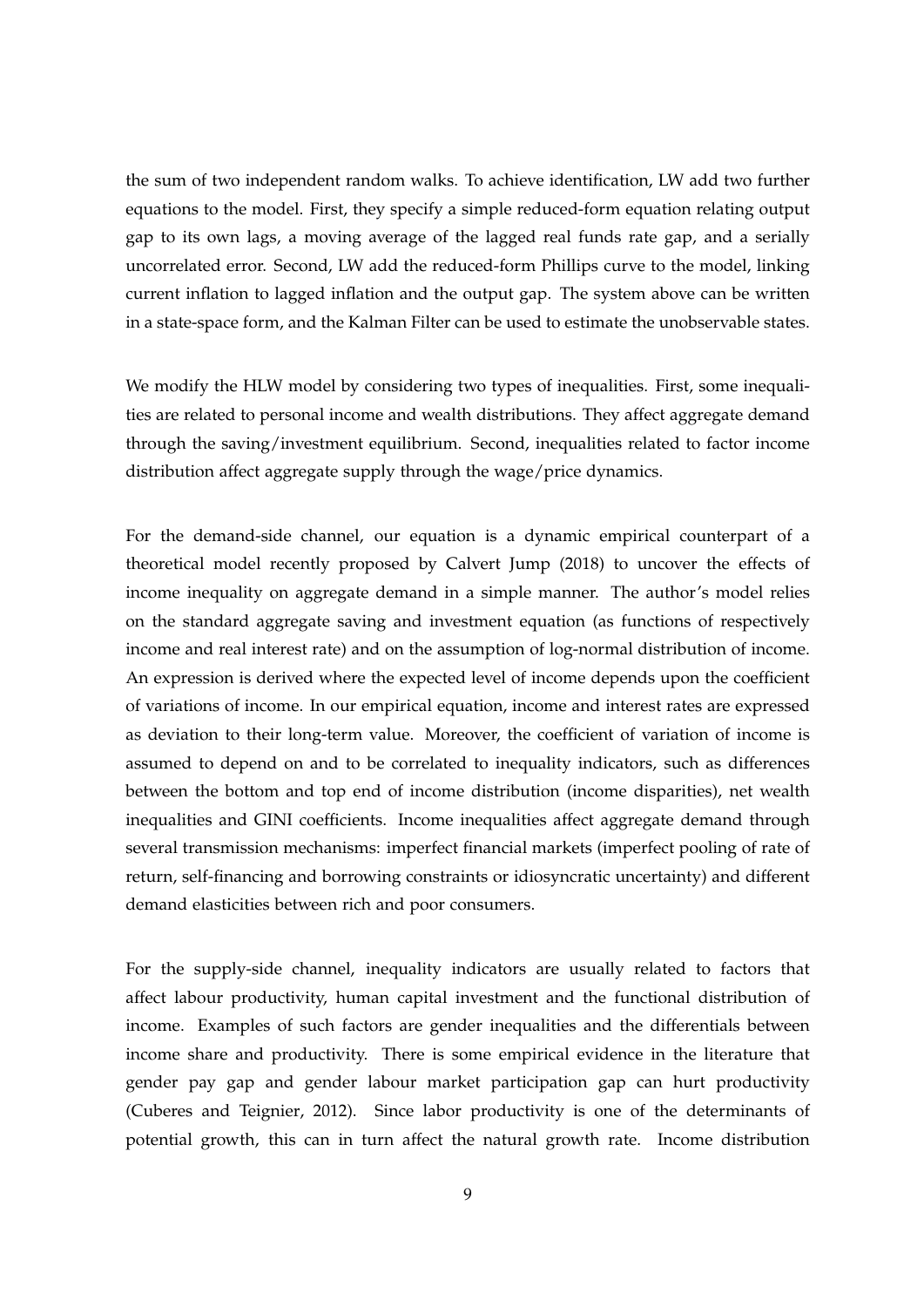can also be related to long-term economic growth in relation to rate of profit and the wage share out of total income. Since the last three decades, the distribution of income has been disrupted by a disconnection between the growth rate of unit labor costs (or the wage share) and labor productivity, as argued by Faggio et al. (2007), Furman and Orszag (2018) and OECD (2018). In Appendix A, we propose a simple stylized theoretical model showing how taking into account the wage share modifies the standard AS curve.

The AD and AS modified equations considered in this paper are reduced-form equations which aim at capturing, empirically, some potential links between inequality and output/inflation and see whether such correlation affects or not the dynamic path of potential growth and the natural interest rate in the G7 countries.

#### **3.1 Modified AD and AS equations**

The AD equation is as follows:

$$
\widetilde{y}_t = a_y(L)\widetilde{y}_{t-1} + a_r(L)(r_{t-1} - r_{t-1}^*) + A_Z(L)Z_t + a_3 + \sigma_{\widetilde{y}}\epsilon_t^{\widetilde{y}}, \quad \epsilon_t^{\widetilde{y}} \approx N(0, 1). \tag{1}
$$

where  $\tilde{y}_t = 100 * (y_t - y_t^*)$  is the output-gap,  $y_t = ln(\text{realGDP})$  and  $y_t^*$  is logarithmic potential GDP.  $r_t$  is the real short-term interest rate and  $r_t^*$  is the natural interest rate. We augment this equation with some exogenous inequality variables, in the vector *Z<sup>t</sup>* , that affect aggregate demand : Gini index which measures income inequality at a macro level, Palma ratio as an indicator of income disparities and wealth inequality.  $a_y(L)$ ,  $a_r(L)$ ,  $A_z(L)$ are lag polynomials. In the HLW model,  $A_Z(L) = 0$ . If inequalities have an impact on the estimate of the output-gap, their model suffers from an omitted variable bias. The size of the bias depends on the correlation between inequality and  $(r_{t-1} - r_{t-1}^*)$ , which is a proxy for the stance of monetary policy. Some channels by which monetary policy affects inequalities are inflation tax channel, savings redistribution channel, interest rate exposure channel, earnings heterogeneity channel, and income composition channel (Amaral, 2017). Ignoring their potential effect could therefore lead to over-estimate or under-estimate the stance of monetary policy on the business cycle.

The aggregate supply equation is as follows:

$$
\pi_t = b_\pi(L)\pi_{t-1} + b_y(L)\widetilde{y}_{t-1} + B_\kappa(L)\kappa_t + B_W(L)W_t + b_3 + \sigma_\pi \epsilon^\pi, \quad \epsilon^\pi \approx N(0,1). \tag{2}
$$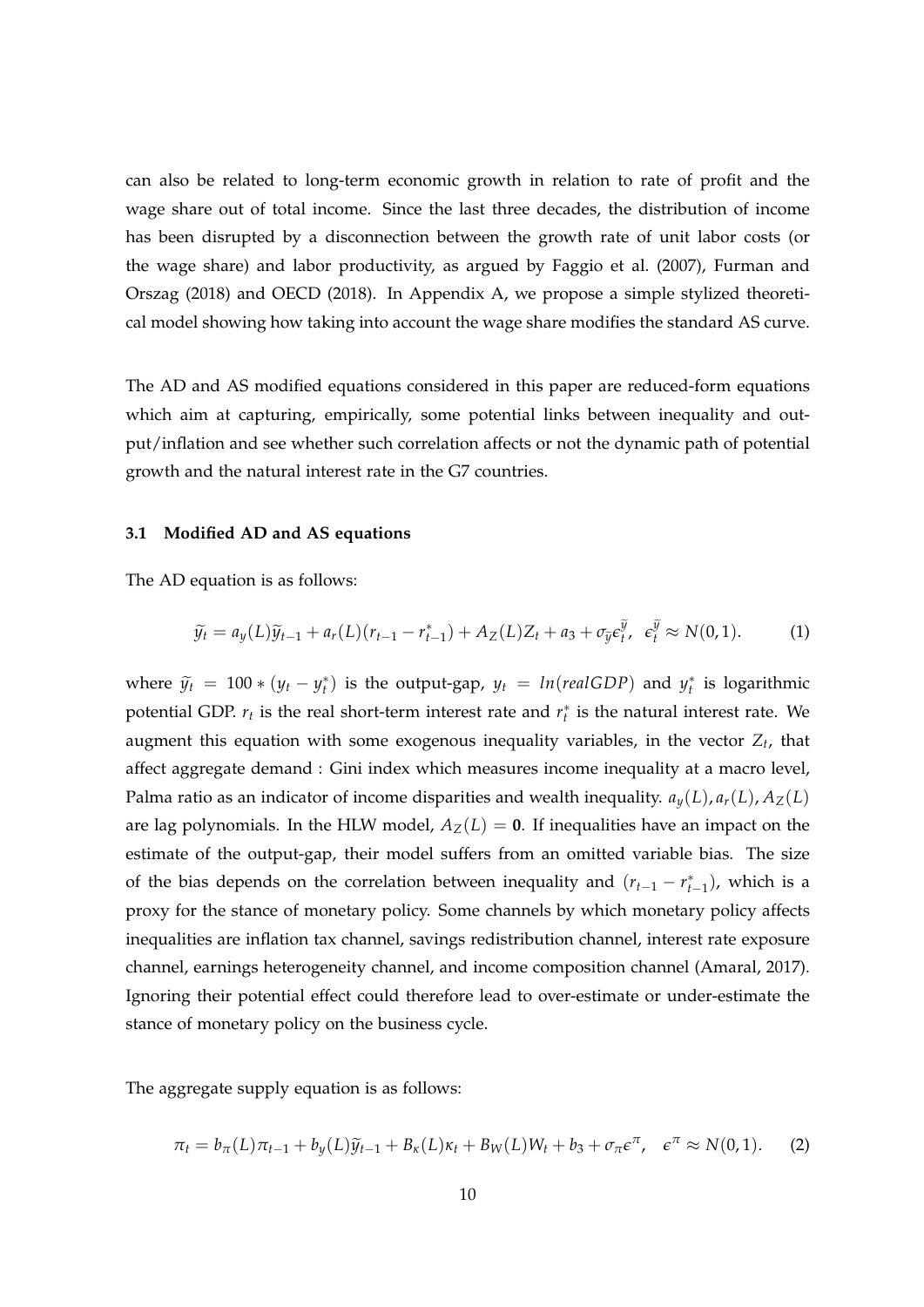where  $\pi_t$  is core inflation at time *t*,  $\kappa_t$  is a vector which consist of two variables: core import prices and crude oil prices measured as deviations from core inflation, *W<sup>t</sup>* is a vector of functional inequality variables: gender gap, labour income share growth minus labour productivity and the percentage of low paid full-time employees.  $b_\pi(L)$ ,  $b_\gamma(L)$ ,  $B_\kappa(L)$ ,  $B_W(L)$ are lag polynomials. In HLW model,  $B_W(L) = 0$ . Strong correlation between  $W_t$  and  $\widetilde{y}_{t-1}$  could lead to an omitted bias problem. There is overwhelming empirical evidence in the literature of falling share of wages in GDP stemming from a slowdown in average real wage growth relative to productivity growth, since the beginning 1990*s*. At the same time, increases in wage inequality have been observed, reflected by gender gaps (in pay or labour market participation) and low and middle wages lagging behind average growth. Since such inequalities harm labor productivity, they are likely to slow potential growth and thereby change the dynamics of the natural interest rate.

#### **3.2 Unobserved state variables**

In addition to Equations (1) and (2), we also consider the following state (unobserved variables):

$$
r_t^* = c_1 g_{t-1} + c_3 s_t, \tag{3}
$$

$$
g_t = \delta_g g_{t-1} + \bar{g} + \sigma_g \epsilon_t^g, \quad \epsilon_t^g \approx N(0, 1), \tag{4}
$$

$$
y_t^* = y_{t-1}^* + g_{t-1} + \sigma_s e_t^{y^*}, \quad e_t^{y^*} \approx N(0, 1), \tag{5}
$$

$$
s_t = d_s s_{t-1} + \sigma_s \varepsilon_t^s, \quad \varepsilon_t^s \approx N(0, 1). \tag{6}
$$

The natural interest rate,  $r_t^*$ , is driven by potential growth,  $g_t$ , and other unobserved determinant, *s<sup>t</sup>* (for instance demography). Potential growth follows a mean reverting process ( $\bar{g}$  is potential growth average), thereby implying that potential growth,  $y_t^*$ , is *I*(1).  $c_1$ ,  $\delta_g$ ,  $\bar{g}$ ,  $d_s$  are real numbers.

There are several explanations for Equation (3). First, *r*<sup>\*</sup> can be interpreted as a long-term interest rate. Using Wicksell's interpretation, potential growth *g* <sup>∗</sup> determines the marginal rate of return on capital. This is an "attractor" towards which the long-term equilibrium interest rate converges. It is therefore an interest rate which is determined by real forces (as opposed to monetary or financial forces). This interpretation is taken up by neoclassical growth models. Equation (3) can be interpreted as a modified golden rule linking the equilibrium interest rate to the marginal productivity of capital and to a set of other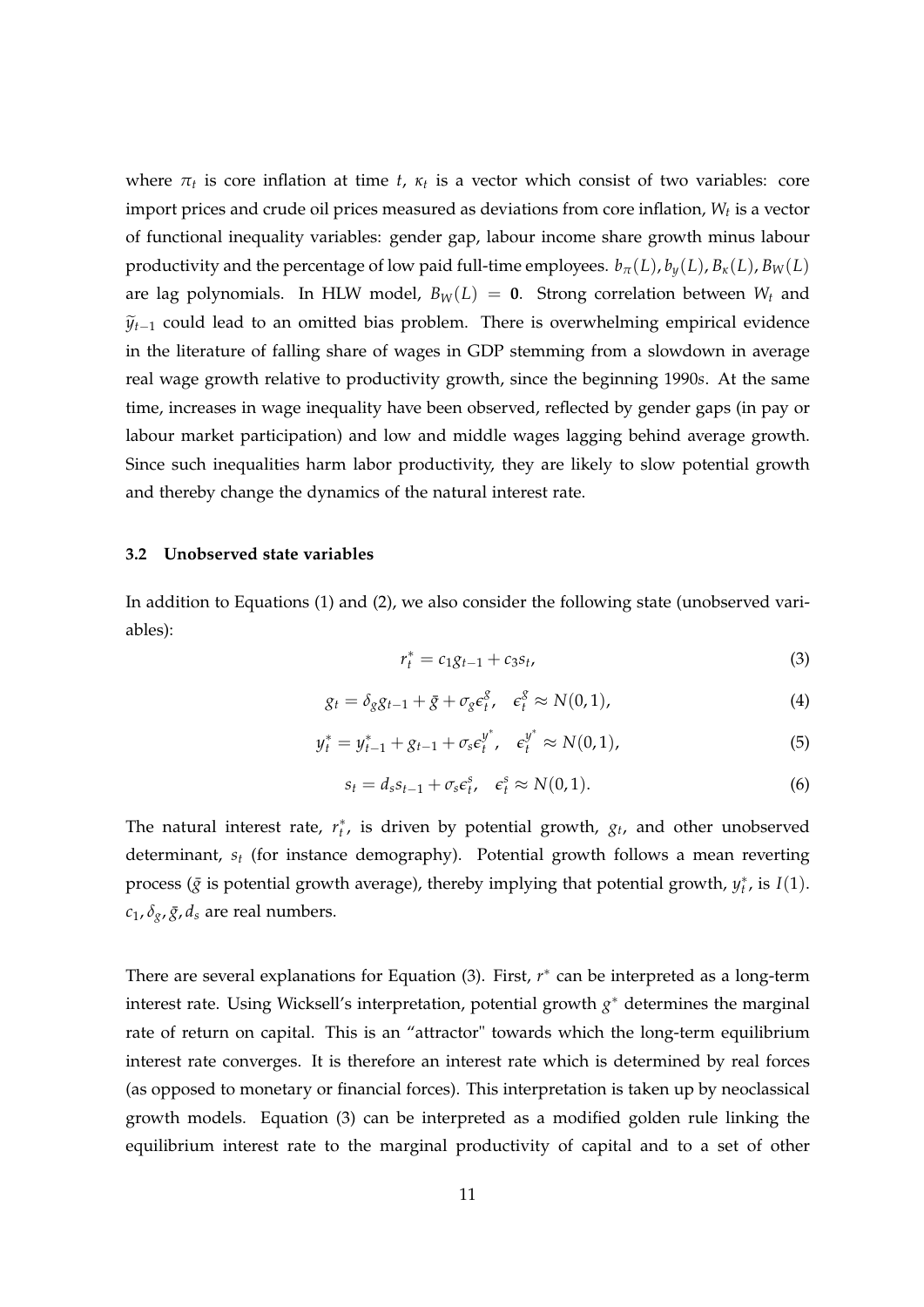variables influencing medium/long-term growth (demography, level of public spending, etc.). In this case, the coefficient  $c_1$  is expected to carry a positive sign.

A second explanation is that  $r^*$  is a short-term interest rate. This is the interpretation, for example, of the New Keynesian macroeconomics models. It is the real interest rate observed when prices are perfectly flexible. A deviation between the observed short-term real rate and *r*<sup>\*</sup> thus gives an idea of the degree of price (and wage) rigidity in the economy. More importantly, any deviation can explain inflationary or deflationary pressures. The equilibrium rate is not fixed, but can fluctuate under the influence of various shocks related to supply and demand factors. In this approach, the natural interest rate is used to guide central banks in setting their policy rate to adjust the general price level so that the observed real rate converges towards the natural rate.

A third approach focuses on the role of finance. Contrary to the two previous interpretations, Neo-Cambridgean economists explain that the natural interest rate is not regulated by production relationships, but by distribution relationships. Historically, we have observed a divergence between the rapid growth of financial rents and a secular decline in market interest rates (nominal and real). The boom in financial markets has also led to a squeeze of risk premia while amplifying movements in structural growth (particularly because the financial cycle has long duration). In this context, if the financial cycle is a key factor of structural growth, we should expect to find a negative estimate of *c*1.

#### **4 Econometric methodology**

To keep the model simple and avoid over-fitting (too many estimated parameters), we assume that all lag polynomials are of order 1, except  $a_r(L)$ ,  $b_\pi(L)$ ,  $b_\nu(L)$  which are of order zero.

For the remainder parameters, the model is first rewritten as a state-space model. Kalman filter and maximum likelihood are used to obtain the estimates. In Appendix B, we present the details of the state space form of the model.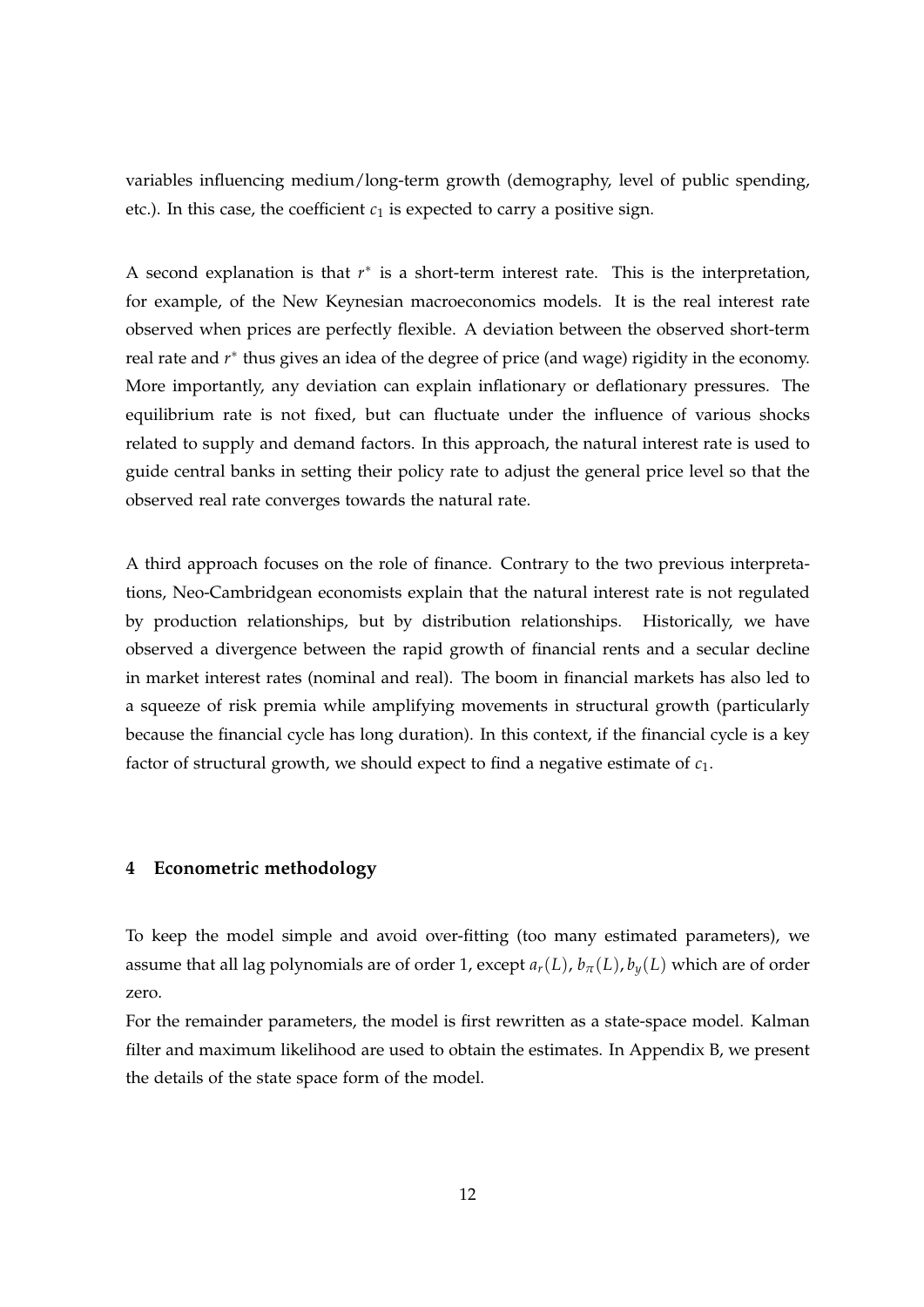The general state-space representation of the model is as follows:

$$
X_t = AX_{t-1} + \zeta_t + F_t \eta_t : \text{ state equation}
$$
  

$$
Y_t = \mu_t + C_t^T X_t + G_t V_t : \text{ measurement equation}
$$
 (7)

 $X_t$  is the vector of  $k_1 = 8$  state variables (unobserved),  $Y_t$  is the vector of  $k_2 = 2$  observed variables, A is a  $k_1 \times k_1$  matrix,  $\zeta_t$  is a  $k_1 \times 1$  vector of deterministic terms,  $\eta_t$  is a  $r_1 \times 1$ vector of residuals,  $F_t$  is a  $k_1 \times r_1$  matrix,  $G_t$  is a  $k_2 \times r_2$  matrix,  $\mu_t$  is the product of a  $k_2 \times newpl$  matrix of coefficients by a vector of  $newpl$  explanatory variables.  $C_t$  is a matrix of dimension  $k_2 \times k_1$  ( $C_t^T$  is the transpose of C) and  $V_t$  is a vector of  $r_2$  residual terms. More specifically, we have

- State variables :  $y_t^*$ ,  $y_{t-1}^*$ ,  $y_{t-2}^*$ ,  $r_t^*$ ,  $r_{t-1}^*$ ,  $g_t$ ,  $g_{t-1}$ ,  $s_t$ ,
- Observed variables :  $\pi_t$ ,  $y_t$ ,
- deterministic term:  $\bar{g}$ ,
- $\mu_t$  is the product of the exogenous variables (including the exogenous variables) and their loading matrix.

We consider a simplified model by assuming that

$$
a_y(L)\widetilde{y}_{t-1} = a_y^0 \widetilde{y}_{t-1} + a_y^1 \widetilde{y}_{t-2}, \ \ a_r(L)(r_{t-1} - r_{t-1}^*) = \frac{a_r}{2} \sum_{j=1}^2 (r_{t-j} - r_{t-j}^*)
$$
(8)

We further consider 1 lag for the variables in the vectors *Z*, *W* and *κ*, and we define  $b<sub>\pi</sub>(L)$  =  $b_2$ ,  $b_y(L) = b_1$ ,  $\delta_g = d_s = 1$ ,  $\bar{g} = 0$ .

We compare estimates of the natural interest rate, and potential growth, from the models, with and without inequality variables.

#### **5 Data**

We present estimations using quarterly data from 2000*Q*1 to 2019*Q*4 for three countries: Germany, Japan and the United States. Table 1 in the appendix describes the variables, their definition and the source of data.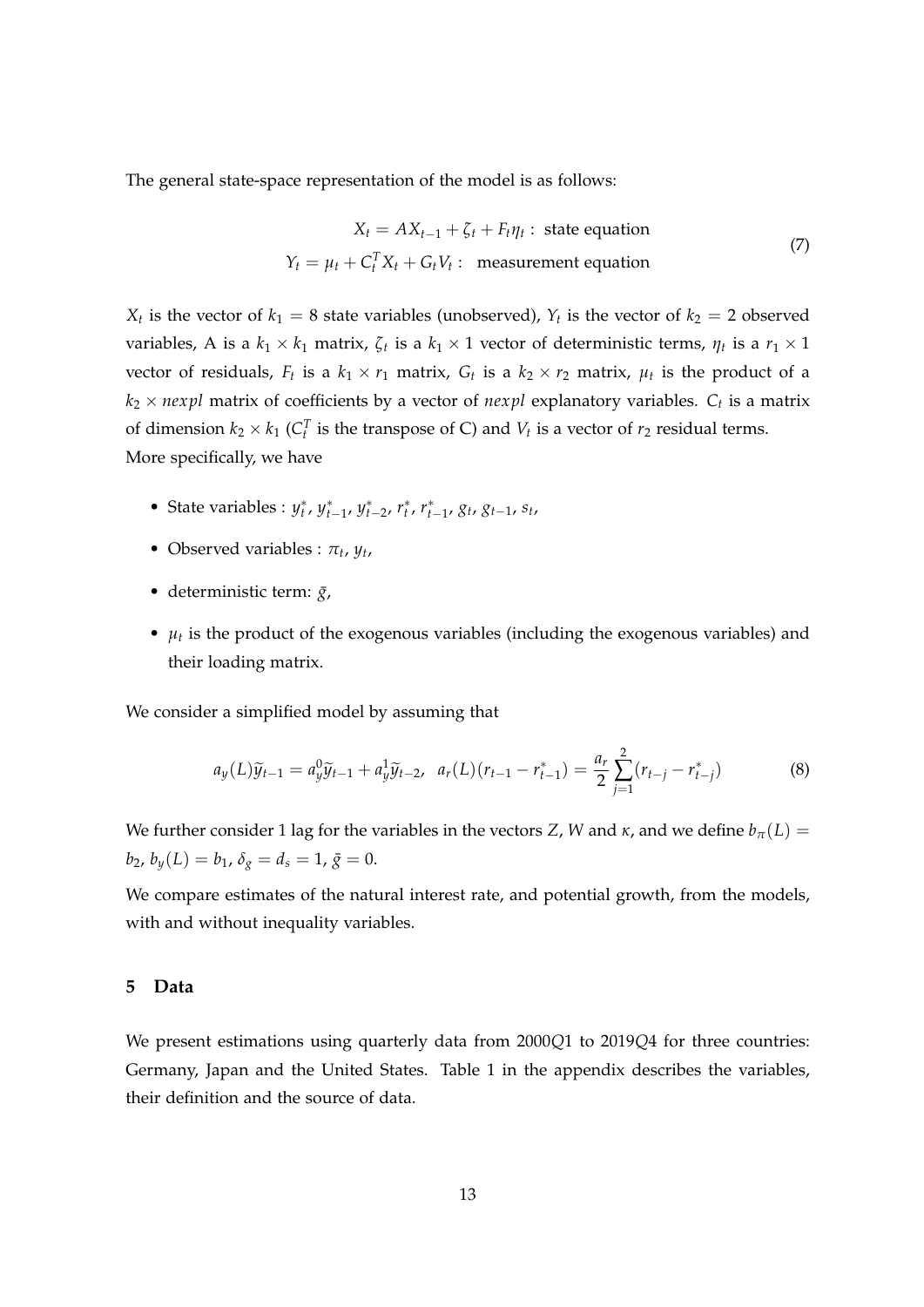Regarding the data, we provide one novelty. We use nominal shadow rates instead of nominal observed interest rates to compute the real interest rates. This allows us to avoid nonlinearities in the model due to the zero-lower bound constraint. This permits a better comparison with the natural interest rate since the shadow rate measure the stance of monetary policy due to quantitative easing policies. Using shadow rates also avoids introducing a second variable (like central bank's balance sheets or assets) from 2009 onward. Several methodologies have been proposed in the literature to estimate shadow interest rates (Cynthia Fan Dora Xia, 2016; Wu and Zhang, 2019; Krippner, 2015). Data are taken from the estimates of the Central Bank of New Zealand based [\(https://www.rbnz.govt.nz/research-and-publications/research-programme/]((https://www.rbnz.govt.nz/research-and-publications/research-programme/additional-research/measures-of-the-stance-of-united-states-monetary-policy)) [additional-research/measures-of-the-stance-of-united-states-monetary-policy\)]((https://www.rbnz.govt.nz/research-and-publications/research-programme/additional-research/measures-of-the-stance-of-united-states-monetary-policy)).

Several inequality variables are annual. To construct their quarterly equivalent, we simply replicate, for each quarter, the annual value.

#### **6 Data and Empirical Results**

#### **6.1 Data**

We present estimations using quarterly data from 2000*Q*1 to 2019*Q*4 for three countries: Germany, Japan and the United States. Table 1 in the appendix describes the variables, their definition and the source of data.

Regarding the data, we provide one novelty. We use nominal shadow rates instead of nominal observed interest rates to compute the real interest rates. This allows us to avoid nonlinearities in the model due to the zero-lower bound constraint. This permits a better comparison with the natural interest rate since the shadow rate measure the stance of monetary policy due to quantitative easing policies. Using shadow rates also avoids introducing a second variable (like central bank's balance sheets or assets) from 2009 onward. Several methodologies have been proposed in the literature to estimate shadow interest rates (Cynthia Fan Dora Xia, 2016; Wu and Zhang, 2019; Krippner, 2015). Data are taken from the estimates of the Central Bank of New Zealand based [\(https://www.rbnz.govt.nz/research-and-publications/research-programme/]((https://www.rbnz.govt.nz/research-and-publications/research-programme/additional-research/measures-of-the-stance-of-united-states-monetary-policy)) [additional-research/measures-of-the-stance-of-united-states-monetary-policy\)]((https://www.rbnz.govt.nz/research-and-publications/research-programme/additional-research/measures-of-the-stance-of-united-states-monetary-policy)).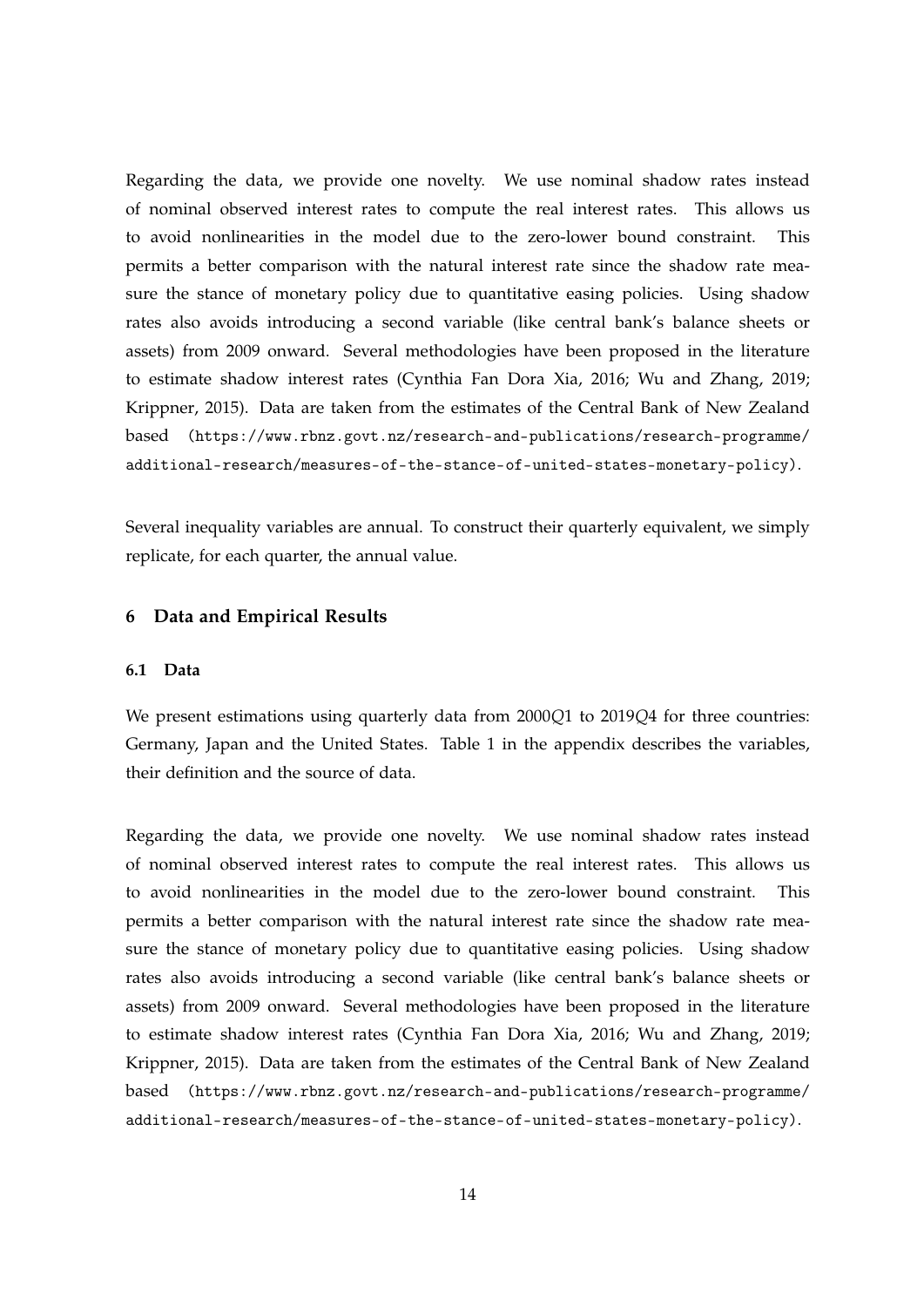Several inequality variables are annual. To construct their quarterly equivalent, we simply replicate, for each quarter, the annual value.

#### **6.2 Results**

A quick look at the inequality indicators in the US, Germany and Japan suggests several comments. In Table 1 we report two indicators of income distribution (the Gini coefficient and the Palma ratio). We also report a structural inequality indicator referring to labor market inequality (the proportion of workers earning low wages, i.e. less than two-thirds of the median wage), as well as the gap between the growth rate of the wage share in income and the growth of labor productivity. Finally, we consider an indicator of wealth inequality.

|                   | <b>Table 1:</b> Average evolution of inequality indicators |           |            |            |
|-------------------|------------------------------------------------------------|-----------|------------|------------|
| <b>USA</b>        |                                                            |           |            |            |
|                   | 2001-2005                                                  | 2006-2010 | 2011-2015  | 2016-2019  |
| Gini coefficient  | 0.3718                                                     | 0.37977   | 0.39175    | 0.39181    |
| Palma ratio       | 1.54519                                                    | 1.753     | 1.77625    | 1.7652     |
| Low pay workers   | 30.4012                                                    | 32.726    | 32.517     | 33.1934    |
| Labor income      | $-2.9469$                                                  | $-1.8481$ | $-0.63159$ | $-0.8985$  |
| Wealth inequality | 2.2844                                                     | 2.4615    | 2.4144     | 2.4168     |
| JAPAN             |                                                            |           |            |            |
|                   | 2001-2005                                                  | 2006-2010 | 2011-2015  | 2016-2019  |
| Gini coefficient  | 0.3255                                                     | 0.3337    | 0.3354     | 0.337      |
| Palma ratio       | 1.2447                                                     | 1.3447    | 1.28025    | 1.319      |
| Low pay workers   | 2.3257                                                     | 2.4385    | 2.3155     | 2.321      |
| Labor income      | 0                                                          | 0         | 0          | 0          |
| Wealth inequality | 1.8347                                                     | 1.93544   | 1.847      | 1.82       |
| <b>GERMANY</b>    |                                                            |           |            |            |
|                   | 2001-2005                                                  | 2006-2010 | 2011-2015  | 2016-2019  |
| Gini coefficient  | 0.2843                                                     | 0.2892    | 0.291025   | 0.28909    |
| Palma ratio       | 0.988                                                      | 1.09505   | 0.954      | 1.0197     |
| Low pay workers   | 9.0475                                                     | 9.54      | 9.2515     | 9.2415     |
| Labor income      | $-2.5588$                                                  | $-0.3598$ | $-0.553$   | $-0.62188$ |
| Wealth inequality | 1.55                                                       | 1.844     | 2.255      | 2.51031    |

The table shows developments that have been widely documented in the literature on the rise of income and wealth inequality, i.e. the deterioration of the Gini and Palma indicators, as well as higher wealth inequalities on average across time. These evolutions go hand in hand with a deterioration of the structural indicators showing an increase in the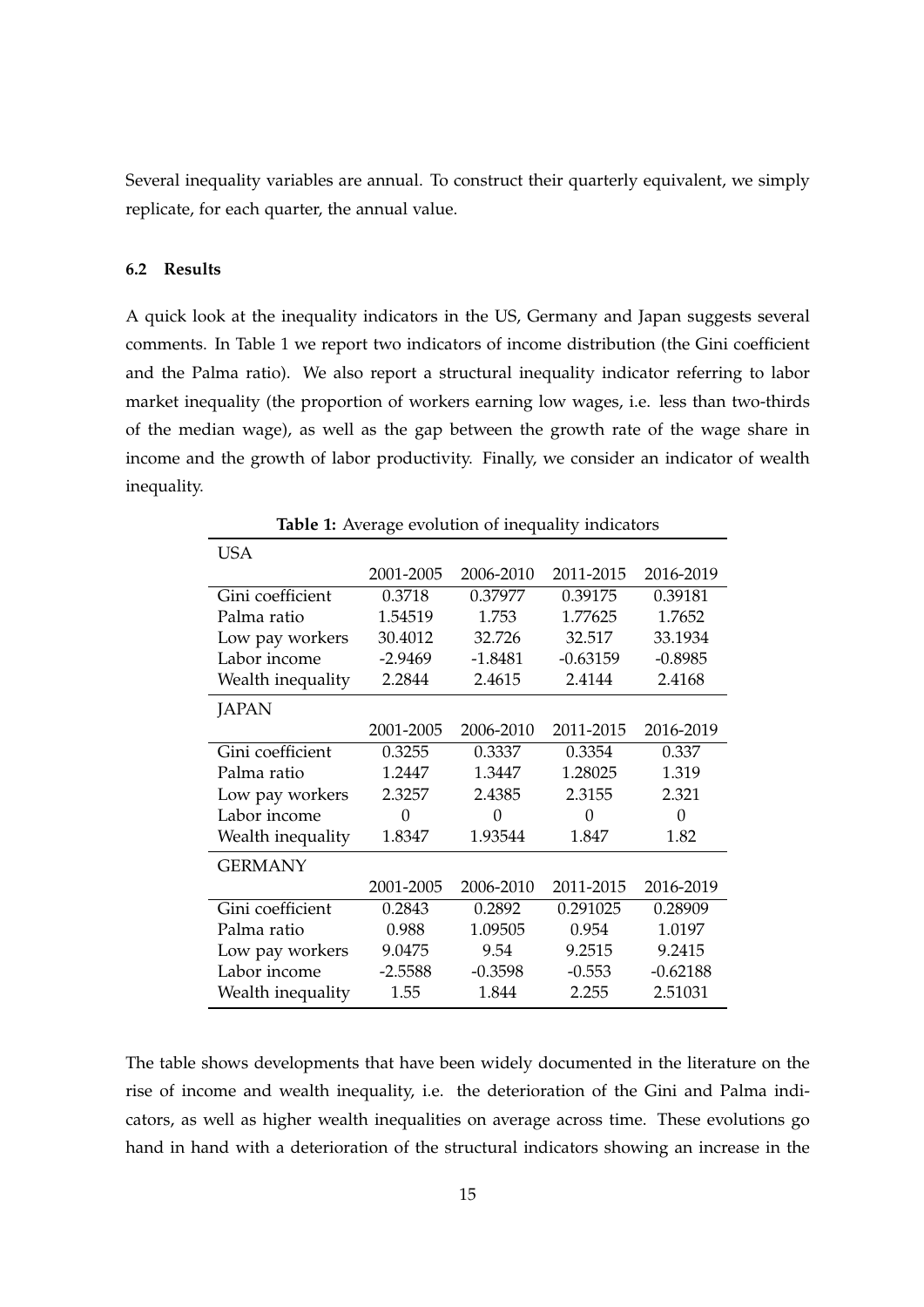proportion of poorly paid workers and a change in the share of wages lower than that of productivity. The literature has highlighted a multiplicity of causes for this phenomenon in the industrialized countries. For instance, globalization and the generalization of outsourcing and offshoring practices have led to an atomization of labor markets and an increase in precarious work (fixed-term contracts, temporary work, etc). This has been a factor of wage compression. In addition, technological progress (automation, increasing role of digital technology) has accentuated the technological bias among the least qualified workers. Inequalities in income and wealth have been fostered, by the increase in financial savings in the wealthiest households and the increase in debt among the most financially constrained households, by the greater gap between the rate of return on financial capital and the rate of return on physical capital, a greater concentration of capital and a weakening of trade union power, and the hyper-financialization of economies. Interested readers can refer to the following recent papers in the abundant literature on the ramping inequalities in the US (Bozio et al., 2020; Komlos, 2019; Saez and Zucman, 2020).

Table 4 shows our estimates and the figures in Appendix D show some graphs of the natural interest rates, potential growth, GDP and output-gaps.

#### *United States*

We start with the results obtained for the United States. When inequalities are included among the explanatory variables, potential growth become more volatile (see, Figure 1, blue curve). Omitting these variables thus leads to over- or underestimate potential growth. Specifically, during time of strong recessions, here during the 2000-2002 dot-com bubble bust and the 2008-2009 financial crisis, inequalities lead to more pronounced drops in potential growth than usually admitted with the standard LW model. Comparing the black and blue curves, we see that during the dot-com crisis the slowdown in potential growth might have been under-estimated by more than 1%. The GR is likely to have led potential growth to a decrease of up to −3%. In 2015 and 2016, the US experienced what is sometimes referred to as an "invisible recession"with a sharp slowdown in business investment caused by the conjunction of several factors (run-up of the dollar, drop in international commodity prices, including oil, and slowing demand in the emerging countries). In Figure 1, we see that the negative effects of these events on potential growth might have been aggravated by the increasing inequalities, thereby leading to a trajectory of potential growth below the LW path estimated without them.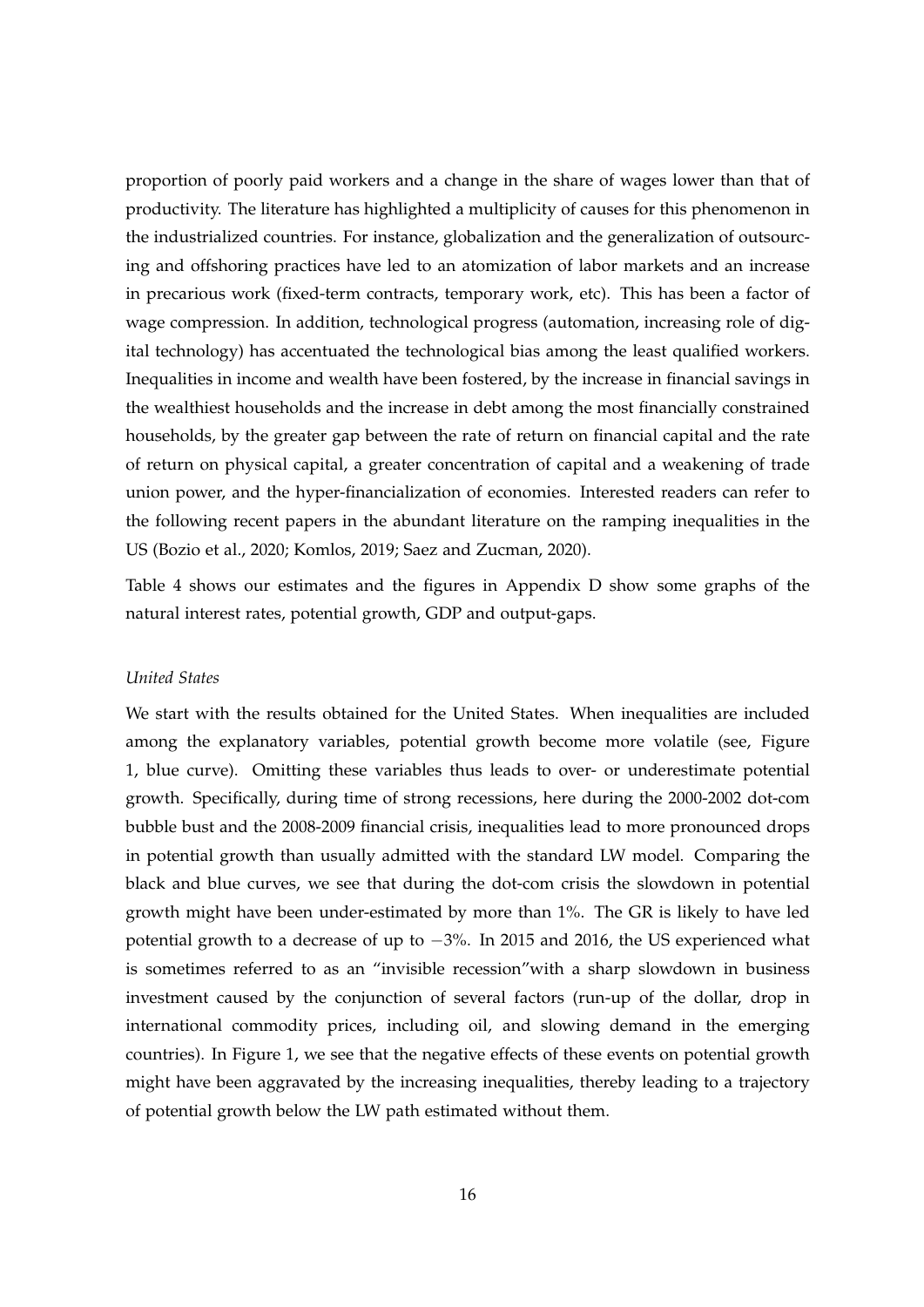The higher volatility of potential growth is transmitted to the natural interest rate as well (see Figure 2). This can be seen by comparing the blue and black curves. A striking -new- feature here is the existence of two regimes. We see one regime in which the natural rate of interest is positive, around the years corresponding to the GR, and a second regime with negative natural rates outside this period. One explanation is that, when inequality variables are taken into account, the predominant channels linking the crisis to the dynamics of the natural interest rate are neither linked to real variables (such as the rate of return on capital), nor to monetary variables (quantitative easing policy). Indeed, if this were the case, we would have observed a fall in the natural rate. Here, the main channel through which inequalities may have influenced the natural rate is debt reimbursement by the private sector. The crisis has led to a very high level of dis-saving by households and firms. If we assume that the natural rate reflects the balance between aggregate savings and investment, then massive deleveraging by the private sector, such as that observed after the financial crisis, has raised the natural interest rate. This phenomenon is more accentuated when inequalities are high.

Figure 3 shows that the financial crisis of 2008 resulted in a fall in the level of potential GDP that was larger than the usual estimates (without inequality variables) suggest. A comparison of output gaps in Figures 4a and 4b shows that, by not taking inequalities into account, the depth of recessions (negative output gap) is often underestimated and the extent of expansionary phases (positive output gaps) are overestimated. For the year 2009 we see a zero-output gap, which can be explained by the fact that the crisis has not only caused a fall in aggregate demand but also, at the same time, it has led to a decline in potential GDP.

#### *Germany*

Let us compare these results with those obtained for Germany. In this country, inequalities rose sharply in the first half of the 2000s. The explanatory factors are multiple: the exportled growth model prompted a small increase in wages, wealth inequality augmented more than in any other euro area country, labour markets underwent a strong transformation with the adoption of the Hartz reforms between 2006 and 2011, and the positive effects of public redistribution policies 10 years after the German reunification halted. Figure 5 suggests that potential growth with inequalities was much lower than the standard estimate. In particular, the blue curve indicates that the falls in potential growth may have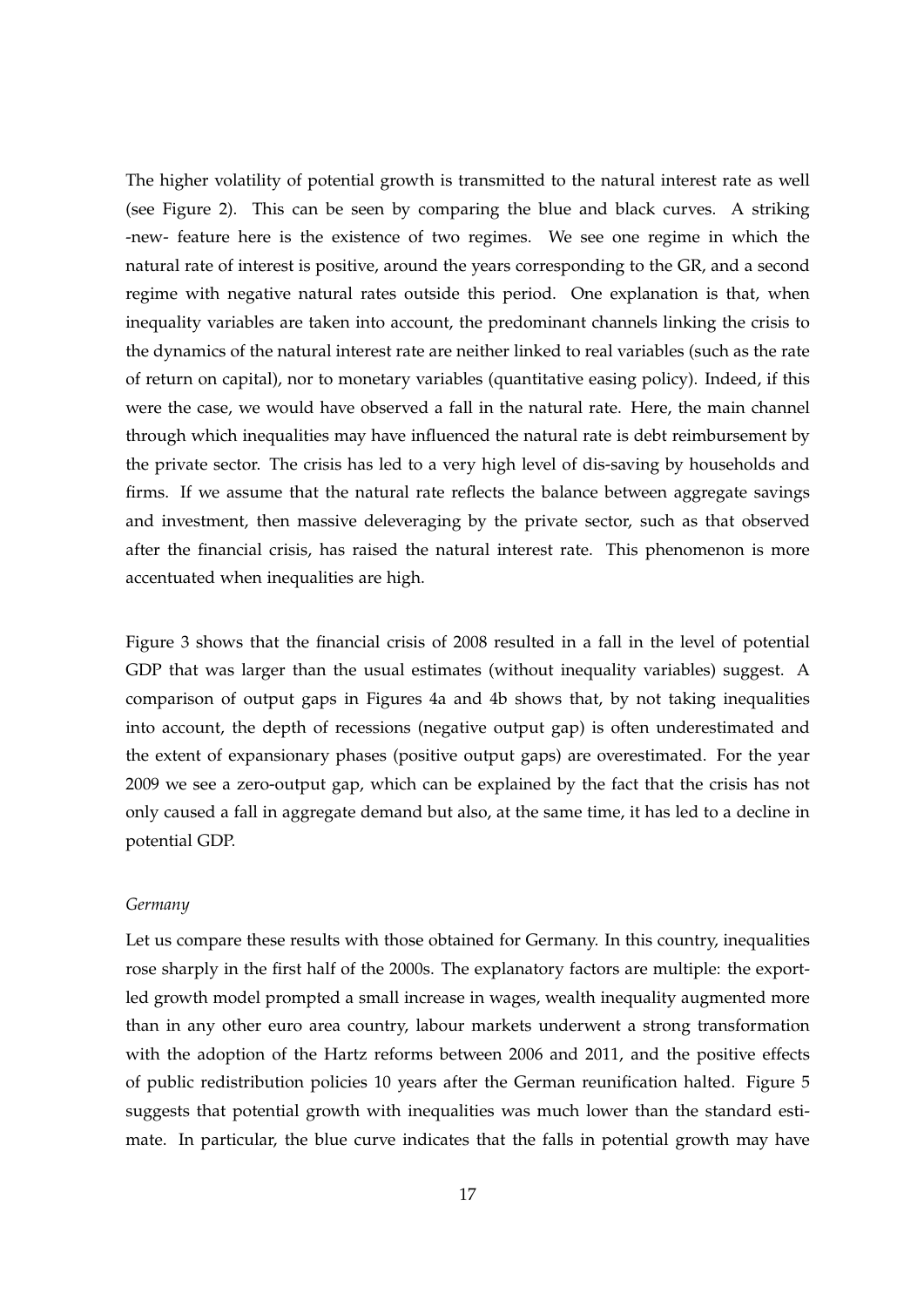been underestimated during the 2009 financial crisis.

The two curves (with and without the inequalities) are, nonetheless, closer from 2013 onward. One explanation can be that several factors have contributed to erasing the effects of inequalities. There was a change in wage policies, which, in a context of sustained growth, has led real wages to grow faster than labour productivity. This mechanically produced an increase in the wage share out of total income and stimulated aggregate demand. The difference between the curves, before and after 2013, could therefore illustrate the positive effect on potential growth of the end of wage moderation. The closer curves may also illustrate the effects of the introduction of a minimum wage from 2015.

Figure 6 shows that the path of the natural rate, with inequality variables, resembles that of potential growth rate. In contrast to the United States, a significant fall in the rate can be observed corresponding to the years of the GR. Figure 7 shows that inequalities can also imply a drop in the level of potential GDP per-capita, thereby suggesting that the estimated output-gaps in Germany may have been very much overestimated compared to what they were.

#### *Japan*

Japan is an atypical case compared to the other two countries. Income and wealth inequalities are as high as in the other industrialized countries and the country has a large number of poor people (16% of the population lives below the poverty line). Strangely, this has little effect on the estimates of potential GDP and output-gaps (see Figures 8, 9 and 10). Inequalities, however, affect potential growth and the natural interest rate. Inequality tends to undermine potential growth when the latter is positive (in Figure 8, when *g*<sup>∗</sup> is positive, the black curve is very often above the blue one). However, during strong recessions, the curves have the reverse positions, which suggests that households with the lowest incomes and wealth are not necessarily those who suffer the most from recessions.

As in the US case, the estimated natural interest rate with inequality variables is more volatile than the standard natural interest rate. The V-shaped curve suggest that both natural rates have been influenced by monetary policy. First, since the beginning of the QE policy in March 2001, the natural rate has remained negative most of the time. We see the large trough corresponding to the implementation of the CME (Comprehensive Monetary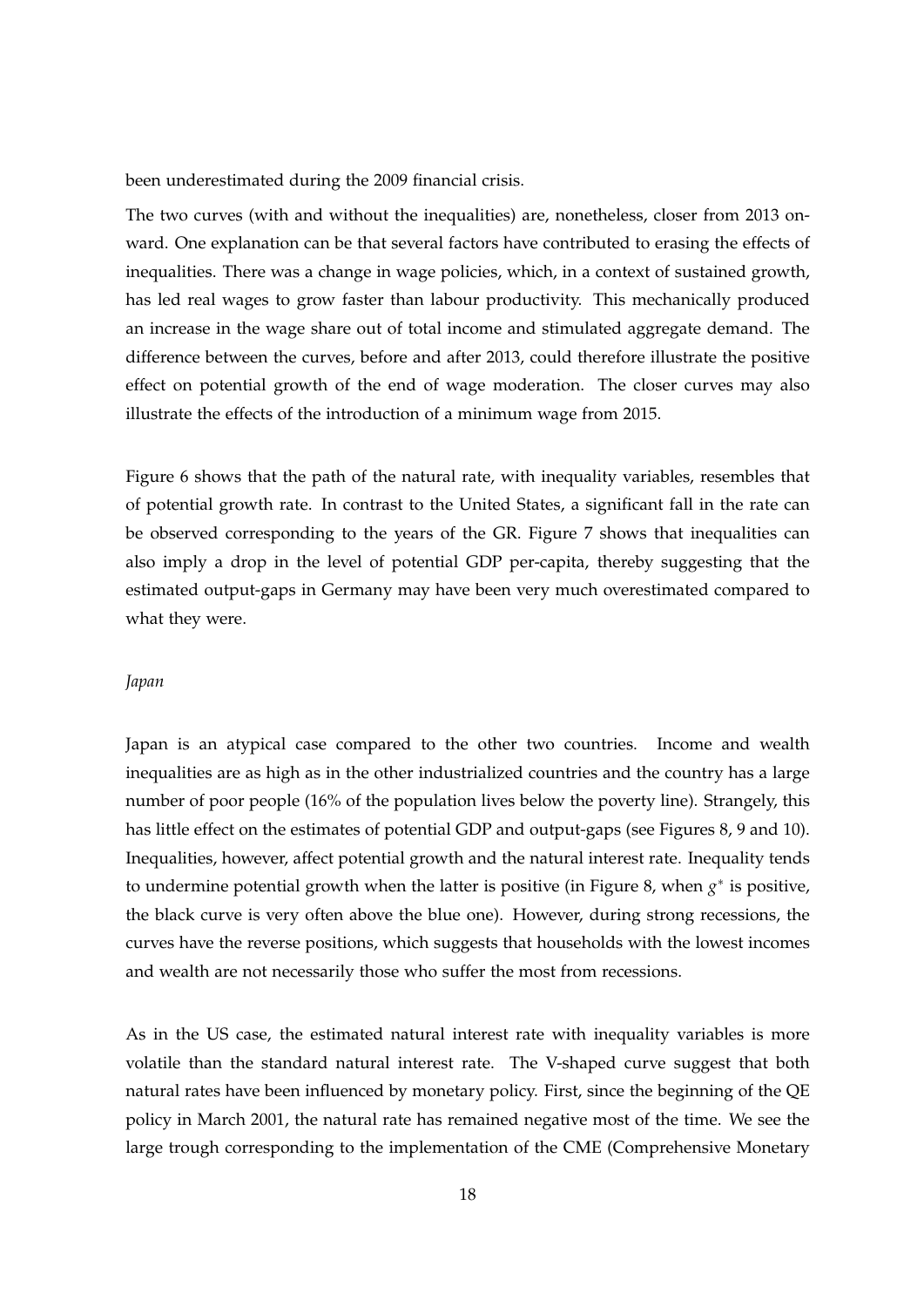Easing) policy. Such a policy consisted in buying sovereign and risky corporate bonds from the private sector, and at the same time engaging into a forward guidance policy to anchor inflation expectations. Such a policy caused the natural rate to plunge due to the abundance of liquidity in the markets. It can be noticed that, although negative, the natural interest rate evolves along a positive trend since 2016, the year of the implementation of the QQE policy (Quantitative and Qualitative Easing) aiming at redressing the right-end of the yield curve to raise the level of long-term interest rates.

#### *Comparing the estimation with and without inequality variables*

Table 4 shows our estimates. The numbers in bold are the coefficients that are statistically significant at 5% level of significance. *signif* is the significance level. The columns labelled (1) correspond to estimates with inequality variables and those labelled (2) show estimates without inequality variables.

For the United States, we see that GDP persistence, usually captured by the LW model, disappears when inequality variables are introduced. The output gap variable is no longer significant in the AS equation. Wealth inequality and inequalities captured by income dispersion contribute to a decrease in potential GDP and thus to a wider output-gap (which is indicated by a positive coefficient of the Palma ratio and wealth variables). Moreover, when the number of low-wage earners rises, this has deflationary pressure. The coefficient of the output-gap in the AS curve becomes insignificant in the equation with the inequality variables, which can be explained as follows: inequality reduces the likelihood of a strong effect of an expansion on employment, thereby reducing the upward pressure on wages and hence on prices.

The estimates for Japan contrast with those obtained for the United States. The inequalities measured by the Palma ratio and those related to wealth favor the appearance of recessions (negative signs of the Palma ratio and Wealth coefficients). The aggregate supply curve is vertical (the coefficient of the output gap, which is very high, becomes significant when inequality variables are introduced into the AS equation). This is consistent with the observation of persistent disinflation - or even deflation - in Japan. Low wages contribute twice as much to disinflation there than in the US. Unlike the US, the introduction of inequality variables in the model has little effect on the estimated coefficients for Japan.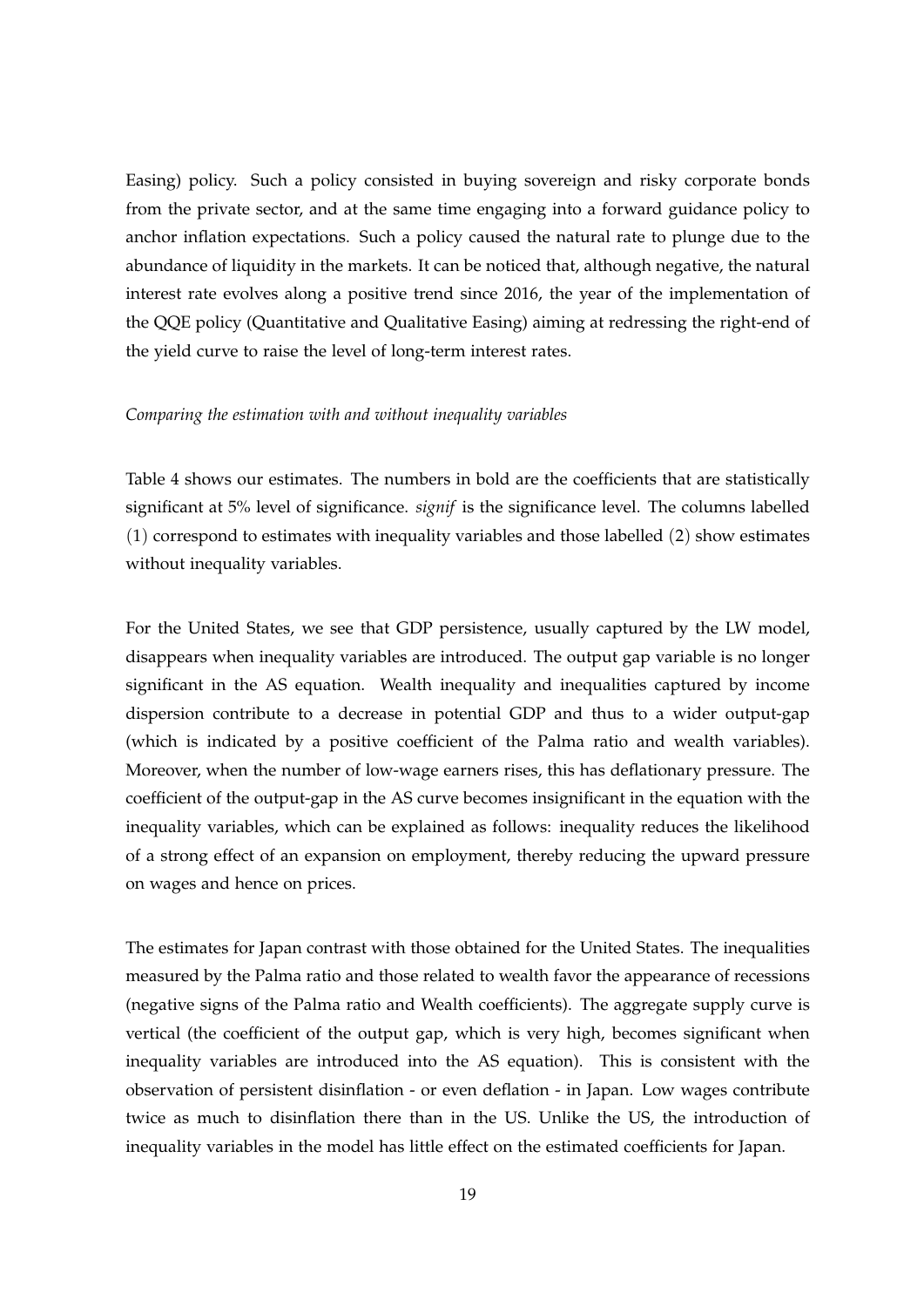For the German case, some results are identical to those of Japan. Specifically, inequalities linked to Wealth and Palma ratio are likely to increase the risk of recessions (we find negative and significant coefficients for these variables). On the other hand, the sign of the low paid workers variable is positive, which is a consequence of the German export-led growth model: wage compression has been an element of competitiveness of the German economy on world markets. Unlike the other two countries, we find a down-sloping aggregate supply curve. There are several explanations. The first is the existence of important economies of scale: as output rises, costs per unit decrease. Another explanation is that lower prices mean higher profits for the economy.

Concerning the variable "gender gap" it turns out to be significant in the three cases, although the sign is different: positive for the United States and Japan and negative for Germany. A potential explanation would be based on the models relating fertility to growth, with the following underlying mechanism. Assume that an economy's capital per-worker is more complementary to women' labor than to men's. An increase in the gender gap (in the case of our variable, a higher percentage of men relative to women participating in the labor market) reduces women's relative wages (as share of total wages). This lowers the opportunity cost of having children. An increase in fertility is thus accompanied by a lower growth rate (because lower women's labor supply means lower capital) and this exerts a negative impact on the natural interest rate. If instead capital and women' labor are substitutable, we have the opposite effect of an increase in the gender gap. If the explanation holds, then the positive sign for the US and Japan and the negative sign for Germany would capture the fact that, in Germany, capital per worker is more complementary to women compared to the other two countries.

In all regressions, the impact of the real interest rate gap on the output-gap seems to be very weak. All the estimated output-gaps display persistent dynamics.

#### **7 Implications for monetary policy rules**

#### **7.1 A simple analytical model**

We now investigate whether taking inequality into account in the calculation of the natural interest rate (which is a target for the short-term policy rate) and potential GDP changes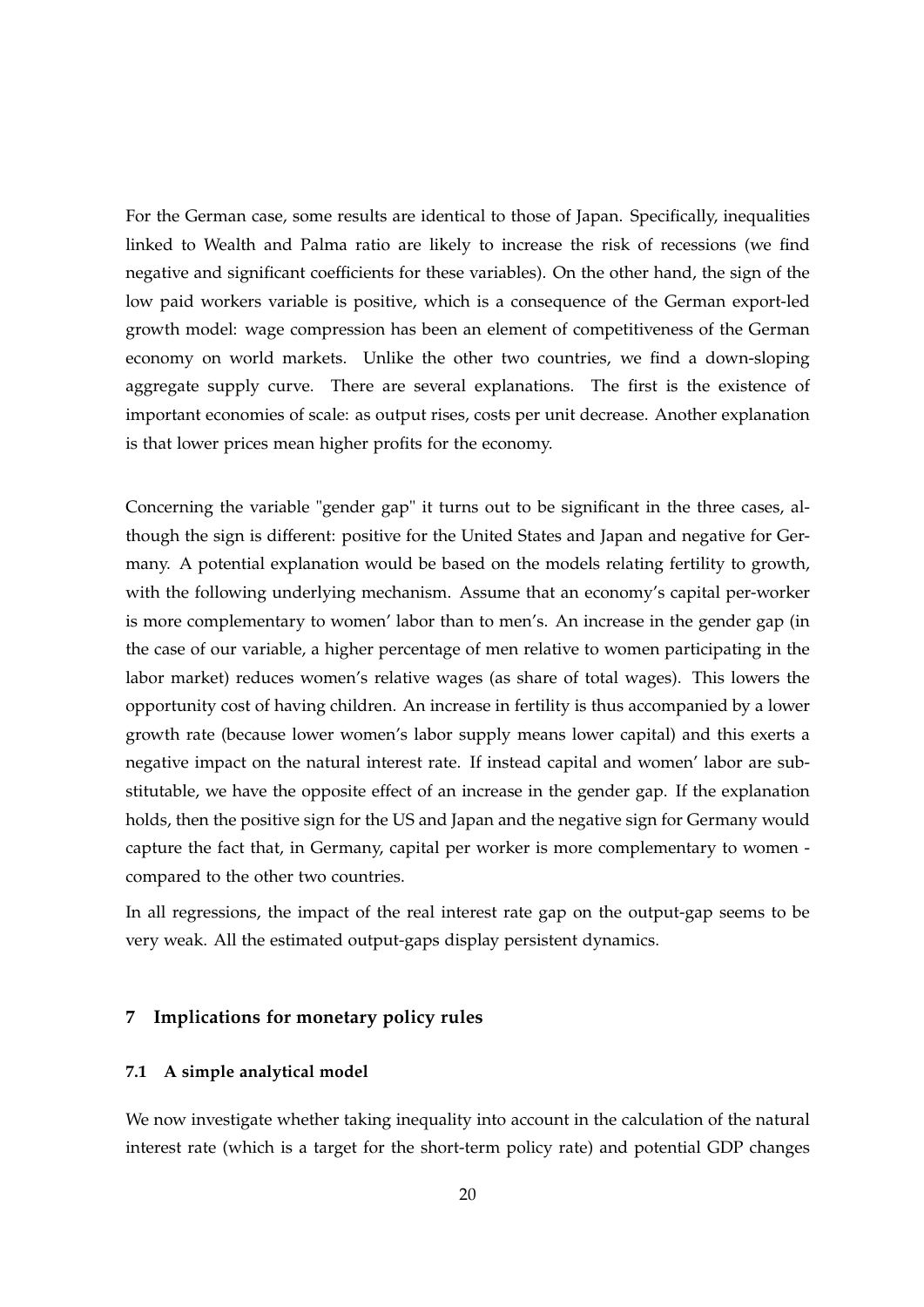the stance of monetary policy relative to a situation where these considerations are omitted. The idea that monetary policy has a role to play in combating inequalities is gaining renewed interest in the economic debate, after having been supplanted by an approach focused exclusively on controlling inflation and fighting unemployment though the issue is an old one. For example, in the United States, the Community Reinvestment Act allows the US Federal Reserve to adopt measures facilitating access to credit for the lowest income households. The economic literature has highlighted different transmission channels. The first effects occur through "inflation tax" on nominal cash holdings of the lowest-income households, while at the same time rising prices increase the value of real assets held by higher-income households. Indeed, the wealth of the former is more often held in monetary form (cash deposits), whereas the latter more easily own real assets (for example, housing or businesses). Other redistributive effects play through nominal interest rate changes. Interest rate cuts have two effects. On the one hand, they lead to a redistribution from savers or lenders to borrowers (with possible intergenerational transfers insofar as savers are old and borrowers are young). On the other hand, they increase wealth inequality, as the reduction in interest rates pushes up the prices of financial assets (thus increasing the wealth of the richest agents). Finally, monetary policy, through its effect on the business cycle, can change the distribution of income as a result of employment effects. Lower interest rates stimulate growth and employment. The redistributive effects depend on the position of workers in the wage and income distribution, and on the sensitivity of the types of jobs - skilled and unskilled - to variations in aggregate demand.

To build intuition about the impact of inequality on the stance of monetary policy, it is interesting to investigate whether the achievement of some targets on inequality variables requires putting more weight on output and inflation gaps than in a standard framework. Before looking at some empirical results, we build some intuition by considering a basic conceptual framework.

We use a simple setup where a central bank bases its policy on an optimal interest rate rule. Suppose that it has the following quadratic loss function in which, in addition to the usual inflation-gap and output-gap, it is assigned the mandate of stabilizing inequalities. Define  $w<sub>t</sub><sup>∗</sup>$  the desired level of one the inequality variables defined in Equation 2 and consider the following loss function:

$$
Loss = \frac{-1}{2} \left[ \widetilde{y}_t^2 + \theta \ \widetilde{\pi}_t^2 + \kappa \ (r_t - r_{t-1})^2 + \omega \ (\widetilde{w}_t)^2 \right],
$$
\n(9)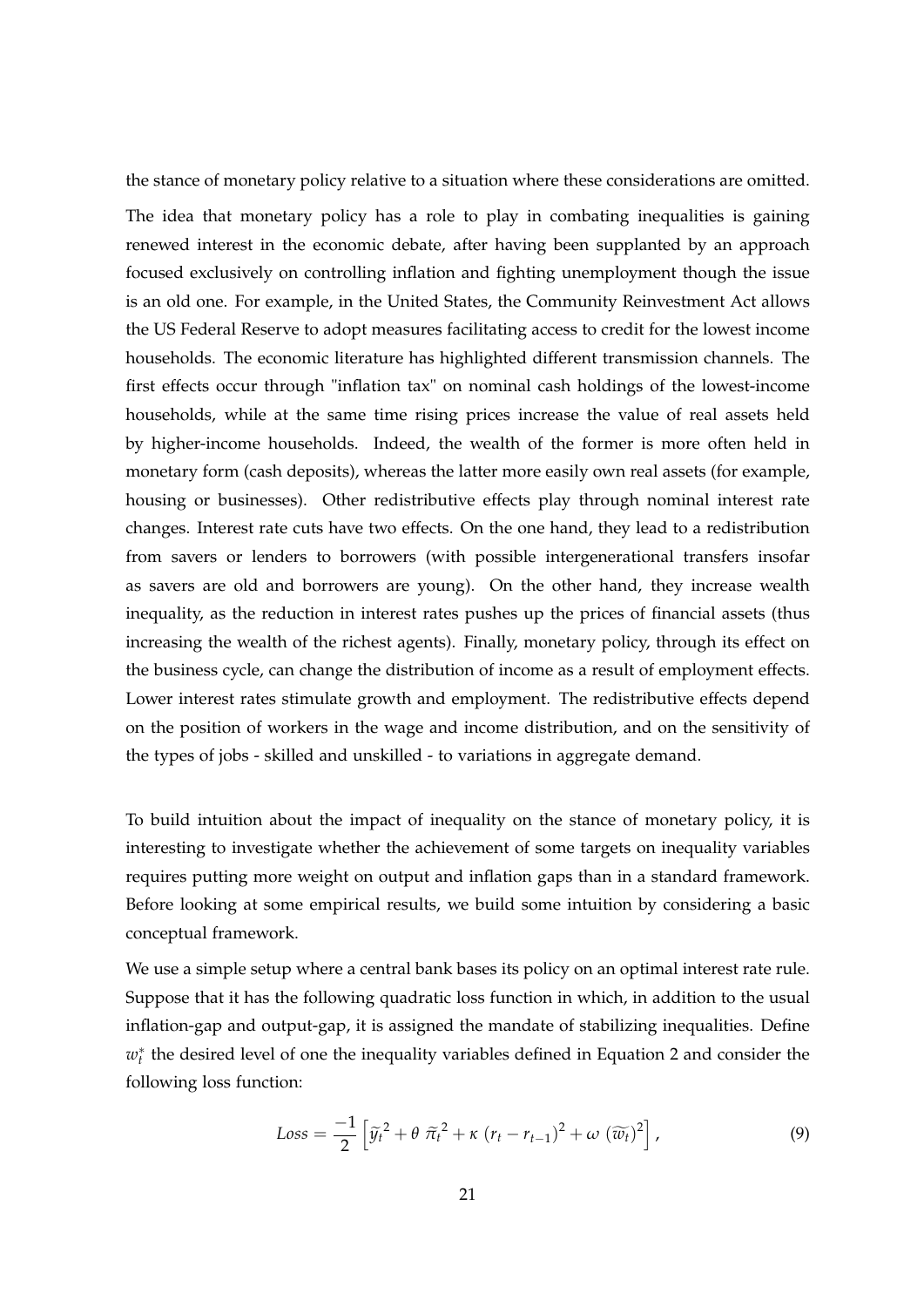where  $\widetilde{y}_t = y_t - y_t^*, \widetilde{\pi}_t = \pi_t - \pi_t^*, \widetilde{w}_t = w_t - w_t^*.$ 

The introduction of inequality variables into the loss function of a central bank can be motivated by the need to combat the risks of financial instability. Indeed, one of the drivers of financial crises over the last decade in the industrialized countries has been the explosion of private debt. Income inequalities have played an important role in the dynamics of household credit. Inequalities increased sharply in a context of impoverishment of countries' middle class. A preventive fight against financial crises therefore involves redistributive policies aimed at reducing income inequalities. An alternative interpretation is that, although the central bank is not directly responsible for policies to fight inequalities (this is rather the responsibility of governments), it takes these policies into account when setting its policy rate.

It is equivalent to choose the real interest rate  $r_t$  or the nominal interest rate  $i_t$  as the policy instrument since by definition  $i_t = r_t + \pi_t$ . ( $r_t - r_{t-1}$ ) accounts for interest rate smoothing. To describe the economy consider simpler forms of Equations (1) and (2):

$$
\widetilde{y}_t = -\mu_r (r_t - r_t^*) + a_z z_t + \sigma_{\widetilde{y}} \varepsilon_t^{\widetilde{y}}, \quad \varepsilon_t^{\widetilde{y}} \approx N(0, 1). \tag{10}
$$

$$
\pi_t = b_\pi \pi_{t-1} + b_y \widetilde{y}_t + b_w w_t + \sigma_\pi \epsilon^\pi, \quad \epsilon^\pi \approx N(0,1). \tag{11}
$$

where *w<sup>t</sup>* and *z<sup>t</sup>* are one of the inequality variables that impact inflation and the output. We omit the lags on the endogenous and exogenous variables to keep the presentation simple. This does not change our arguments.

Our question is whether it is feasible to reach simultaneously  $\tilde{y}_t = \tilde{\pi}_t = \tilde{w}_t = 0$ . Denoting *λ*<sup>1</sup> and *λ*<sup>2</sup> the Lagrangian multipliers of the single period minimization program subject to the constraints 10 and 11, we obtain the following first-order conditions:

$$
\frac{\partial L}{\partial \pi_t} = 0 \to \theta \; \tilde{\pi_t} = \lambda_1,\tag{12}
$$

$$
\frac{\partial L}{\partial \widetilde{y}_t} = 0 \to \frac{\widetilde{y}_t}{b_y} = \frac{\lambda_2}{b_y} - \lambda_1,\tag{13}
$$

$$
\frac{\partial L}{\partial r_t} = 0 \to \kappa \ (r_t - r_{t-1}) = \lambda_2 \ \mu_r,\tag{14}
$$

$$
\frac{\partial L}{\partial w_t} = 0 \to \frac{-\omega \,\widetilde{w_t}}{b_w} = \lambda_1. \tag{15}
$$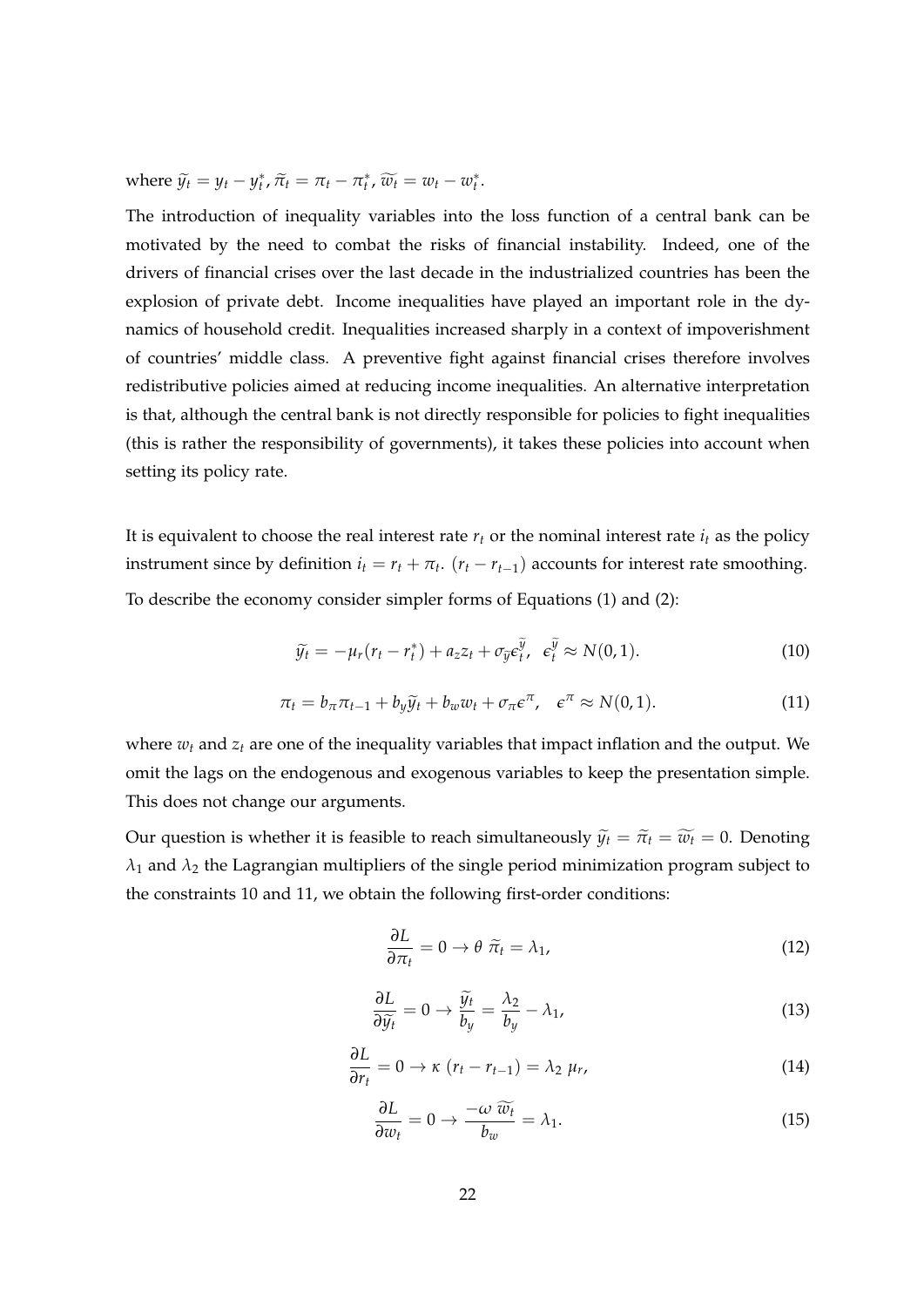where  $\lambda_1$ ,  $\lambda_2$  measure the rate of change of the loss function as constraints (11) and (10) are relaxed. We look at the effect of each of the constraints on the inflation-output trade-off. Setting  $\lambda_2 = 0$ , we obtain the following equalities

$$
r_r = r_{t-1}, \quad \tilde{\pi}_t = \frac{-1}{b_y \theta} \, \tilde{y}_t, \quad \tilde{\pi}_t = \frac{-\omega}{b_w \theta} \, \widetilde{w}_t. \tag{16}
$$

Is inequality reduction compatible with the trade-off between inflation and output? Let us recall from our estimation results the following sign of the coefficients of the variables *W<sup>t</sup>* (Table 2).  $+, 0, -$  indicate respectively a positive, non-significant or negative value of the variable on inflation.

|  | USA Japan Germany |
|--|-------------------|

**Table 2:** Impact of inequality variables on inflation

Suppose that inflation rate is below target ( $\tilde{\pi}_t$  < 0). The central bank must cut the interest rate to expand aggregate demand (according to the second equality in (16)). But it must also ensure that inequalities are moving in the right direction to allow a decrease in inflation. The third equality in (16) says that for inflation to increase  $\widetilde{w_t}$  should decrease and so *w<sup>t</sup>* should diminish below its target.

Consider the example of low pay workers. A decrease in the proportion of workers with low wages is inflationary in the United States and Japan. Therefore, in these countries, a policy of wage increases when inflation is too "low" (below its target) is enough to raise inflation and this development is compatible with the central bank's policy of stimulating demand (when the inflation rate is below the target the central bank lowers its policy rate). In Germany, on the other hand, the sign of the coefficient of low pay workers in the inflation equation is positive. This implies that a decrease in the number of low-paid workers has deflationary effects, which prevents inflation from moving in the "right" direction to close the inflation gap. Only an increase in the number of low-paid workers would be compatible with the trade-off between inflation and unemployment. The monetary authorities thus face a dilemma of increasing inflation at the cost of allowing inequalities to rise. If we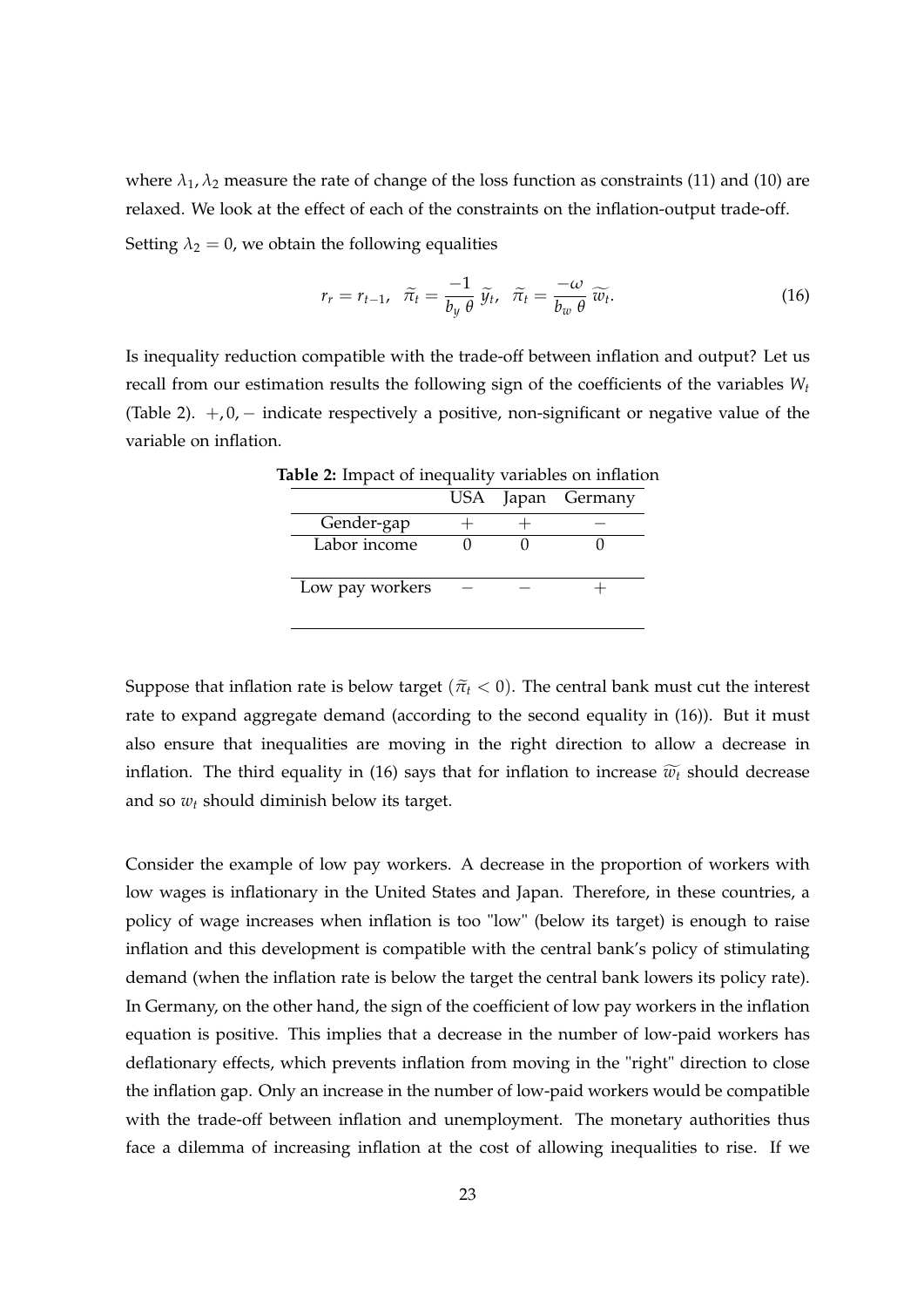would consider the gender-gap, such a dilemma would be observed in the United States and Japan.

This type of dilemma is explained by the fact that the introduction of inequalities in the loss function "breaks" the divine coincidence in Blanchard's sense. If  $\omega = 0$  (no inequalities are taken into account), from the first-order conditions, we immediately have that at the optimum, the interest rate is constant, and the inflation and output gaps are zero. The divine coincidence describes the unique link between inflation and output: setting the inflation rate at its target is sufficient to close the output gap. In the case where  $\omega \neq 0$ , we add a constraint and the relation is no longer unique.

Now, we consider the case where, instead of  $w_t$ , one of the variables in the vector  $Z_t$  enters the loss function. Our interest focuses on the gap  $\tilde{z}_t$ . Combining the first-order conditions and setting  $\lambda_1 = 0$ , we obtain the following conditions:

$$
\widetilde{\pi}_t = 0, \quad \widetilde{y}_t = \frac{\kappa}{\mu_r} (r_t - r_{t-1}), \quad \widetilde{y}_t = \frac{-\omega}{a_z} (\widetilde{z}_t). \tag{17}
$$

Unlike before, where at the optimum the interest rate was fixed (we had  $r_t = r_{t-1}$ ), the interest rate has now a variance that is not zero. The central bank changes its policy rate to keep inflation at its target, and any difference in interest rates observed between two periods allows maintaining an output gap compatible with a certain level of inequality.

Assume that  $\mu_r < 0$ ,  $\omega > 0$ , and  $\kappa > 0$ . The sign of  $a_z$  measures the impact of inequalities on the output-gap. Based on our estimations, the sign of the coefficients in the (AD) curve are shown in Table 3.

|                   |  | USA Japan Germany |
|-------------------|--|-------------------|
| Gini index        |  |                   |
| Palma ratio       |  |                   |
| Wealth inequality |  |                   |

**Table 3:** Impact of inequality variables on output-gap

Suppose that  $a_r$  is positive. When output falls below its potential, the interest rate must fall to stimulate demand. This must be compatible with a reduction in inequality according to the second and third equality of  $(17)$ . Conversely, if  $a<sub>r</sub>$  is negative, the increase in output resulting from the rate cut is only compatible with an increase in inequalities above their target.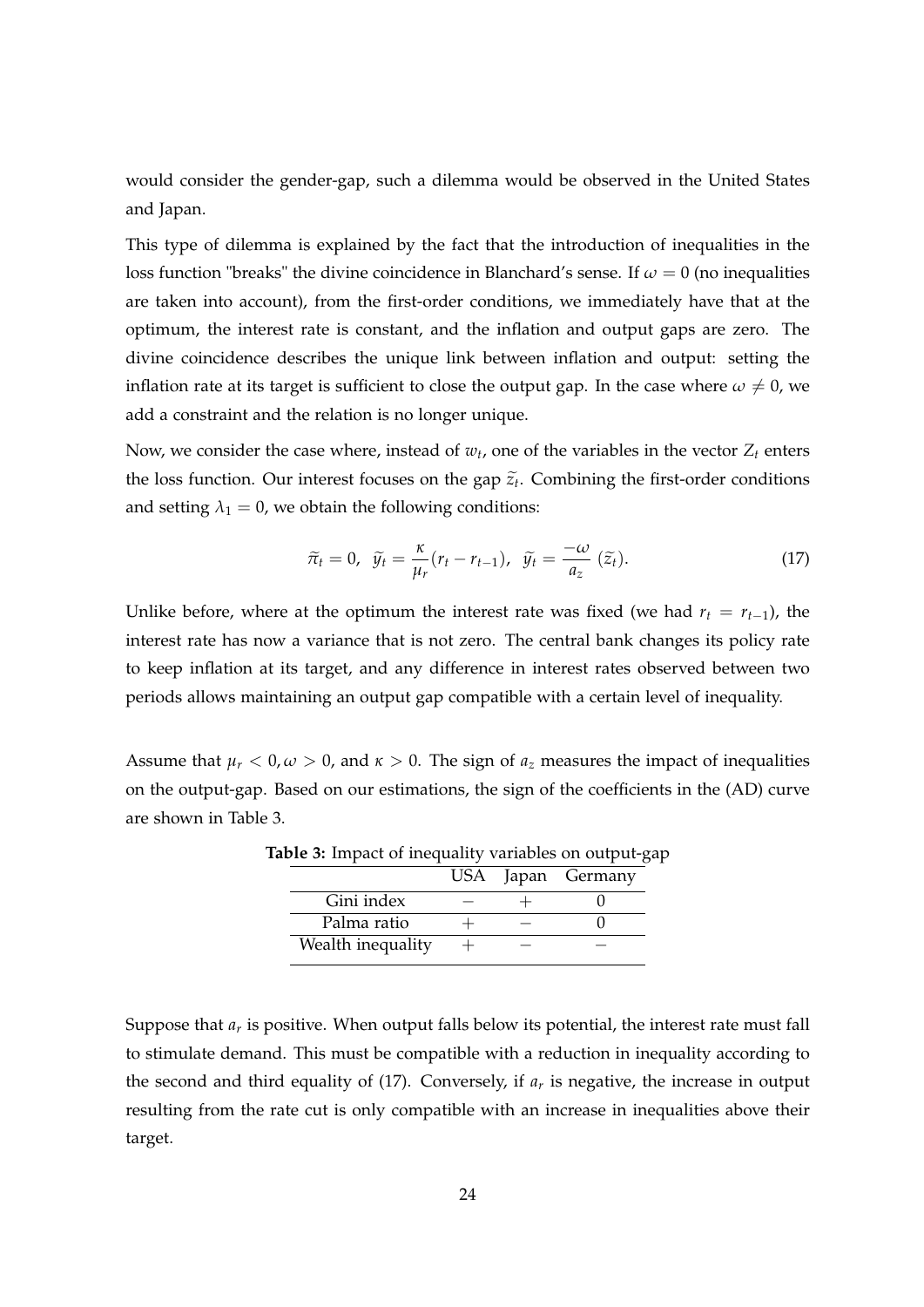Considering the example where the loss function includes the variable  $w$  as an inequality indicator, the first-order conditions of the constrained minimization program yield two reaction functions (two interest rate rules):

$$
r_t = r_{t-1} + \left(\frac{\mu_r}{\kappa}\right) \widetilde{y}_t + \left(\frac{\mu_r b_y \theta}{\kappa}\right) \widetilde{\pi}_t. \tag{18}
$$

and

$$
r_t = r_{t-1} + \left(\frac{\mu_r}{\kappa}\right) \widetilde{y}_t - \left(\frac{\mu_r b_y \omega}{\kappa b_w}\right) \widetilde{w}_t.
$$
 (19)

The two rules coincide if there are some economic mechanisms that guarantee the existence of a particular relationship between the inflation gap and the inequality gap:

$$
\widetilde{\pi}_t = \left(\frac{-\omega}{\theta \ b_w}\right) \widetilde{w}_t. \tag{20}
$$

In this case, it is equivalent to targeting inflation or inequalities, and the interest rate rule is described by Equation (18). But if the constraint described by Equation (20) is not satisfied, then the central bank must take its decision based on a combination of the two rules (18) and (19). In this case, the weight assigned to the output target is identical to that of a rule without the inequality variables, but the weight assigned to the inflation target is lower. Indeed, an example of a composite rule is a linear combination leading to

$$
\xi r_t
$$
 (given by 18) + (1 -  $\xi$ )  $r_t$  (given by 19),  $\xi \in (0, 1)$ . (21)

i.e.

$$
r_t = r_{t-1} + \left(\frac{\mu_r}{\kappa}\right) \widetilde{y}_t + \xi \left(\frac{\mu_r b_y \theta}{\kappa}\right) \widetilde{\pi}_t + (1 - \xi) \left(\frac{-\mu_r b_y \omega}{\kappa b_w}\right) \widetilde{w}_t.
$$
 (22)

The same type of arguments applies if instead of  $w_t$ , one of the inequality variables  $z_t$  that influence aggregate demand is considered in the loss function.

The first order conditions lead to the following two equations:

$$
r_t = r_{t-1} + \left(\frac{\mu_r}{\kappa}\right) \widetilde{y_t} + \left(\frac{\mu_r b_y \theta}{\kappa}\right) \widetilde{\pi}_t, \tag{23}
$$

and

$$
r_t = r_{t-1} - \left(\frac{\omega \mu_r}{\kappa a_z}\right) \widetilde{z}_t + \left(\frac{\mu_r b_y \theta}{\kappa}\right) \widetilde{\pi}_t. \tag{24}
$$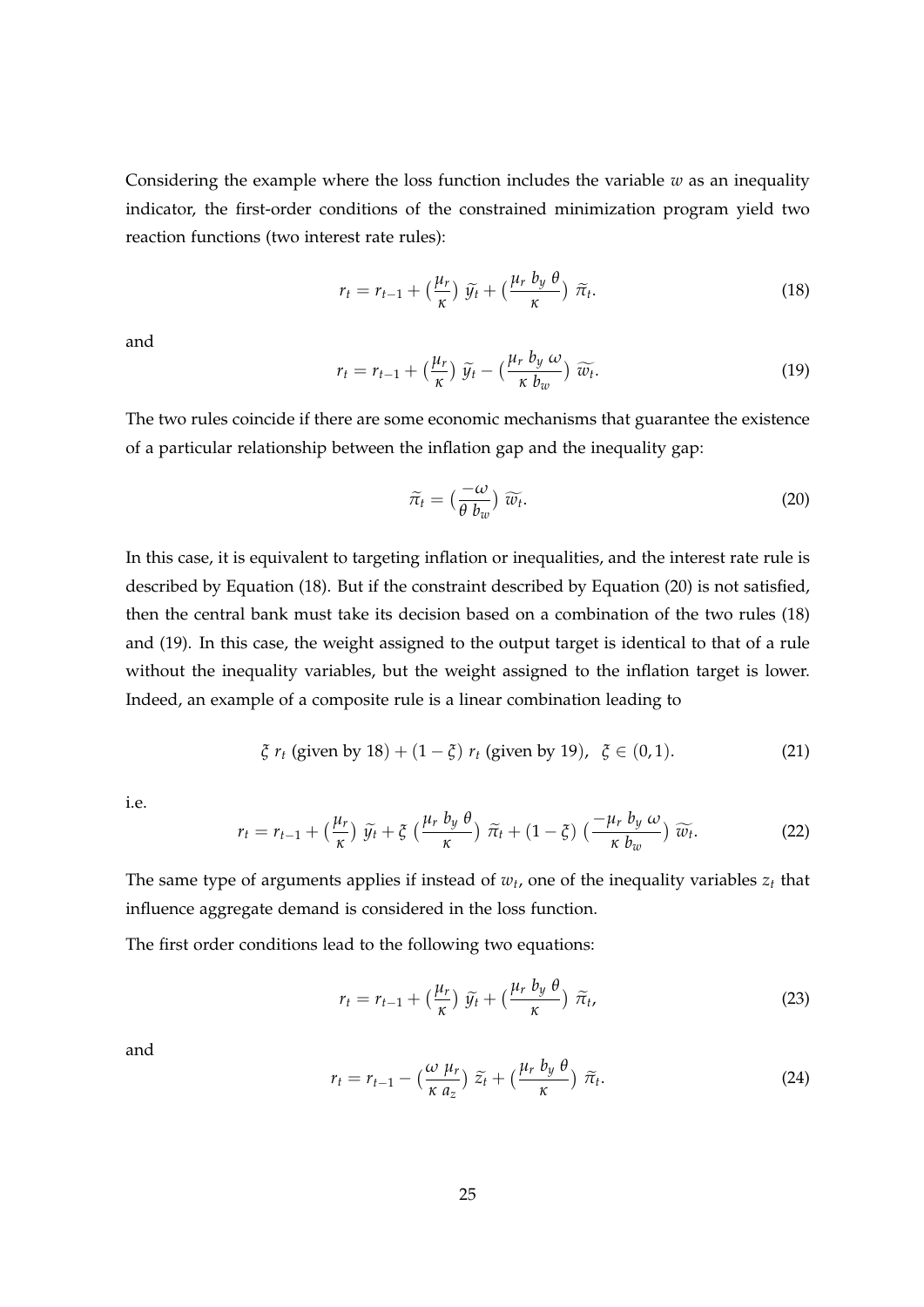The two rules coincide if

$$
\widetilde{y}_t = \left(-\frac{\omega}{a_z}\right) \widetilde{z}_t. \tag{25}
$$

If the constraint (25) is satisfied, it is equivalent to stabilize output and inequalities. (18) and (23) are similar. If not, then the central bank must adopt a mixture of both rules:

$$
r_t = r_{t-1} + \left(\frac{\mu_r b_y \theta}{\kappa}\right) \tilde{\pi}_t + \xi \left(\frac{\mu_r}{\kappa}\right) \tilde{y}_t + (1 - \xi) \left(\frac{-\omega \mu_r}{\kappa a_z}\right) \tilde{z}_t.
$$
 (26)

In this case, the coefficient of the output gap changes compared to a situation without inequalities in the loss function. If we introduce the two types of inequality into the loss function, both coefficients of the output gap and the inflation gap would change.

Our conclusion is as follows. When inequality variables are introduced into the central bank's objective function, this has two possible effects for the interest rate rules. The first is a case of divine coincidence: by simply targeting inflation and the output gap, the central bank also stabilizes inequalities. But this presupposes the verification of constraints linking them. The second case is when the central bank has an instrument to achieve three different objectives. This changes the sensitivity of the variation in interest rates to the output gap and the inflation gap.

#### **7.2 Econometric evidence**

To "test" the conclusions of the previous section on real data, we estimate three reaction functions supposed to describe the monetary policy of the US, Germany and Japan.

The first equation is the dynamic form of a standard interest rate rule where the gap between the short-term interest rate and its target depends on the inflation growth rate gaps. The interest rate target corresponds to the natural interest rate estimated in the previous sections (without inequality variables in AS and AD equations) and the growth target corresponds to the potential growth rate estimated from the same model without the inequality variables:

$$
[1 - \beta(L)] (r_t^n - r_t^* - \pi_t^*) = c + \alpha_g(L) (g_{t-1} - g_{t-1}^*) + \alpha_\pi(L) (\pi_{t-1} - \pi_{t-1}^*) + \epsilon_t^1, \qquad (27)
$$

where

 $r_t^n$ : nominal short-term rate = real shadow rate+core inflation;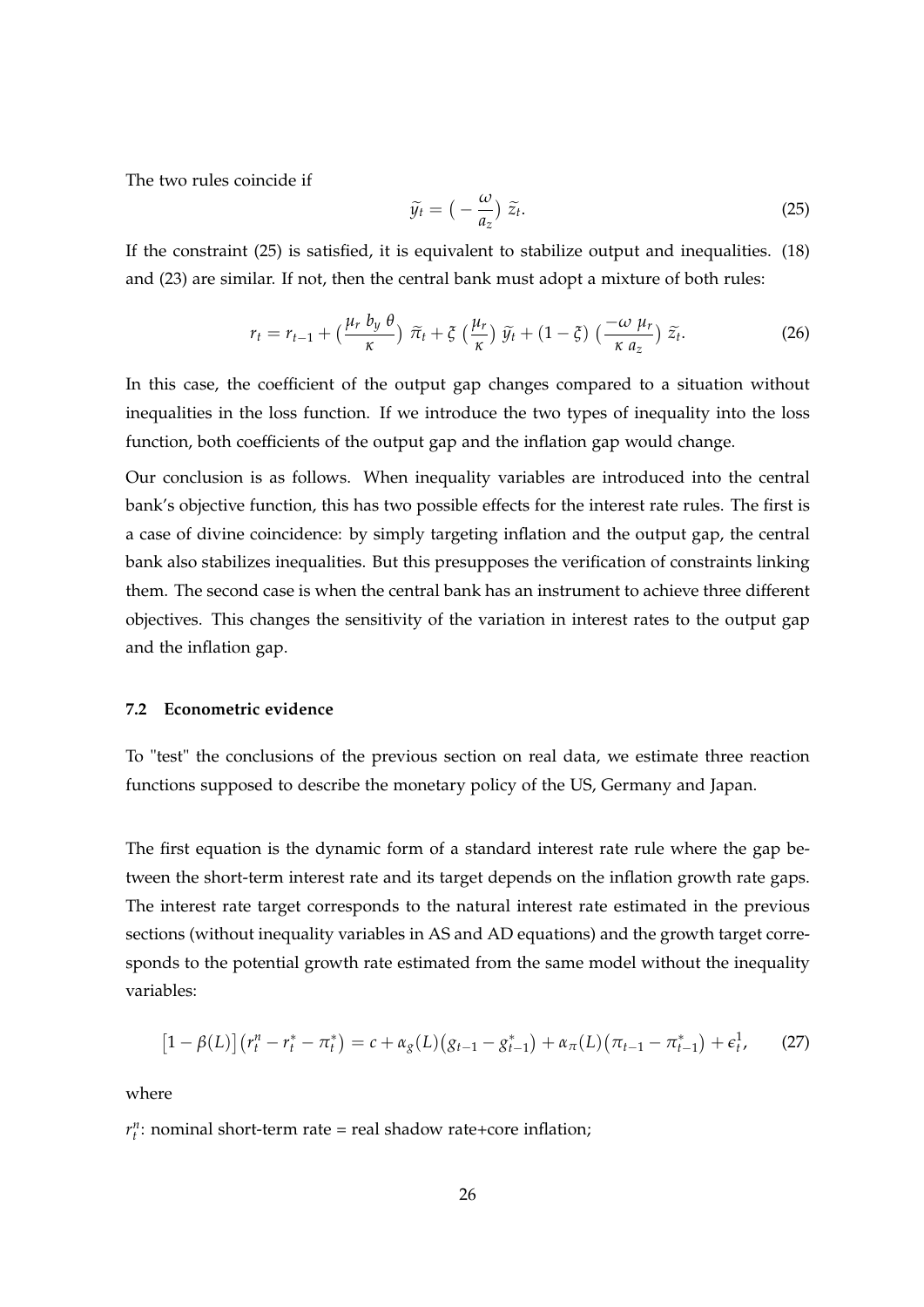$r_t^* + \pi_t^*$ : nominal natural rate of interest;

*r*<sup>\*</sup><sub>*t*</sub>: natural rate of interest estimated in the last section;  $\pi$ <sup>\*</sup><sub>*t*</sub>: inflation target = 2%;

 $g_t - g_t^*$ : growth gap = observed growth minus potential growth estimated in the last section;

 $\pi_t$ : inflation rate;

 $\epsilon_t$ : residual term;

and  $\alpha(L)$  and  $\beta(L)$  are lag polynomials.

The second equation is similar to Equation (27) but  $r_t^*$  and  $g_t^*$  are the natural interest rate and potential growth estimated in the last section when inequality variables are considered in the AS and AD equations:

$$
[1 - \beta(L)] (r_t^n - r_{t,ineq}^* - \pi_t^*) = c + \alpha_g(L) (g_{t-1} - g_{t-1,ineq}^*) + \alpha_\pi(L) (\pi_{t-1} - \pi_{t-1}^*) + \epsilon_t^2, (28)
$$

In the third regression, we add the inequality variables that are in AD and AS as explanatory variables along with the inflation and growth gaps:

$$
[1 - \beta(L)] (r_t^n - r_{t,ineq}^* - \pi_t^*) = c + \alpha_g(L) (g_{t-1} - g_{t-1,ineq}^*) + \alpha_\pi(L) (\pi_{t-1} - \pi_{t-1}^*) + \Theta(L)W_t + \Omega(L)Zt_t + \epsilon_t^3, \qquad (29)
$$

The symbols in bold indicate vectors. The components of  $\Theta(L)$  and  $\Omega(L)$  are lag polynomials.

Equations (27) to (29) are estimated using ARDL estimator (autoregressive distributed lag) with a maximum of 2 lags.

Tables 5 to 10 present the estimation results for the three countries. We distinguish two periods, before and after 2008, taking into account the changes in monetary policy regime. We investigate the reaction function of the central banks' interest rate had they followed a policy rate setting rule involving stabilization objectives of the inequality variables at target values.

When inequality variables are considered into the interest rate equation, at least one has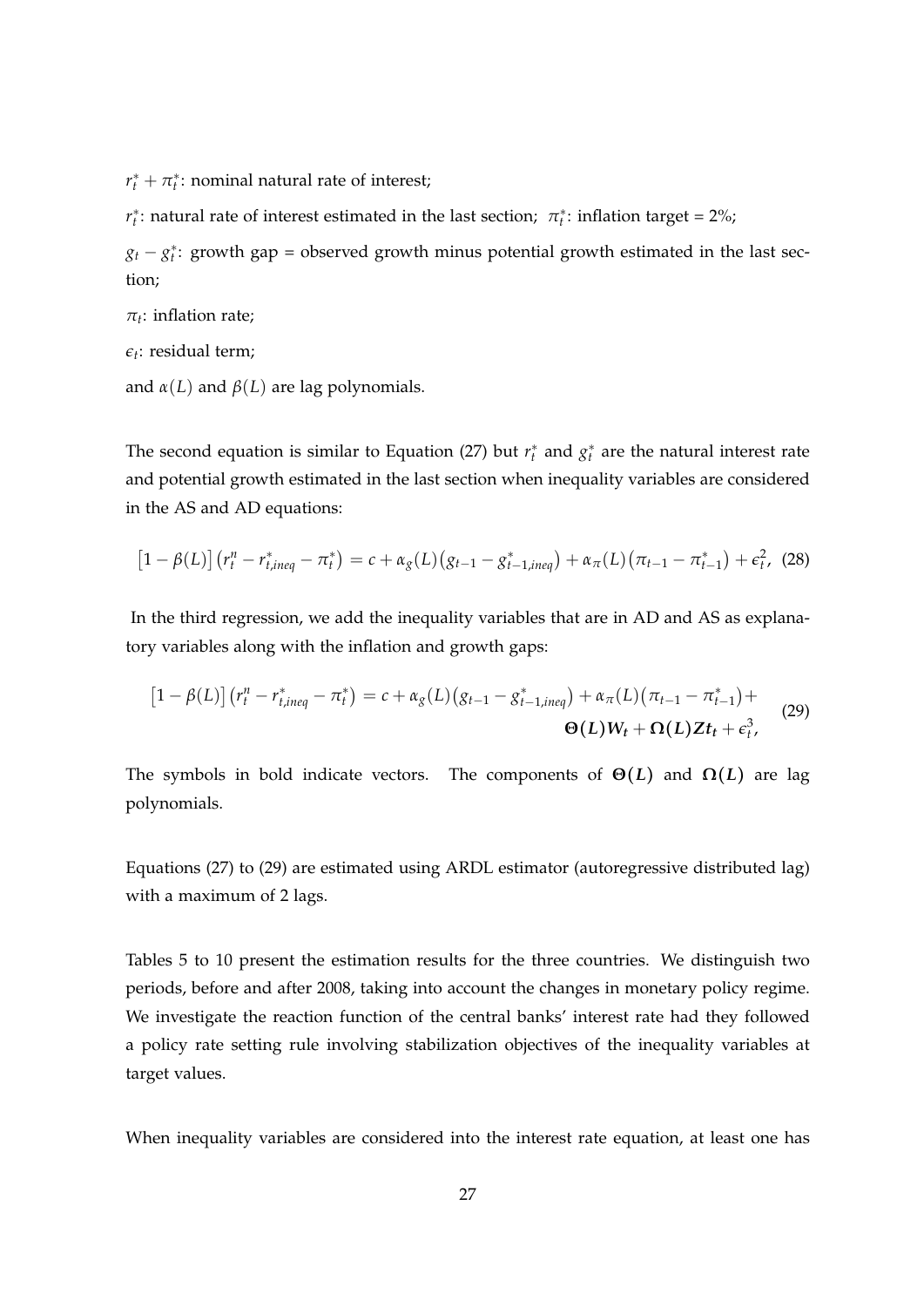a significant coefficient. This is evidence of the absence of "divine coincidence". When central banks calculate their natural interest rate target and potential growth (*r*<sup>\*</sup> and *g*<sup>\*</sup>) from a model that takes into account the macroeconomic consequences of inequality, targeting and stabilizing inflation and/or the output gap alone is not enough to stabilize the inequality variables around their target. When inequality variables are not included in the regressions (where *r*<sup>∗</sup> and *g*<sup>∗</sup> are calculated taking into account the *Z* and *W* variables), the parameters change, which suggests the presence of omission bias.

What would have been the reaction function of central banks if they had followed a policy rate setting rule that took into account the stabilization objectives of inequality variables at target values? To answer we compute for each sub-period the first and the third regressions.

In the United States, before 2008, the reaction function without the inequality variables shows a counter cyclical reaction to inflation and growth gaps. Indeed, the significant coefficients are positive (i.e. 2.17 for inflation and  $0.9 = 0.26 - 0.16$  for growth). Taking into account inequality objectives would have led the Fed to change the stance of monetary policy, by conducting a pro-cyclical policy with regards to growth (the coefficient of the growth gap turns to negative, i.e. -0.24) and by having a less stringent counter-cyclical policy with respect to inflation (the coefficient decreases to 0.16=4.02-3.86).

The post-2008 period corresponds to the implementation of unconventional monetary policies. The reaction function without inequality variables shows that the monetary policy stance does not depend on the growth gap and is positively correlated with the inflation gap (the coefficient is positive, i.e.  $0.36 = 1.63{\text -}1.27$ ). The period of significant interest rate decline coincided with a strong period of disinflation. Taking account of inequality variables would have made monetary policy stance weakly pro-cyclical with respect to growth (the coefficient equals -0.06=-0.27+0.19) and weakly counter-cyclical with respect to inflation (the coefficient is 0.75=1.55+1.61-2.41).

In the case of Japan, before 2008, monetary policy, without inequality variables, was strongly counter-cyclical in a context of disinflation, when the Bank of Japan started (before the other central banks) unconventional policies in the hope of bringing up prices. The addition of inequality objectives would have led to a strengthening of this policy (with a positive coefficient for the inflation gap rising from 2.54 to 4.79) and a pro-cyclical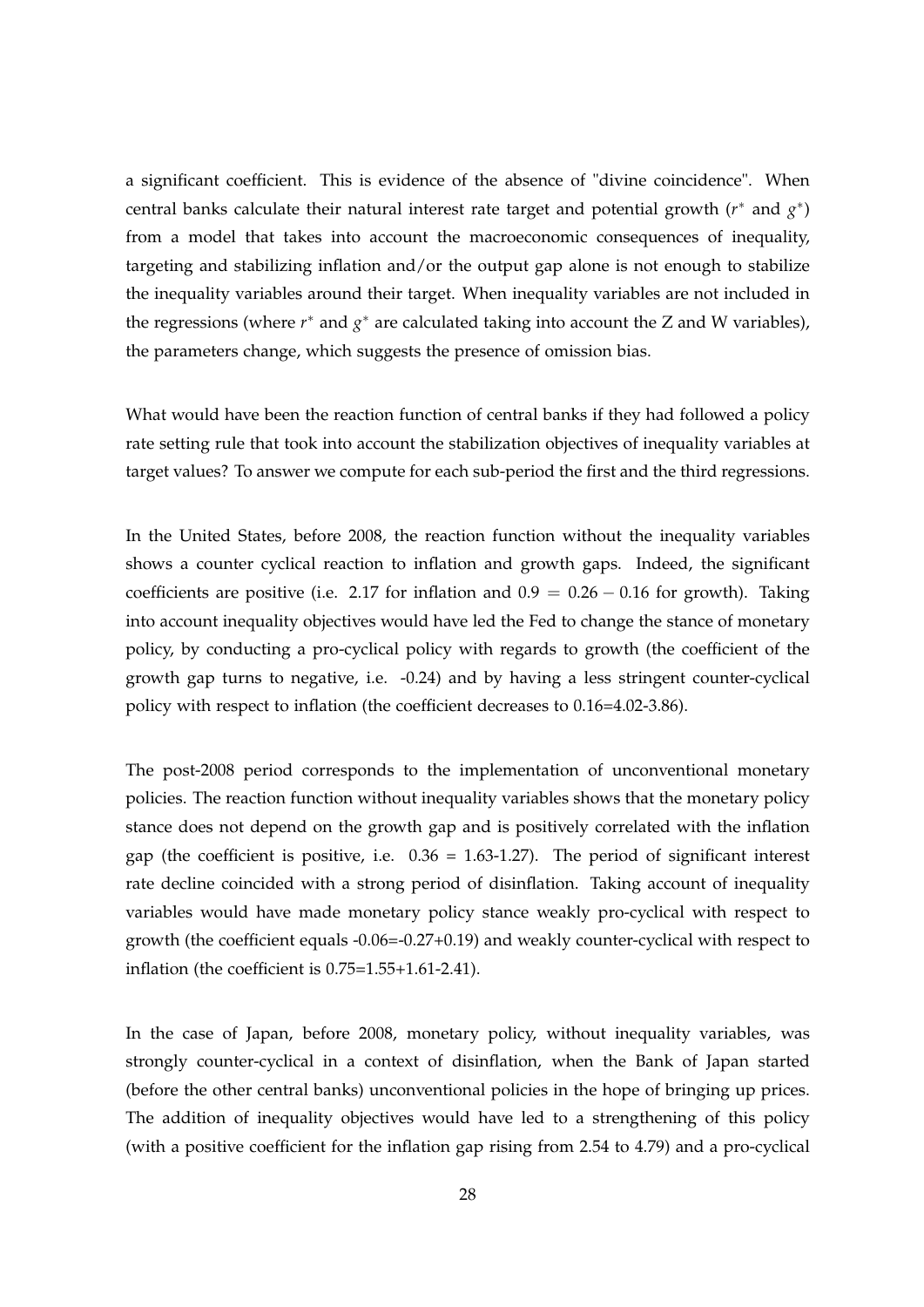policy favoring growth (negative coefficient equal to -0.18). For the post-2008 period, the monetary policy stance depends on the growth rate gap in a pro-cyclical manner, when inequality variables are not included in the reaction function. Introducing these variables in the equation changes the sign of the coefficients of inflation and growth gaps: they respectively turn from zero -insignificant - to a negative value for the former and from a negative (-0.64) to a positive value (i.e -2.03=1.02-3.05) for the latter. Thus, taking inequality into account would have led to the promotion of growth above potential growth - and thus to the adoption of a policy leading to lower interest rates - while controlling inflationary pressures in order to avoid its potential negative effects on the increase in inequality.

The results for Germany in the pre-2008 period are similar to those obtained for the United States. Indeed, without inequalities, the interest rate policy is counter-cyclical, both in terms of inflation control and growth (the coefficients are significantly positive). Then, incorporating inequalities would have made it pro-cyclical, since the coefficients of both gaps become significantly negative. After 2008, the highly expansive unconventional monetary policy is de facto pro-cyclical and the effect on the stance of monetary policy appears on the coefficient of inflation, which is negative in the first regression. The policy would have been pro-cyclical if inequality targets had been added to the policy rule.

The results obtained for the three countries suggest that taking inequality into account in central banks' monetary policy would have changed the stance of monetary policy. According to the standard economic analysis, a surge in inflation or an economic recovery above potential growth should push the policy rate up (because the positive sign of the coefficients is a necessary condition for the stability of the macroeconomic equilibrium in the AS-AD model). We show that taking inequality into account may lead to a change in this orientation with, on the contrary, a policy that encourages inflationary recoveries (this may help, for example, to reduce the real debt burden for the poorest households) and to stimulate growth recoveries (given the beneficial effects on income, employment, etc).

#### **8 Conclusions**

In this paper, we have attempted to provide new estimates of the natural interest rates and potential growth taking into account the role of inequality variables in both aggregate demand and aggregate supply. Our results suggest that the omission of inequality issues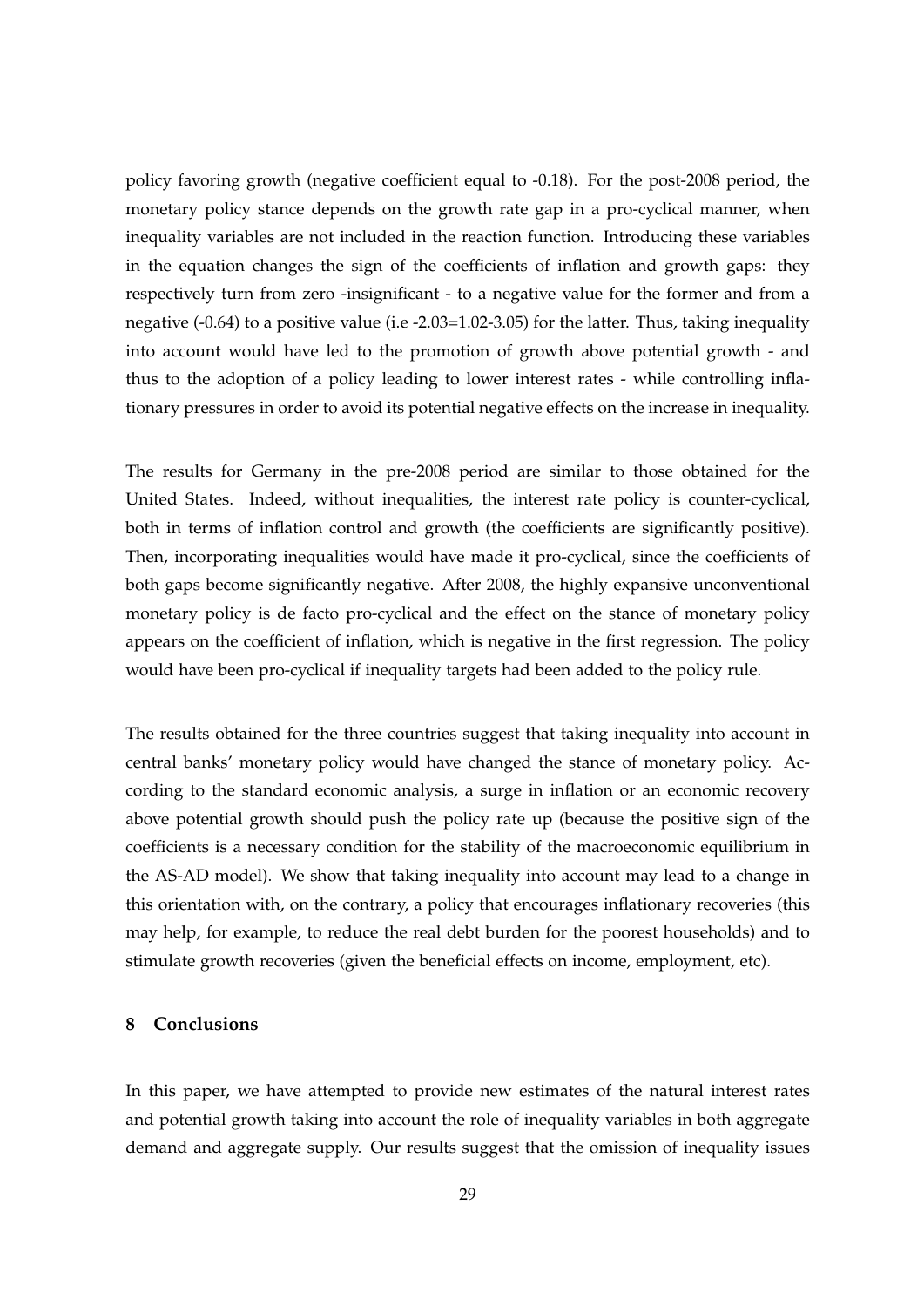may generate biases in economic interpretation, since we have seen that such variables can modify drastically the paths of interest rates and growth at their neutral levels. Interestingly, for the United States, our findings are in accordance with the view that natural rates are driven by the financial cycle, which could explain a negative correlation between potential growth and neutral interest rates in both times of recessions and expansions. Therefore, growing inequality may constitute a drawback for the recovery of the economy. Another interesting finding concerns Japan, where inequality does not seem to affect that much the estimates of output-gaps and potential GDP.

Since the natural rate of interest is usually presented as a possible target for the policy rate of central banks, we studied the effects of our estimates for the reaction functions of the monetary authorities, assuming that they are derived from loss functions that include the objectives of monetary policy. We find two results to be important. First, that the presence of inequality variables calls into question the idea that all possible policy objectives are "subordinated" to the inflation objective. This was true in an economy where only the inflation-growth trade-off is considered. In this case, stabilizing inflation is enough to stabilize growth. The introduction of inequality targets breaks this automatic link. This forces central banks to make "concessions" on their usual objectives. Thus, a second important result is that the monetary policy aiming at stabilizing inflation and growth can become pro-cyclical. When inequality is high, rather than curbing a recovery for fear that it will eventually lead to inflationary pressures, it may be preferable to accompany it (by cutting rates rather than raising them). The exercise in the previous section can be applied to a situation where the central banker continues to target inflation and employment, but incorporates fiscal policy objectives into its loss function. In this case, the loss function we introduced could be applied to study the effects of a policy mix around inequality. Making concessions on inflation and growth is a way for the monetary authorities to accompany the fiscal authorities in the fight against inequality. Another possible interpretation is that central banks can set their natural interest rate and potential growth targets with a view to directing the financing of the economy towards activities that contribute to reducing inequality.

Despite the interesting results, our work deserves some caution, as our estimation of the natural rate contains the usual caveats of the LW models. A pitfall is the sensitivity of the estimates to the selection of the starting values for the parameters, which sometimes makes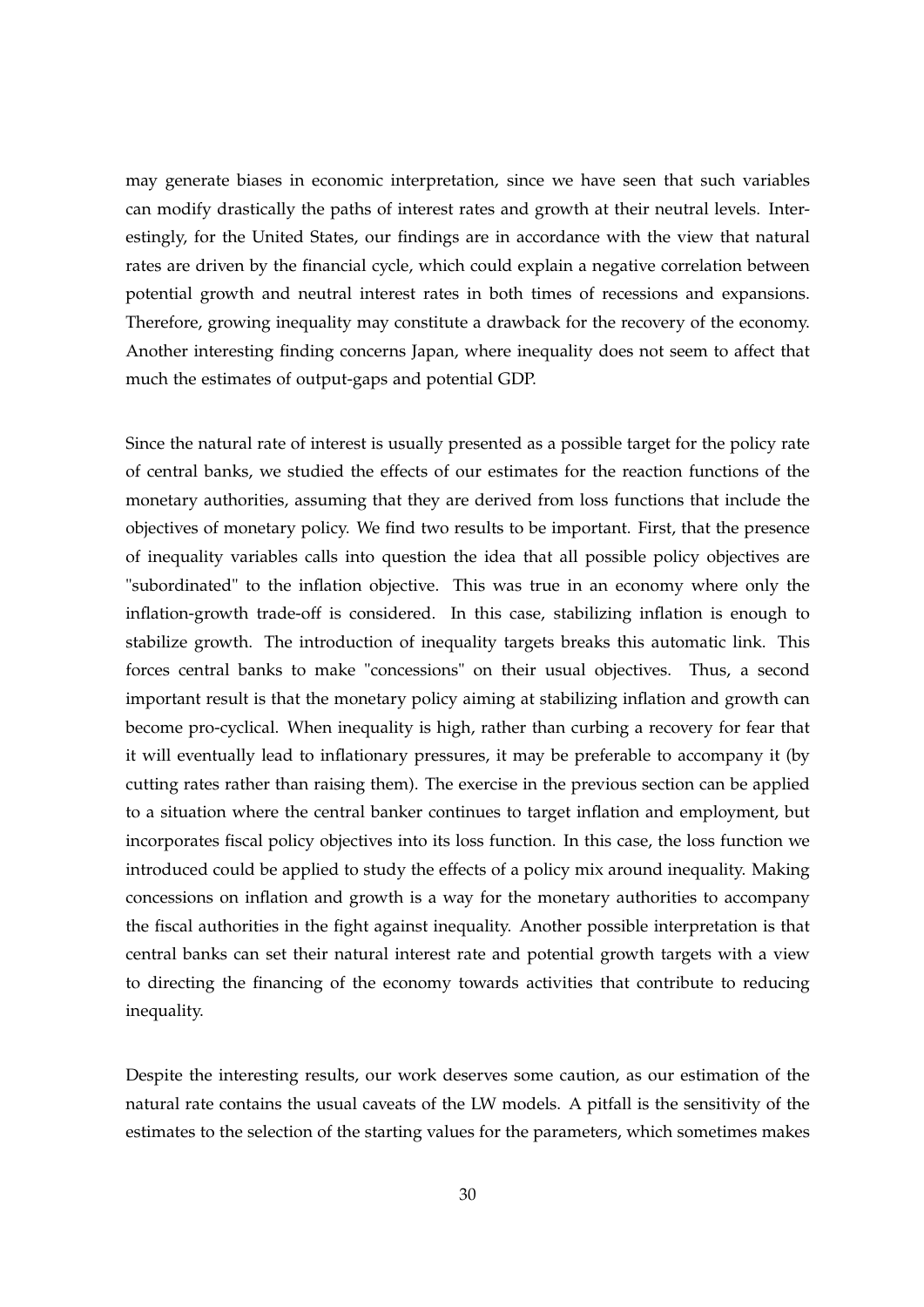the estimates difficult to interpret.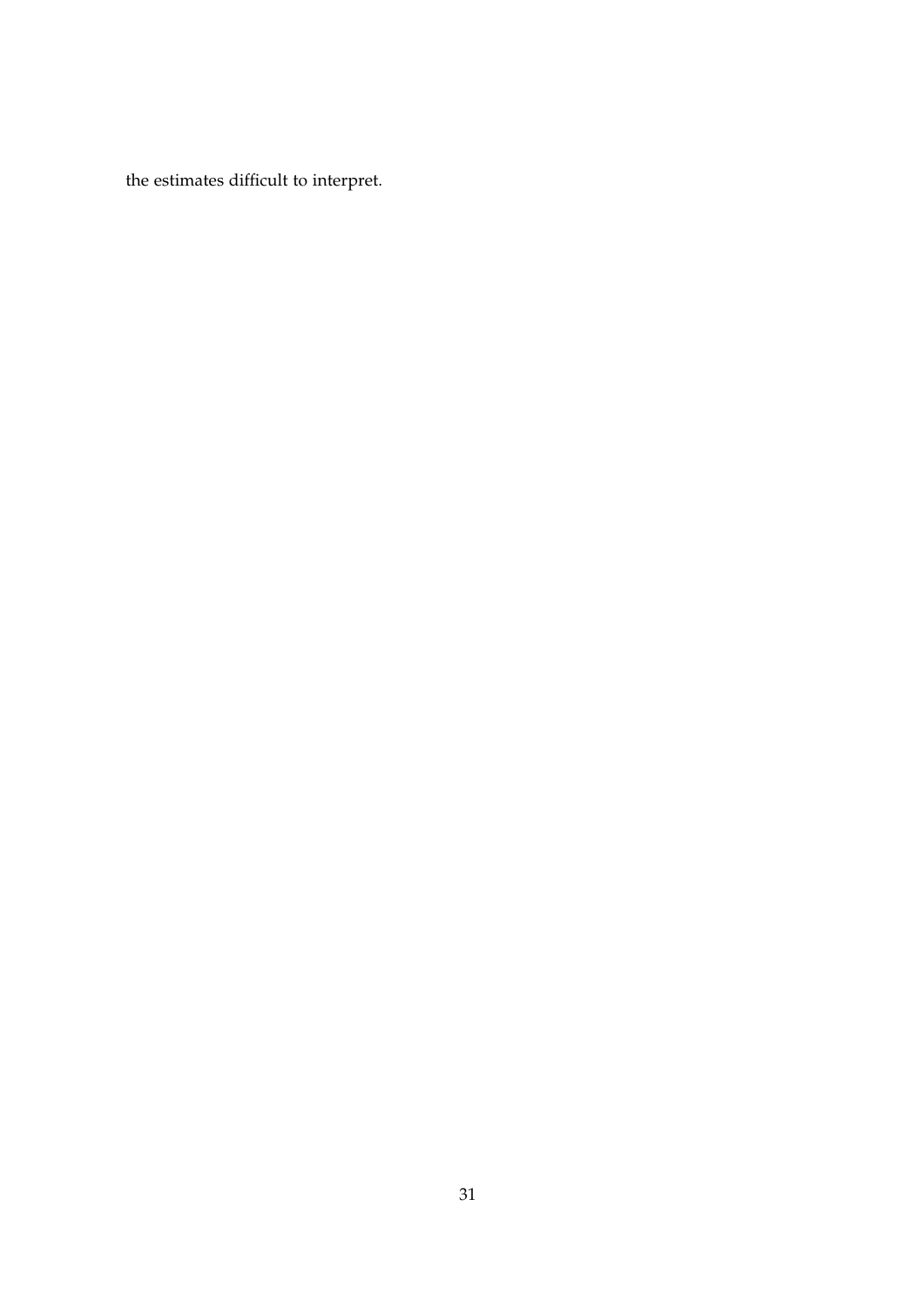#### **References**

- Acemoglu, D., Johnson, S., and Robinson, J. (2004). Institutions as the Fundamental Cause of Long-Run Growth. *NBER Working Paper Series*, 284.
- Aiyagari, S. R. (1994). Uninsured Idiosyncratic Risk and Aggregate Saving. *The Quarterly Journal of Economics*, 109(3):659–684.
- Alesina, A. and Perotti, R. (1996). Income distribution, political instability, and investment. *European Economic Review*, 40(I 996):1203–1228.
- Amaral, P. (2017). Monetary Policy and Inequality. *Economic Commentary. Federal Reserve Bank of Cleveland.*
- Baldwin, R. (2019). *The globotics upheavel: globalization, robotics and the future of work*, volume 98. Oxford University Press, New York, NY, USA.
- Baldwin, R. (2020). The COVID-19 upheaval scenario : Inequality and pandemic make an explosive mix. *VOX CEPR Policy Portal*, pages 1–5.
- Baldwin, R. and Weder di Mauro, B. (2020). *Economics in the Time of COVID-19*. CEPR, London.
- Bartscher, A. K., Kuhn, M., and Schularick, M. (2020). The college wealth divide: Education and inequality in America, 1956-2016. *Federal Reserve Bank of St. Louis Review*, 102(1):19–49.
- Benigno, G. and Fornaro, L. (2018). Stagnation traps. *Review of Economic Studies*, 85(3):1425–1470.
- Bernanke, B. B. I. (2015). Why are interest rates so low , part 2 : Secular stagnation.
- Bhaumik, S. (2011). Productivity and the Economic Cycle. *BIS Economics Paper*, 12.
- Blanchard, O. J. (1985). Debt, Deficits, and Finite Horizons. *Journal of Political Economy*, 93(2):223–247.
- Bozio, A., Garbinti, B., Goupille-Lebret, J., Guillot, M., and Piketty, T. (2020). Predistribution vs. Redistribution: Evidence from France and the U.S. *CEPR Discussion Paper Series*, 15415.
- Brynjolfsson, E. and McAfee, A. (2014). *Second Machine Age: Work, Progress, and Prosperity in a Time of Brilliant Technologies.* Norton & Company.
- Calvert Jump, R. (2018). IInequality and Aggregate Demand in the IS-LM and IS-MP Models. *Bulletin of Economic Research*, 70(3):269–276.
- Cuberes, D. and Teignier, M. (2012). Gender Gaps in the Labor Market and Aggregate Productivity. *Sheffield Economic Research Paper Series*, 2012017.
- Cynthia Fan Dora Xia, J. W. (2016). Measuring the Macroeconomic Impact of Monetary Policy at the Zero Lower Bound. *Journal of Money, Credit, and Banking*, 48(2-3):253–291.
- Eggertsson, G. B., Mehrotra, N. R., and Robbins, J. A. (2019). A model of secular stagnation: Theory and quantitative evaluation. *American Economic Journal: Macroeconomics*, 11(1):1–48.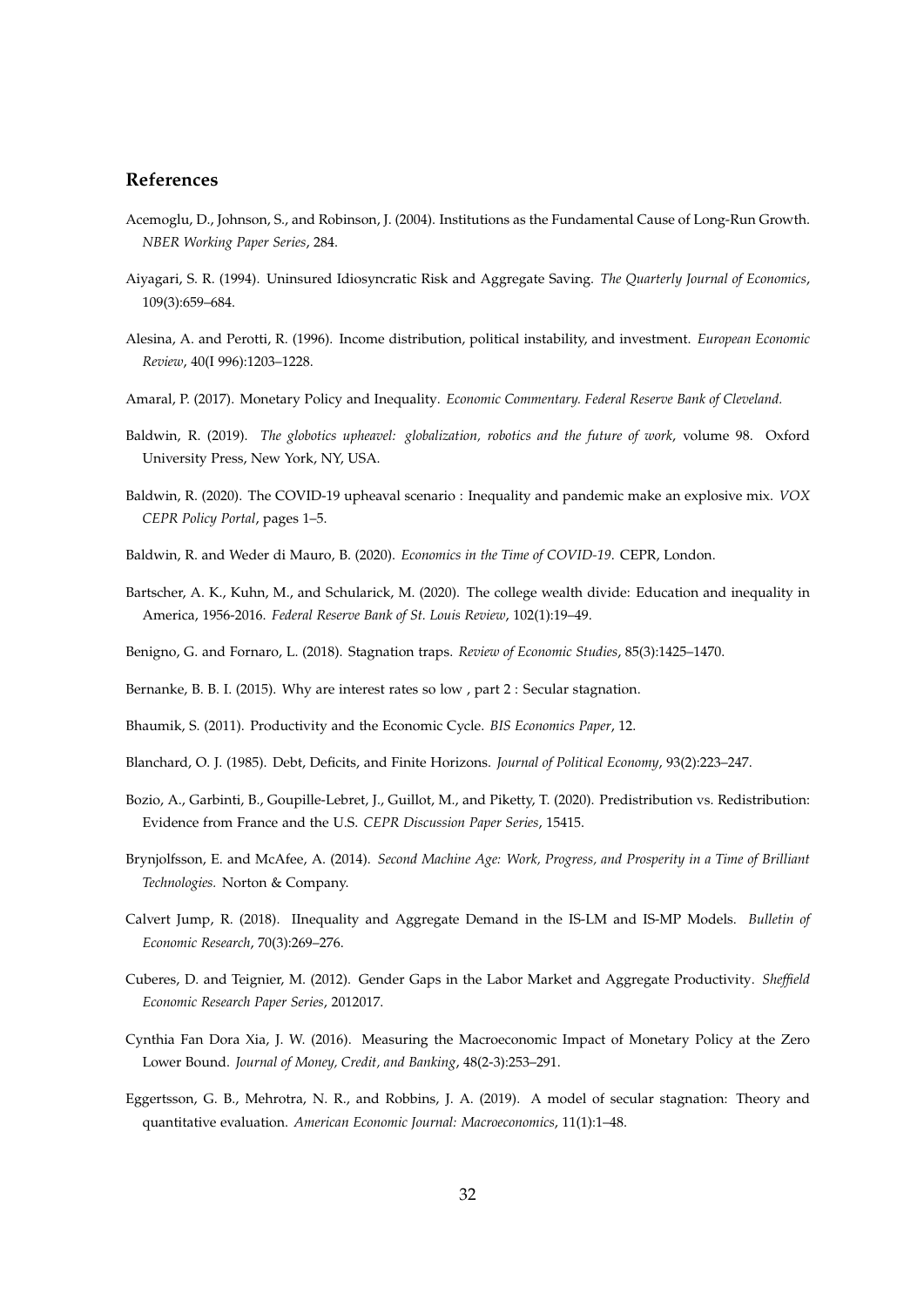- Engen, E. M. and Gruber, J. (2001). Unemployment insurance and precautionary saving. *Journal of Monetary Economics*, 47(3):545–579.
- Faggio, G., Salvanes, K., and Reenen, J. V. (2007). The Evolution of Inequality in Productivity and Wages: Panel Data Evidence. *NBER Working Paper Series*, 13351.
- Fornaro, L. and Wolf, M. (2020). COVID-19 Coronavirus and Macroeconomic Policy. *CEPR Discussion Paper Series*, 20(14529).
- Furman, J. and Orszag, P. (2018). Slower Productivity and Higher Inequality: Are They Related? *Peterson Institute for International Economics WP*, 4.
- García-Penalosa, C. (2007). Growth and income distribution in an integrated Europe : Does EMU make a difference? *Conference Paper. Forth Annual DG ECFIN Research Conference*, (October):1–39.
- Gertler, M. (1999). Government debt and social security in a life-cycle economy. *Carnegie-Rochester Conference Series on Public Policy*, 50:61–110.
- Gordon, R. J. (2012). Is U.S. economic growth over? faltering innovation confronts the six headwinds. *NBER Working Paper Series*, 12.
- Gordon, R. J. (2016). *The Rise and Fall of American Growth: The U.S. Standard of Living since the Civil War.* Princeton University Press, Princeton, New Jersey.
- Hansen, A. H. (1939). Economic Progress and Declining Population Growth. *American Economic Review*, 98(5):i– v.
- Holston, K., Laubach, T., and Williams, J. C. (2017). Measuring the natural rate of interest: International trends and determinants. *Journal of International Economics*, 108:S59–S75.
- Kaplan, G., Violante, G. L., and Weidner, J. (2014). The wealthy hand-to-mouth. *Brookings Papers on Economic Activity*, Spring 201:139–153.
- Komlos, J. (2019). Growth of Income and Welfare in the U.S., 1979-2011. *Journal of Income Distribution*, 28(1):1–19.
- Krippner, L. (2015). A comment on Wu and Xia (2015), and the case for two-factor Shadow Short Rates. *Australian National University CAMA Working Paper*, 48.
- Krugman, P. (2014). Currency Regimes, Capital Flows, and Crises. *IMF Economic Review*, 62(4):470–493.
- Laubach, T. and Williams, J. C. (2003). Measuring the Natural Rate of Interest. *The Review of Economics and Statistics*, 85(November):1063–1070.
- OECD (2018). Decoupling of Wages from Productivity: What Implications for Public Policies? In *OECD Economic Outlook*, chapter 2, pages 51–65. OECD, Paris.
- Oh, H. and Reis, R. (2012). Targeted transfers and the fiscal response to the great recession. *Journal of Monetary Economics*, 59(SUPPL.):S50–S64.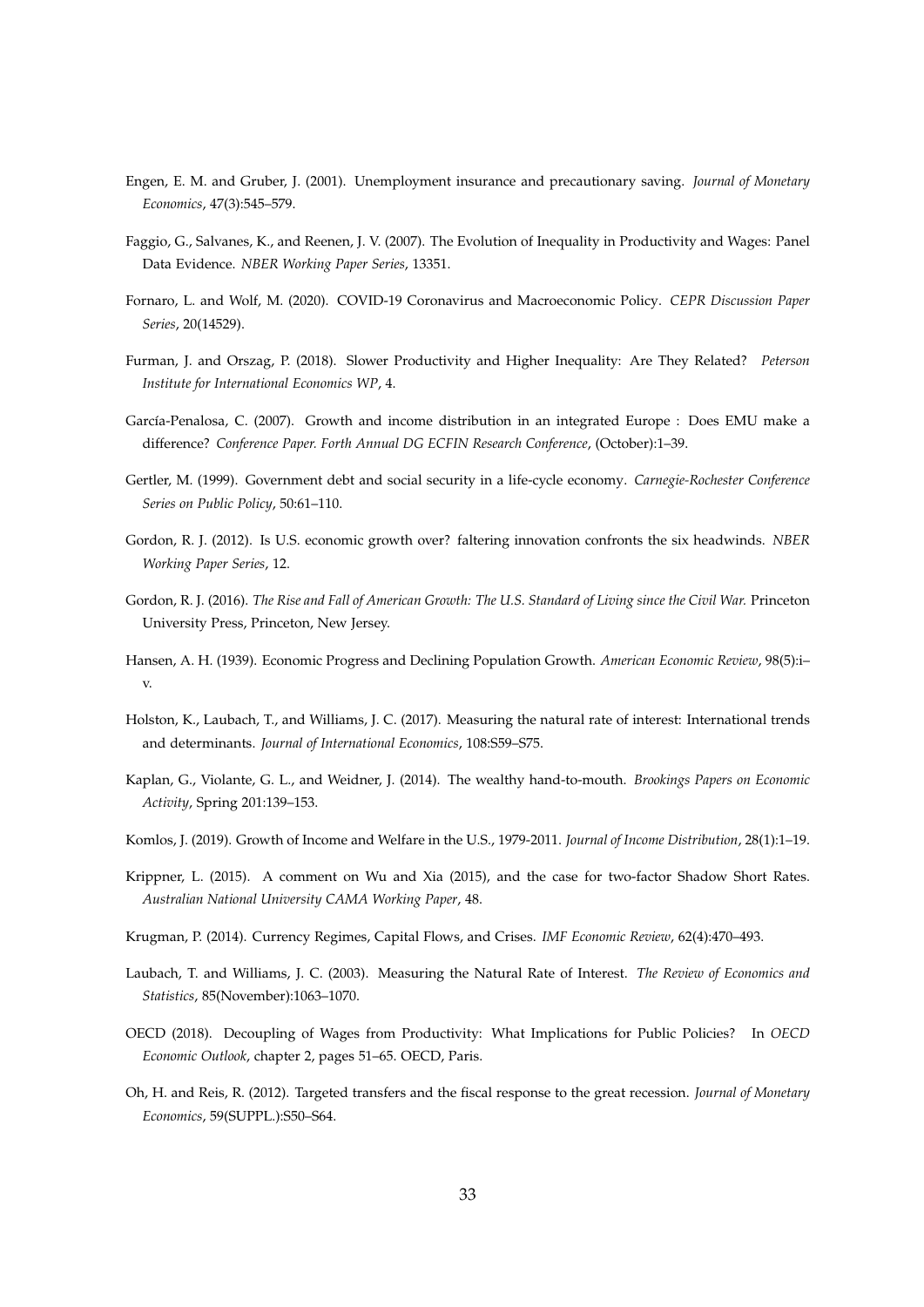- Rachel, L. and Smith, T. D. (2015). Secular drivers of the global real interest rate. *Bank of England Staff Working Paper*, (571).
- Rodrik, D. (1999). Where did all the Growth Go? External shocks, social conflict, and growth collapses. *Journal of Economic Growth*, 4(4):385–412.
- Rogoff, K. (2015). Debt Supercycle, Not Secular Stagnation. *VOX CEPR Policy Portal*, pages 1–5.
- Saez, E. and Zucman, G. (2020). The rise of income and wealth inequality in America: Evidence from distributional macroeconomic accounts. *Journal of Economic Perspectives*, 34(4):3–26.
- Stiglitz, J. E. (2012). *The Price of Inequality: How Today's Divided Society Engangers Our Future.* W. W. Norton, New York.
- Summers, L. (2013). Why Stagnation Might Prove to Be the New Normal.
- Taylor, J. B. (2016). Slow economic growth as a phase in a policy performance cycle. *Journal of Policy Modeling*, 38(4):649–655.
- Wu, J. C. and Zhang, J. (2019). A shadow rate New Keynesian model. *Journal of Economic Dynamics and Control*, 107.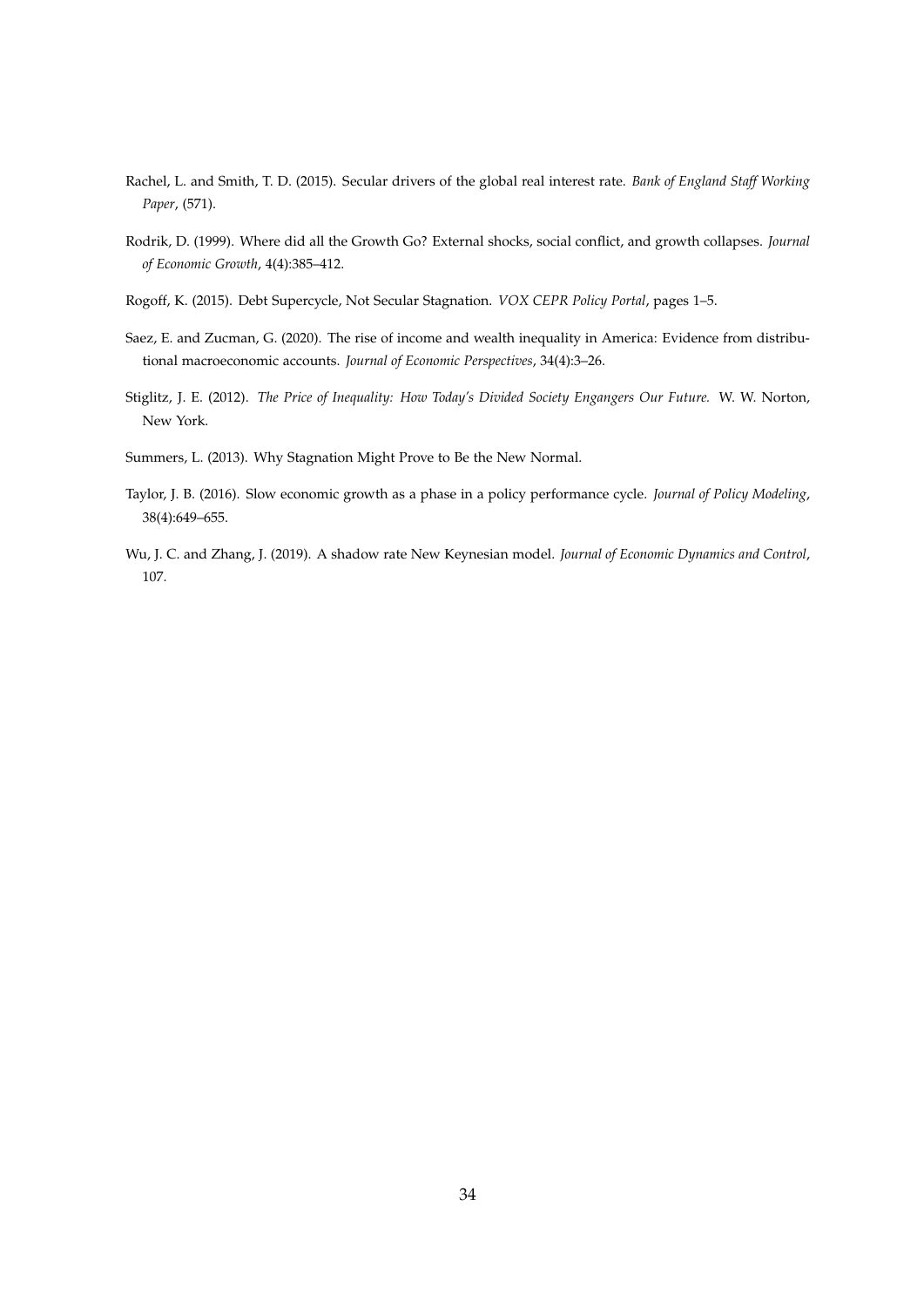|                                                                                                                                                             | United States |                                                |                                                                                               |                                                          | Japan                                                                     |                              |                                                                   |                                                               | Germany                                                |                     |                                                      |                     |
|-------------------------------------------------------------------------------------------------------------------------------------------------------------|---------------|------------------------------------------------|-----------------------------------------------------------------------------------------------|----------------------------------------------------------|---------------------------------------------------------------------------|------------------------------|-------------------------------------------------------------------|---------------------------------------------------------------|--------------------------------------------------------|---------------------|------------------------------------------------------|---------------------|
|                                                                                                                                                             | $\ominus$     |                                                | $\widehat{\Omega}$                                                                            |                                                          | $\widehat{\Xi}$                                                           |                              | $\widehat{\Omega}$                                                |                                                               | $\widehat{\Xi}$                                        |                     | $\widehat{\Omega}$                                   |                     |
| Variables                                                                                                                                                   | Coeff         | Signif<br>0.78<br>0.32<br>0.00<br>0.00<br>0.00 | $2$ oeff                                                                                      | lingić                                                   | $C$ <sub>0</sub> eff<br>1.07<br>1.047<br>0.00<br>0.10<br>268.58<br>268.58 | ignif                        |                                                                   | ignif                                                         | Coeff<br>1.10<br>0.00<br>0.00<br>0.77<br>0.013<br>0.13 | <b>Signif</b>       | 30eff                                                |                     |
| Output gap (-1                                                                                                                                              | 0.07          |                                                |                                                                                               | 0.00                                                     |                                                                           | 0.00                         |                                                                   | 0.00                                                          |                                                        |                     |                                                      |                     |
| Output gap (-2)                                                                                                                                             | 0.23          |                                                |                                                                                               |                                                          |                                                                           |                              |                                                                   |                                                               |                                                        |                     |                                                      |                     |
| Interest rate gap                                                                                                                                           | 0.00          |                                                |                                                                                               |                                                          |                                                                           |                              |                                                                   |                                                               |                                                        |                     |                                                      |                     |
| Constant (AD)                                                                                                                                               | $-0.33$       |                                                |                                                                                               |                                                          |                                                                           |                              |                                                                   |                                                               |                                                        |                     |                                                      |                     |
| Output gap (AS)                                                                                                                                             | 17.57         |                                                | $1.64$<br>$-0.68$<br>$-0.00$<br>$0.00$<br>$-0.01$<br>$-0.01$<br>$-0.01$<br>$-0.01$<br>$-0.01$ | $0.08$<br>$0.06$<br>$0.00$<br>$0.00$<br>$0.34$<br>$0.02$ |                                                                           | 0.02<br>0.05<br>0.05<br>0.06 |                                                                   | $0.2085$<br>$0.2530$<br>$0.340$<br>$0.36$<br>$0.36$<br>$0.36$ |                                                        |                     | 0.98<br>0.00<br>0.00<br>0.00<br>0.00<br>0.00<br>0.00 |                     |
| Inflation (-1                                                                                                                                               | 0.90          |                                                |                                                                                               |                                                          |                                                                           |                              |                                                                   |                                                               |                                                        |                     |                                                      |                     |
| Oil inflation                                                                                                                                               | 0.01          | 0.13                                           |                                                                                               |                                                          |                                                                           |                              |                                                                   |                                                               |                                                        |                     |                                                      |                     |
| Imported inflation                                                                                                                                          | 0.19          | $\mathsf{S}$<br>6                              |                                                                                               |                                                          |                                                                           | 0.00                         | $C$ ceff<br>1.36<br>0.00<br>0.0005.05<br>0.395.05<br>0.39<br>0.39 |                                                               |                                                        |                     |                                                      |                     |
| Variance (AD)                                                                                                                                               | 0.00          | 00.1                                           |                                                                                               |                                                          | 0.00                                                                      |                              |                                                                   |                                                               | $0.00$<br>$0.21$                                       | $\frac{0.00}{0.00}$ | 0.000                                                |                     |
| Variance (AS)                                                                                                                                               | 0.17          | 0.00                                           | 0.17                                                                                          | 0.03                                                     |                                                                           | $\frac{0.00}{0.00}$          | 0.000                                                             | $\frac{0.31}{1.00}$                                           |                                                        |                     |                                                      | $\frac{0.00}{0.00}$ |
| potential output<br>Variance                                                                                                                                | 0.00          | $\mathsf{S}$<br>తె                             | 0.00                                                                                          | 0.00                                                     | 0.01                                                                      | 0.00                         | 0.00                                                              | 0.00                                                          | 0.01                                                   | 0.00                | 0.01                                                 | 0.00                |
| variance of output<br>Variance of g over                                                                                                                    | 0.36          | $\mathbf{S}$<br>తె                             | 0.18                                                                                          | 0.02                                                     | 0.26                                                                      | 0.00                         | 1071.22                                                           | 0.00                                                          | 0.76                                                   | 0.05                | 0.66                                                 | 0.15                |
| variance of output<br>Variance of Z over                                                                                                                    | 192.12        | 0.22                                           | 0.00                                                                                          | $1.00\,$                                                 | $-8.75$                                                                   | 0.00                         | $-0.53$                                                           | 0.42                                                          | 38.01                                                  | 0.42                | 0.00                                                 | 0.00                |
|                                                                                                                                                             | $-849.23$     | 0.33                                           | 450.22                                                                                        | 0.42                                                     | $-950.63$                                                                 | 0.00                         | 2.89                                                              | 0.00                                                          | 228.90                                                 | 0.40                | 65.09                                                | 0.63                |
| ini<br>Gini                                                                                                                                                 | $-0.39$       | 2<br>ະ                                         |                                                                                               |                                                          |                                                                           |                              |                                                                   |                                                               |                                                        |                     |                                                      |                     |
| Palma                                                                                                                                                       | 0.09          | $\mathbf{c}$                                   |                                                                                               |                                                          |                                                                           |                              |                                                                   |                                                               |                                                        |                     |                                                      |                     |
| Wealth                                                                                                                                                      | 0.01          | 8<br>$\breve{\circ}$                           |                                                                                               |                                                          | 0.11<br>0.03<br>0.70<br>0.01                                              | 0.03<br>0.03<br>0.0          |                                                                   |                                                               |                                                        |                     |                                                      |                     |
| Gender                                                                                                                                                      | 5.39          | 50<br>ā                                        |                                                                                               |                                                          |                                                                           | 0.38                         |                                                                   |                                                               |                                                        |                     |                                                      |                     |
| Wages                                                                                                                                                       | 0.00          | 99<br>$\ddot{\circ}$                           |                                                                                               |                                                          |                                                                           |                              |                                                                   |                                                               |                                                        |                     |                                                      |                     |
| Low paid                                                                                                                                                    | $-2.92$       | 50                                             |                                                                                               |                                                          | 4.65                                                                      | 0.00                         |                                                                   |                                                               |                                                        |                     |                                                      |                     |
| Note: Coefficients in bold denote significance. The columns labelled (1) and (2) stand for including and not including, respectively, inequality variables. |               |                                                |                                                                                               |                                                          |                                                                           |                              |                                                                   |                                                               |                                                        |                     |                                                      |                     |

Table 4: Coefficients estimates **Table 4:** Coefficients estimates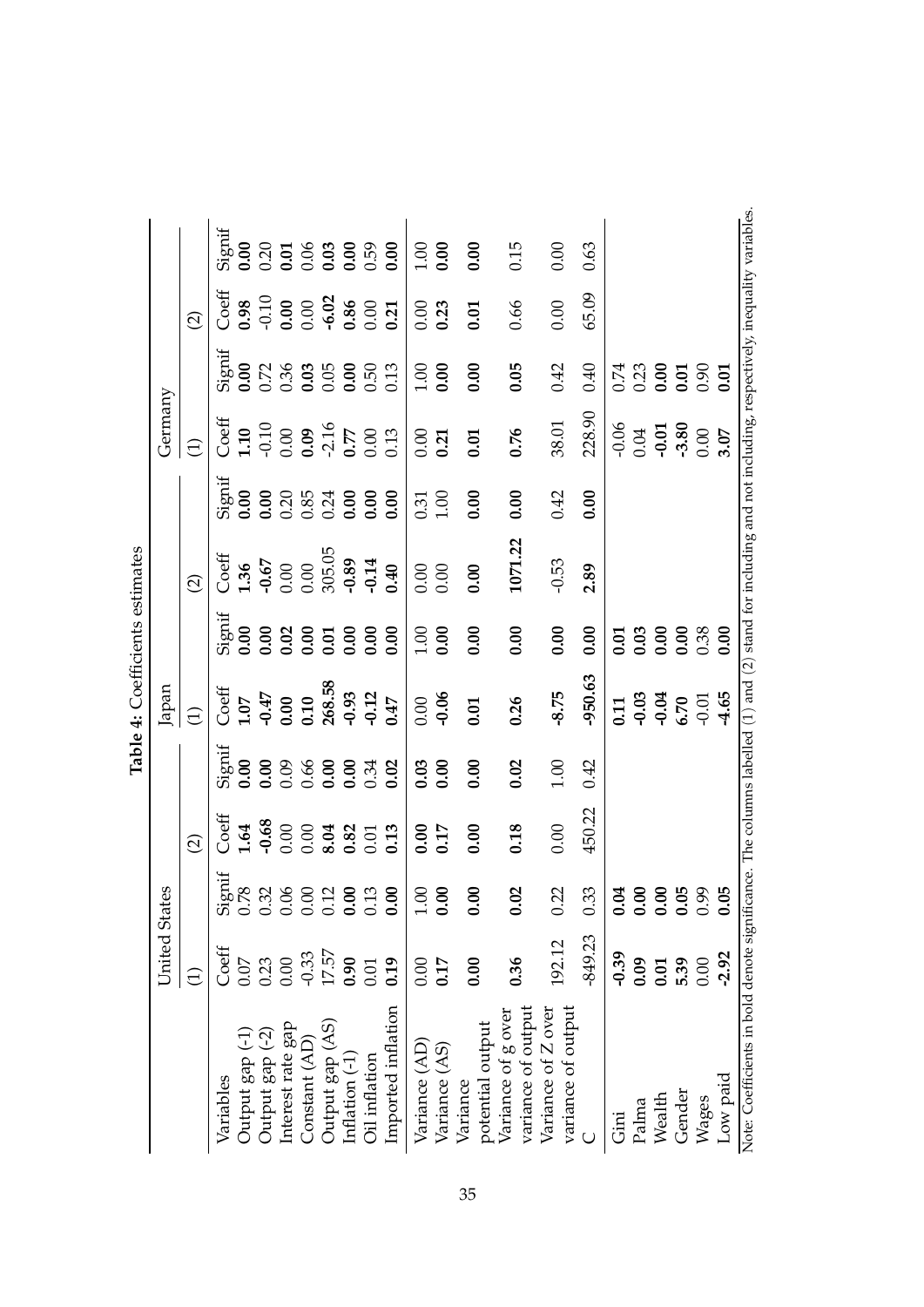| USA 2001-2008     | $R^*$<br>and<br>without<br>equality | $y^*$<br>in- | $R^*$ and $y^*$ + in-<br>equality |                  | $R^*$ and $y^*$ + in-<br>equality $+$ exoge-<br>nous variables |                          |
|-------------------|-------------------------------------|--------------|-----------------------------------|------------------|----------------------------------------------------------------|--------------------------|
| Gap variables     | Coefs.                              | P-value      | Coefs.                            | P-value          | Coefs.                                                         | P-value                  |
| Interest rate(-1) | $1.03***$                           | 0.0002       | $\overline{1.41***}$              | $\overline{0.0}$ | 0.83                                                           | 0.006                    |
| Interest rate(-2) | $-0.35$                             | 0.12         | $-0.44$                           | 0.14             | $-0.36$                                                        | 0.13                     |
| Growth            | $-0.16*$                            | 0.08         | $-0.12$                           | 0.43             | $-0.24**$                                                      | 0.02                     |
| $Growth(-1)$      | $0.25***$                           | 0.04         |                                   |                  | $-0.12$                                                        | 0.35                     |
| Growth(-2)        |                                     |              |                                   |                  |                                                                | $\overline{\phantom{0}}$ |
| Inflation         | $-1.04$                             | 0.27         | $-2.13*$                          | 0.07             | $-3.86***$                                                     | 0.003                    |
| Inflation(-1)     | $2.17**$                            | 0.04         | $1.82*$                           | 0.07             | $4.02**$                                                       | 0.02                     |
| Inflation(-2)     |                                     |              |                                   |                  | $-1.01$                                                        | 0.49                     |
| Intercept         | $-0.93**$                           | 0.04         | $-0.14$                           | 0.59             | $-37.51$                                                       | 0.92                     |
| Ineq. variables   | Coefs.                              | P-value      | Coefs.                            | P-value          | Coefs.                                                         | P-value                  |
| Gini              |                                     |              |                                   |                  | $-0.84$                                                        | 0.43                     |
| $Gini(-1)$        |                                     |              |                                   |                  | 2.03                                                           | 0.22                     |
| $Gini(-2)$        |                                     |              |                                   |                  | $-1.00$                                                        | 0.29                     |
| Palma             |                                     |              |                                   |                  | $1.0***$                                                       | 0.02                     |
| $Palma(-1)$       |                                     |              |                                   |                  | $-0.9*$                                                        | 0.06                     |
| $Palma(-2)$       |                                     |              |                                   |                  | 0.53                                                           | 0.20                     |
| Wealth            |                                     |              |                                   |                  | $-0.22*$                                                       | 0.06                     |
| Wealth $(-1)$     |                                     |              |                                   |                  |                                                                | $\overline{\phantom{0}}$ |
| Wealth(-2)        |                                     |              |                                   |                  |                                                                |                          |
| Gender            |                                     |              |                                   |                  | $4.13**$                                                       | 0.05                     |
| Gender(-1)        |                                     |              |                                   |                  | $-2.61$                                                        | 0.27                     |
| Gender(-2)        |                                     |              |                                   |                  | 1.37                                                           | 0.46                     |
| Income            |                                     |              |                                   |                  | $-0.001$                                                       | 0.72                     |
| $Income(-1)$      |                                     |              |                                   |                  | $-0.002$                                                       | 0.38                     |
| $Income(-2)$      |                                     |              |                                   |                  | $0.01***$                                                      | 0.0038                   |
| Low paid          |                                     |              |                                   |                  | 199.02**                                                       | 0.05                     |
| Low paid $(-1)$   |                                     |              |                                   |                  | $-87.67$                                                       | 0.28                     |
| Low paid $(-2)$   |                                     |              |                                   |                  | $\overline{\phantom{0}}$                                       | $\overline{\phantom{a}}$ |
| $R^2$             | 0.81                                |              | 0.87                              |                  | 0.99                                                           |                          |
| F bound test      | 1.96*                               |              | $0.43*$                           |                  | $8.6*$                                                         |                          |

**Table 5:** Monetary policy rule : USA - 2000-2008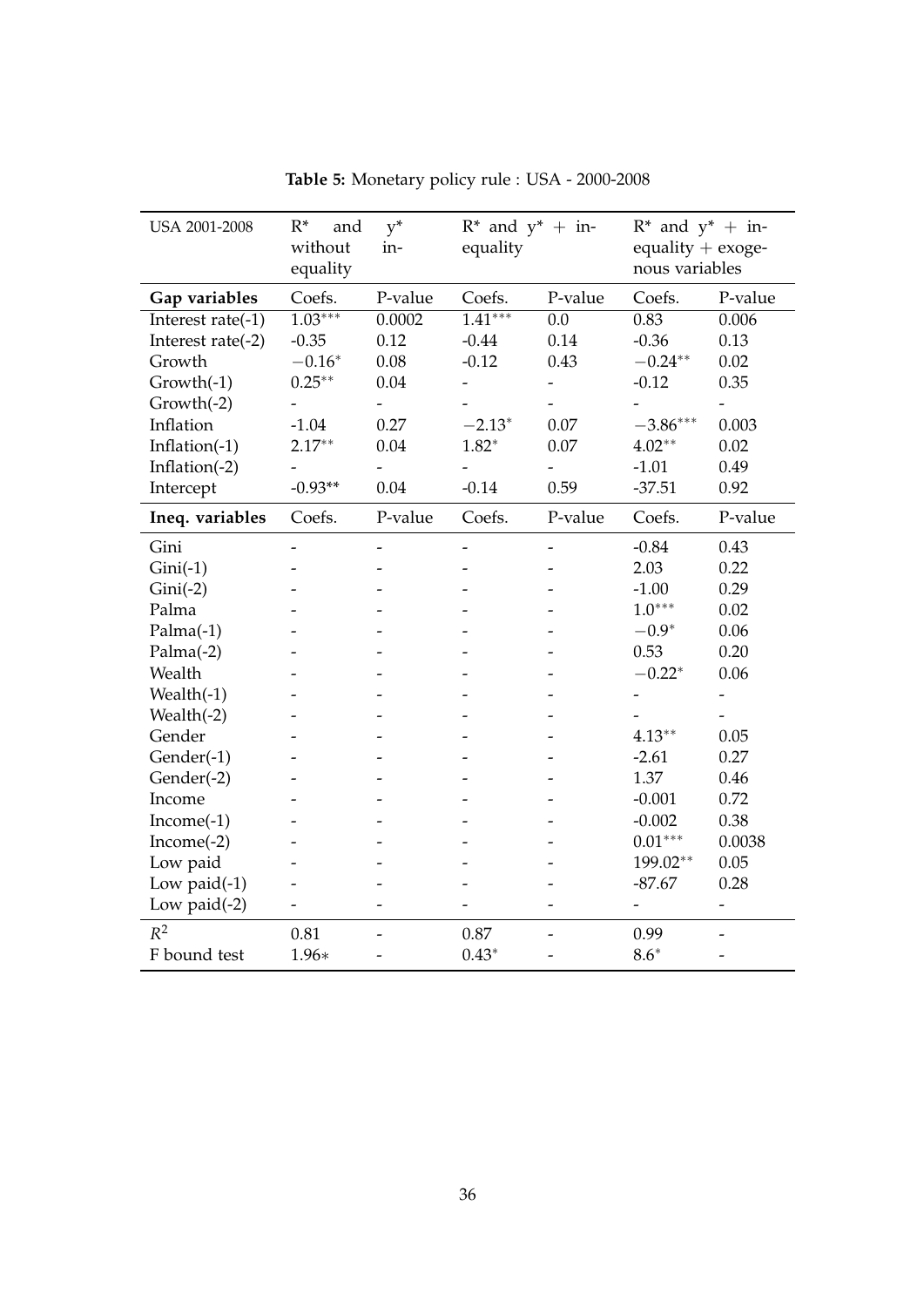| USA 2009-2019     | $R^*$<br>and<br>without<br>equality | $y^*$<br>in-             | $R^*$ and $y^*$ + in-<br>equality |                  | $R^*$ and $y^*$ + in-<br>equality $+$ exoge-<br>nous variables |                              |
|-------------------|-------------------------------------|--------------------------|-----------------------------------|------------------|----------------------------------------------------------------|------------------------------|
| Gap variables     | Coefs.                              | P-value                  | Coefs.                            | P-value          | Coefs.                                                         | P-value                      |
| Interest rate(-1) | $1.13***$                           | $\overline{0.0}$         | $1.19***$                         | $\overline{0.0}$ | $0.63***$                                                      | $\overline{0.0}$             |
| Interest rate(-2) | $-0.27**$                           | 0.0                      | $-0.24*$                          | 0.08             | $\overline{\phantom{0}}$                                       |                              |
| Growth            | 0.07                                | 0.40                     | $0.23**$                          | 0.03             | $0.19**$                                                       | 0.01                         |
| Growth(-1)        |                                     |                          | $-0.13$                           | 0.12             | $-0.09$                                                        | 0.27                         |
| $Growth(-2)$      |                                     |                          |                                   |                  | $-0.27***$                                                     | 0.0001                       |
| Inflation         | $-1.27**$                           | 0.05                     | $-1.45*$                          | 0.06             | $-2.41***$                                                     | 0.002                        |
| Inflation(-1)     | $1.63**$                            | 0.02                     | $1.83**$                          | 0.01             | $1.61*$                                                        | 0.08                         |
| Inflation(-2)     |                                     |                          |                                   |                  | $1.55***$                                                      | 0.02                         |
| Intercept         | $-0.60**$                           | 0.05                     | 0.01                              | 0.95             | $-164.01**$                                                    | 0.03                         |
| Ineq. variables   | Coefs.                              | P-value                  | Coefs.                            | P-value          | Coefs.                                                         | P-value                      |
| Gini              |                                     |                          |                                   |                  | $8.40***$                                                      | $\overline{0.0}$             |
| $Gini(-1)$        |                                     |                          |                                   |                  | $-4.11***$                                                     | 0.0018                       |
| $Gini(-2)$        |                                     |                          |                                   |                  |                                                                |                              |
| Palma             |                                     |                          |                                   |                  | $-0.43**$                                                      | 0.02                         |
| $Palma(-1)$       |                                     |                          |                                   |                  |                                                                | $\qquad \qquad \blacksquare$ |
| $Palma(-2)$       |                                     |                          |                                   |                  |                                                                |                              |
| Wealth            |                                     |                          |                                   |                  | $0.01*$                                                        | 0.06                         |
| Wealth $(-1)$     |                                     |                          |                                   |                  |                                                                |                              |
| Wealth $(-2)$     |                                     |                          |                                   |                  |                                                                |                              |
| Gender            |                                     |                          |                                   |                  | $2.22***$                                                      | 0.0004                       |
| Gender(-1)        |                                     |                          |                                   |                  | $-1.66***$                                                     | 0.002                        |
| Gender(-2)        |                                     |                          |                                   |                  |                                                                | $\qquad \qquad \blacksquare$ |
| Income            |                                     |                          |                                   |                  | $0.0006***$                                                    | 0.0024                       |
| $Income(-1)$      |                                     |                          |                                   |                  | $0.001***$                                                     | 0.0                          |
| $Income(-2)$      |                                     |                          |                                   |                  | $0.0003*$                                                      | 0.05                         |
| Low paid          |                                     |                          |                                   |                  | 0.22                                                           | 0.17                         |
| Low paid $(-1)$   |                                     |                          |                                   |                  | $-0.39**$                                                      | 0.03                         |
| Low paid $(-2)$   |                                     |                          |                                   |                  |                                                                | $\qquad \qquad \blacksquare$ |
| $R^2$             | 0.86                                | $\overline{\phantom{0}}$ | 0.94                              |                  | 0.98                                                           |                              |
| F bound test      | $1.99*$                             |                          | $0.64*$                           |                  | $7.98*$                                                        |                              |

**Table 6:** Monetary policy rule : USA - 2009-2019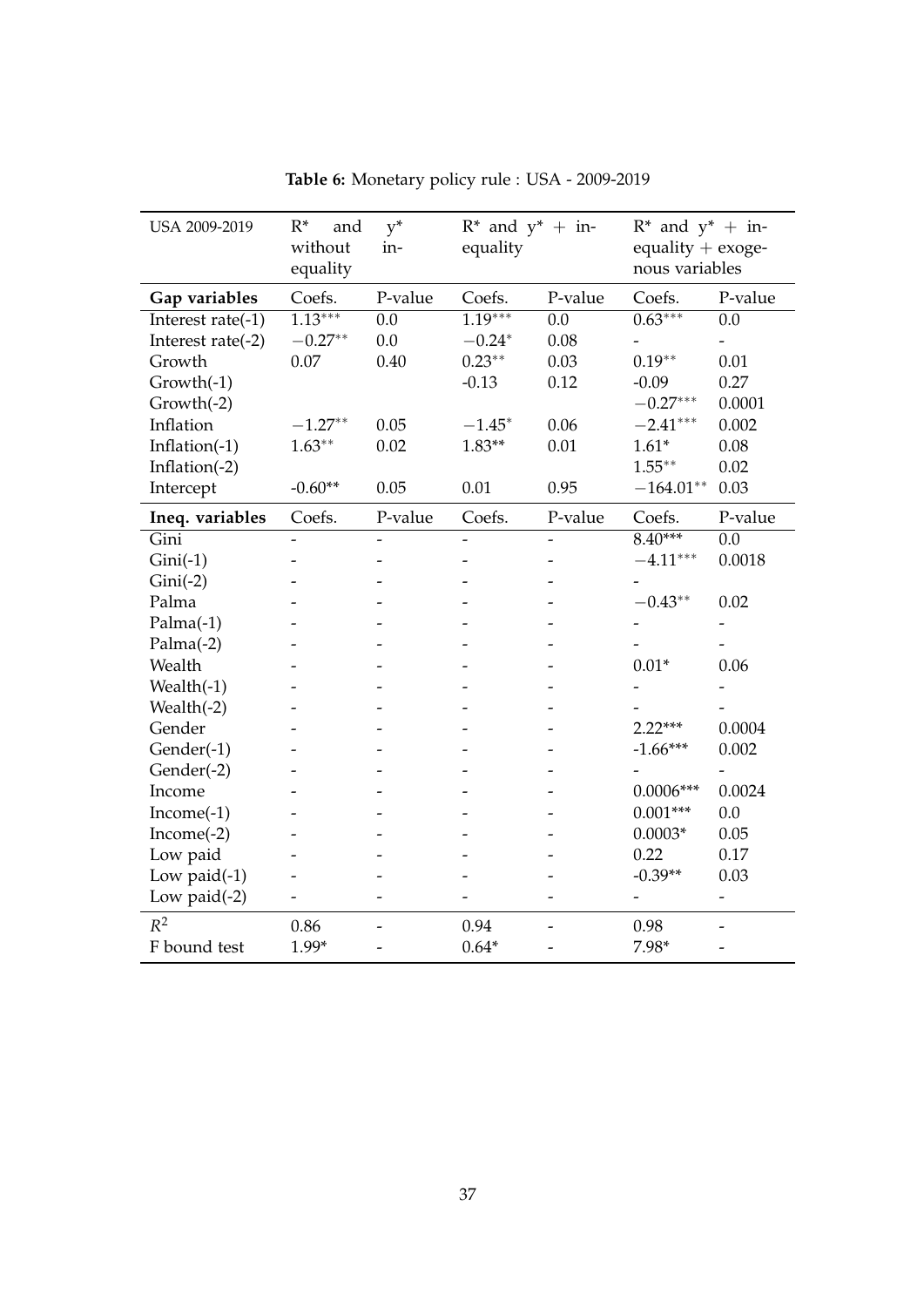| GER 2001-2008     | $R^*$<br>and<br>without<br>equality | $y^*$<br>in-             | $R^*$ and $y^*$ + in-<br>equality |                          | $R^*$ and $y^*$ + in-<br>equality $+$ exoge-<br>nous variables |                          |
|-------------------|-------------------------------------|--------------------------|-----------------------------------|--------------------------|----------------------------------------------------------------|--------------------------|
| Gap variables     | Coefs.                              | P-value                  | Coefs.                            | P-value                  | Coefs.                                                         | P-value                  |
| Interest rate(-1) | $0.82***$                           | $\overline{0.0}$         | $1.60***$                         | $\overline{0.0}$         | 0.01                                                           | 0.95                     |
| Interest rate(-2) |                                     | $\overline{\phantom{0}}$ | $-0.68$                           | 0.0                      | 0.43                                                           | 0.15                     |
| Growth            | 0.04                                | 0.39                     | $-0.02$                           | 0.66                     | $-0.14**$                                                      | 0.02                     |
| $Growth(-1)$      | $0.08*$                             | $0.07\,$                 | $0.25***$                         | 0.0002                   | $-0.04$                                                        | 0.56                     |
| $Growth(-2)$      | 0.05                                | 0.14                     |                                   |                          | $0.06**$                                                       | 0.05                     |
| Inflation         | $0.34*$                             | 0.08                     | 0.13                              | 0.59                     | $-0.58*$                                                       | 0.09                     |
| Inflation $(-1)$  |                                     |                          |                                   |                          | $-0.94$                                                        | 0.09                     |
| Inflation $(-2)$  |                                     |                          |                                   |                          | 0.53                                                           | 0.31                     |
| Intercept         | $0.94**$                            | 0.02                     | $-0.46$                           | 0.23                     | 940.93***                                                      | 0.002                    |
| Ineq. variables   | Coefs.                              | P-value                  | Coefs.                            | P-value                  | Coefs.                                                         | P-value                  |
| Gini              | $\overline{\phantom{0}}$            | $\overline{\phantom{a}}$ | $\overline{\phantom{a}}$          | $\overline{\phantom{a}}$ | 0.94                                                           | 0.42                     |
| $Gini(-1)$        |                                     |                          |                                   |                          | $-0.97$                                                        | 0.53                     |
| $Gini(-2)$        |                                     |                          |                                   |                          | $-3.60$                                                        | 0.02                     |
| Palma             |                                     |                          |                                   |                          | 0.36                                                           | 0.17                     |
| $Palma(-1)$       |                                     |                          |                                   |                          | $-0.72*$                                                       | 0.07                     |
| $Palma(-2)$       |                                     |                          |                                   |                          | $0.40**$                                                       | 0.05                     |
| Wealth            |                                     |                          |                                   |                          | 0.08                                                           | 0.73                     |
| Wealth $(-1)$     |                                     |                          |                                   |                          | $-0.19$                                                        | 0.50                     |
| Wealth $(-2)$     |                                     |                          |                                   |                          | $-0.62**$                                                      | 0.03                     |
| Gender            |                                     |                          |                                   |                          | 0.11                                                           | 0.92                     |
| Gender(-1)        |                                     |                          |                                   |                          | 0.15                                                           | 0.92                     |
| Gender(-2)        |                                     |                          |                                   |                          | $-1.44$                                                        | 0.32                     |
| Income            |                                     |                          |                                   |                          | 0.05                                                           | 0.13                     |
| $Income(-1)$      |                                     |                          |                                   |                          | 0.07                                                           | 0.13                     |
| $Income(-2)$      |                                     |                          |                                   |                          | $0.13**$                                                       | 0.01                     |
| Low paid          |                                     |                          |                                   |                          | 0.04                                                           | 0.80                     |
| Low paid $(-1)$   |                                     |                          |                                   |                          | $-0.20$                                                        | 0.18                     |
| Low paid $(-2)$   |                                     | $\overline{a}$           |                                   |                          | -                                                              | $\overline{\phantom{0}}$ |
| $R^2$             | 0.90                                |                          | 0.95                              |                          | 0.99                                                           |                          |
| F bound test      | $1.99*$                             |                          | $2.23*$                           |                          | $17.8*$                                                        |                          |

**Table 7:** Monetary policy rule: Germany - 2000-2008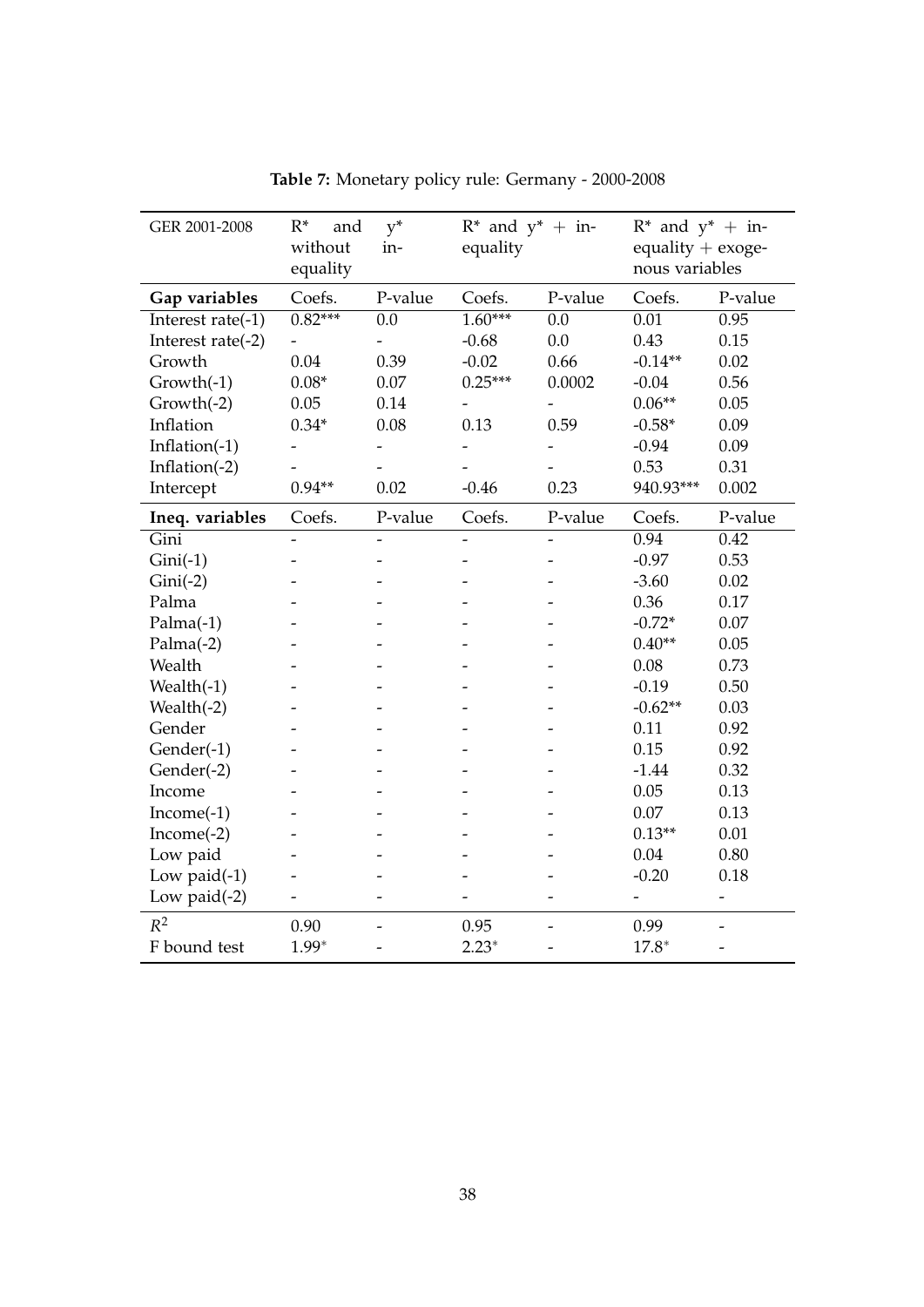| GER 2009-2019     | $R^*$<br>and<br>without<br>equality | $y^*$<br>in-             | $R^*$ and $y^*$ + in-<br>equality |                  | $R^*$ and $y^*$ + in-<br>equality $+$ exoge-<br>nous variables |                              |
|-------------------|-------------------------------------|--------------------------|-----------------------------------|------------------|----------------------------------------------------------------|------------------------------|
| Gap variables     | Coefs.                              | P-value                  | Coefs.                            | P-value          | Coefs.                                                         | P-value                      |
| Interest rate(-1) | $1.21***$                           | $\overline{0.0}$         | $1.24***$                         | $\overline{0.0}$ | $0.83***$                                                      | $\overline{0.0}$             |
| Interest rate(-2) | $-0.38***$                          | 0.0027                   | $-0.38$                           | 0.0011           | $-0.27**$                                                      | 0.05                         |
| Growth            | 0.06                                | 0.12                     | $-0.04$                           | 0.30             | $-0.03$                                                        | 0.59                         |
| $Growth(-1)$      |                                     |                          | $0.12***$                         | 0.007            | 0.05                                                           | 0.28                         |
| $Growth(-2)$      |                                     |                          |                                   |                  |                                                                |                              |
| Inflation         | $-0.52$                             | 0.28                     | $-0.22$                           | 0.65             | 0.13                                                           | 0.80                         |
| Inflation $(-1)$  | $1.53**$                            | 0.02                     | $1.39**$                          | 0.02             | 0.81                                                           | 0.18                         |
| Inflation $(-2)$  | $-2.11***$                          | 0.0001                   | $-2.12***$                        | 0.0001           | $-1.22**$                                                      | 0.05                         |
| Intercept         | $-1.06***$                          | 0.0039                   | $-1.50$                           | 0.0002           | $-15.14$                                                       | 0.78                         |
| Ineq. variables   | Coefs.                              | P-value                  | Coefs.                            | P-value          | Coefs.                                                         | P-value                      |
| Gini              |                                     | $\overline{\phantom{0}}$ | $\overline{a}$                    |                  | $6.61***$                                                      | 0.0034                       |
| $Gini(-1)$        |                                     |                          |                                   |                  | $-6.92***$                                                     | 0.001                        |
| $Gini(-2)$        |                                     |                          |                                   |                  |                                                                |                              |
| Palma             |                                     |                          |                                   |                  | 0.005                                                          | 0.98                         |
| $Palma(-1)$       |                                     |                          |                                   |                  | $-0.65*$                                                       | 0.08                         |
| $Palma(-2)$       |                                     |                          |                                   |                  | $0.66**$                                                       | 0.01                         |
| Wealth            |                                     |                          |                                   |                  | 0.04                                                           | 0.69                         |
| Wealth $(-1)$     |                                     |                          |                                   |                  |                                                                |                              |
| Wealth(-2)        |                                     |                          |                                   |                  |                                                                |                              |
| Gender            |                                     |                          |                                   |                  | 0.52                                                           | 0.22                         |
| Gender(-1)        |                                     |                          |                                   |                  | $-1.46**$                                                      | 0.03                         |
| Gender(-2)        |                                     |                          |                                   |                  | $0.86**$                                                       | 0.02                         |
| Income            |                                     |                          |                                   |                  | 0.03                                                           | 0.61                         |
| $Income(-1)$      |                                     |                          |                                   |                  | $0.14**$                                                       | 0.02                         |
| $Income(-2)$      |                                     |                          |                                   |                  |                                                                | $\qquad \qquad \blacksquare$ |
| Low paid          |                                     |                          |                                   |                  | $-0.13$                                                        | 0.12                         |
| Low paid $(-1)$   |                                     |                          |                                   |                  | $0.30**$                                                       | 0.02                         |
| Low paid $(-2)$   |                                     |                          |                                   |                  | $-0.21***$                                                     | 0.006                        |
| $R^2$             | 0.95                                | $\overline{\phantom{0}}$ | 0.97                              |                  | 0.98                                                           |                              |
| F bound test      | 5.26                                |                          | 10.02                             |                  | 6.46                                                           |                              |

**Table 8:** Monetary policy rule : Germany - 2009-2019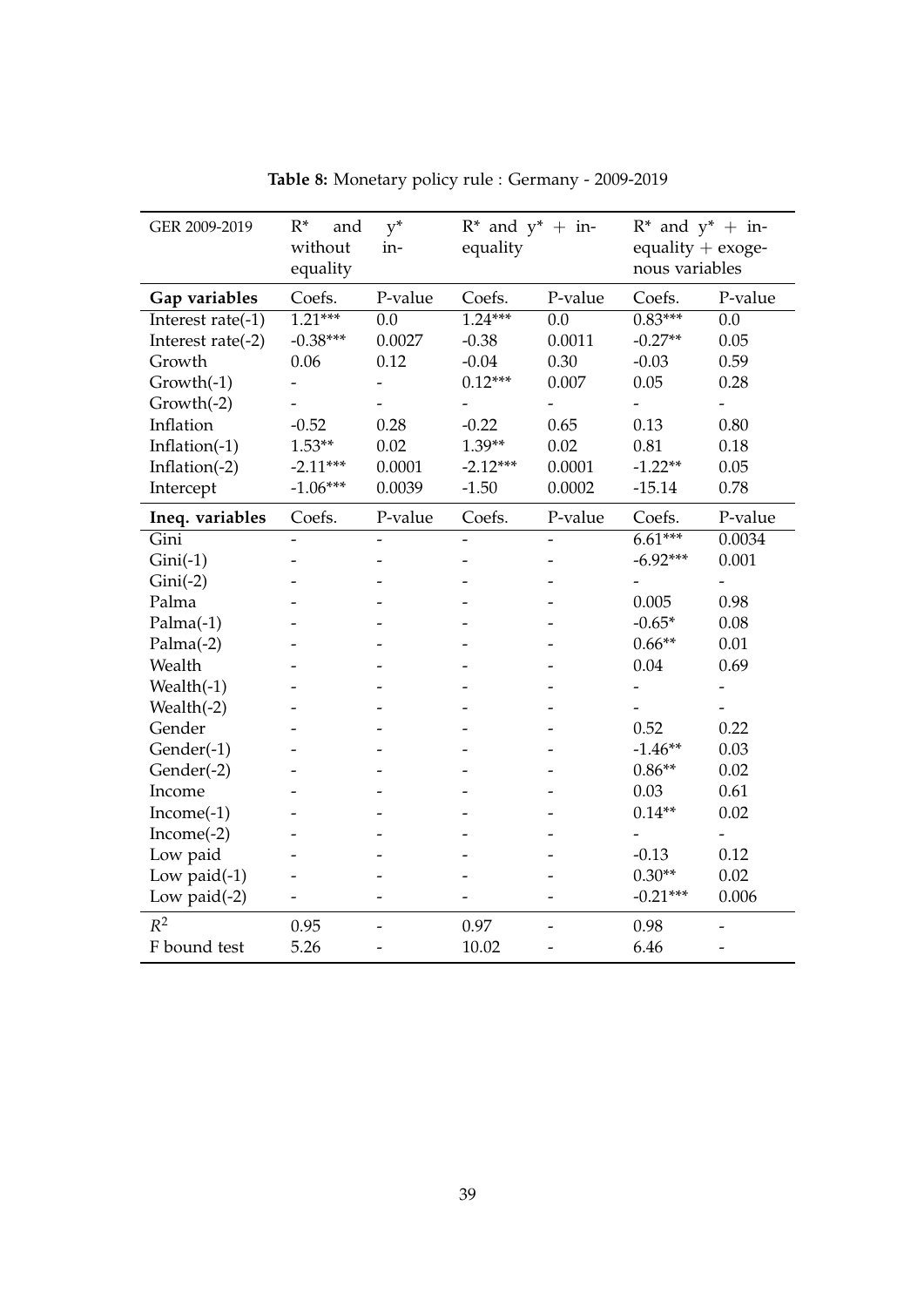| JAP 2001-2008     | $R^*$<br>and<br>without<br>equality | $y^*$<br>in-             | $R^*$ and $y^*$ + in-<br>equality |                  | $R^*$ and $y^*$ + in-<br>equality + exoge-<br>nous variables |                          |
|-------------------|-------------------------------------|--------------------------|-----------------------------------|------------------|--------------------------------------------------------------|--------------------------|
| Gap variables     | Coefs.                              | P-value                  | Coefs.                            | P-value          | Coefs.                                                       | P-value                  |
| Interest rate(-1) | $1.34***$                           | $\overline{0.0}$         | $1.30***$                         | $\overline{0.0}$ | $0.88**$                                                     | $\overline{0.01}$        |
| Interest rate(-2) | $-0.52**$                           | 0.02                     | $-0.56$                           | 0.0017           | $-0.74***$                                                   | 0.007                    |
| Growth            | $-0.73$                             | 0.28                     | $-0.08$                           | 0.24             | $-0.02$                                                      | 0.77                     |
| Growth(-1)        |                                     | $\overline{\phantom{0}}$ | $-0.16*$                          | 0.047            | $-0.18***$                                                   | 0.008                    |
| $Growth(-2)$      |                                     |                          |                                   |                  | $-0.07$                                                      | 0.25                     |
| Inflation         | $2.54**$                            | 0.04                     | $3.00*$                           | 0.07             | $-2.56$                                                      | 0.19                     |
| Inflation(-1)     | $-0.70$                             | 0.64                     | $-2.98*$                          | 0.08             | 2.26                                                         | 0.33                     |
| Inflation $(-2)$  | $-1.65$                             | 0.19                     |                                   |                  | 4.79**                                                       | 0.03                     |
| Intercept         | 0.18                                | 0.14                     | 0.23                              | 0.86             | $-732.38**$                                                  | 0.01                     |
| Ineq. variables   | Coefs.                              | P-value                  | Coefs.                            | P-value          | Coefs.                                                       | P-value                  |
| Gini              |                                     |                          |                                   |                  | $10.36**$                                                    | 0.03                     |
| $Gini(-1)$        |                                     |                          |                                   |                  | $-3.68$                                                      | 0.24                     |
| $Gini(-2)$        |                                     |                          |                                   |                  |                                                              |                          |
| Palma             |                                     |                          |                                   |                  | $-0.90**$                                                    | 0.03                     |
| $Palma(-1)$       |                                     |                          |                                   |                  |                                                              |                          |
| $Palma(-2)$       |                                     |                          |                                   |                  |                                                              |                          |
| Wealth            |                                     |                          |                                   |                  | $-1.31**$                                                    | 0.02                     |
| Wealth $(-1)$     |                                     |                          |                                   |                  |                                                              |                          |
| Wealth $(-2)$     |                                     |                          |                                   |                  |                                                              | $\qquad \qquad -$        |
| Gender            |                                     |                          |                                   |                  | $-2.21$                                                      | 0.43                     |
| Gender(-1)        |                                     |                          |                                   |                  | $-6.09**$                                                    | 0.05                     |
| Gender(-2)        |                                     |                          |                                   |                  | 12.43***                                                     | 0.001                    |
| Income            |                                     |                          |                                   |                  |                                                              |                          |
| $Income(-1)$      |                                     |                          |                                   |                  |                                                              |                          |
| $Income(-2)$      |                                     |                          |                                   |                  |                                                              |                          |
| Low paid          |                                     |                          |                                   |                  | $1.82**$                                                     | 0.01                     |
| Low paid $(-1)$   |                                     |                          |                                   |                  | $-0.81$                                                      | 0.23                     |
| Low paid $(-2)$   |                                     |                          |                                   |                  | 0.68                                                         | 0.12                     |
| $R^2$             | 0.87                                |                          | 0.84                              |                  | 0.97                                                         |                          |
| F bound test      | $1.43*$                             | -                        | $4.16*$                           |                  | $7.36*$                                                      | $\overline{\phantom{a}}$ |

**Table 9:** Monetary policy : Japan - 2000-2008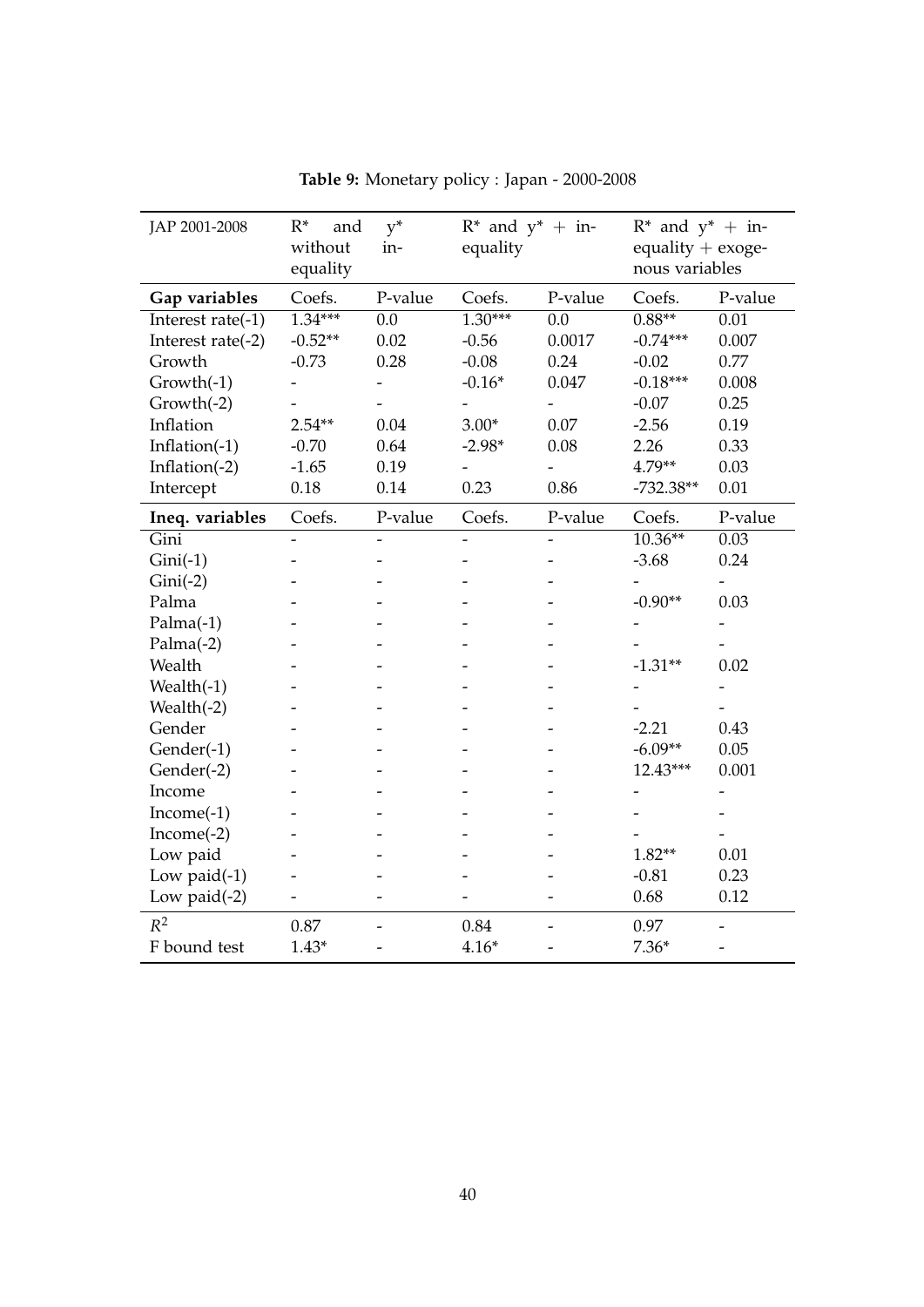| JAP 2009-2019     | $R^*$<br>and<br>without<br>equality | $y^*$<br>in-     | $R^*$ and $y^*$ + in-<br>equality |                  | $R^*$ and $y^*$ + in-<br>equality $+$ exoge-<br>nous variables |         |
|-------------------|-------------------------------------|------------------|-----------------------------------|------------------|----------------------------------------------------------------|---------|
| Gap variables     | Coefs.                              | P-value          | Coefs.                            | P-value          | Coefs.                                                         | P-value |
| Interest rate(-1) | $1.49***$                           | $\overline{0.0}$ | $1.36***$                         | $\overline{0.0}$ | $0.55***$                                                      | 0.0036  |
| Interest rate(-2) | $-0.56***$                          | 0.003            | $-0.47***$                        | 0.008            | $-0.85***$                                                     | $0.0\,$ |
| Growth            | $-0.07$                             | 0.84             | $-0.06$                           | 0.34             | $0.27***$                                                      | 0.003   |
| Growth(-1)        | 0.42                                | 0.26             | $-0.17**$                         | 0.013            | $0.17**$                                                       | 0.05    |
| $Growth(-2)$      | $-0.64**$                           | 0.02             |                                   |                  | 0.08                                                           | 0.17    |
| Inflation         | 0.25                                | 0.32             | $1.49*$                           | 0.09             | 0.26                                                           | 0.80    |
| Inflation $(-1)$  |                                     |                  | $-1.37$                           | 0.11             | $-3.05***$                                                     | 0.0013  |
| Inflation $(-2)$  |                                     |                  | $\overline{\phantom{0}}$          |                  | $1.02*$                                                        | 0.10    |
| Intercept         | 0.60                                | 0.13             | $-0.01$                           | 0.99             | 326.65***                                                      | 0.0035  |
| Ineq. variables   | Coefs.                              | P-value          | Coefs.                            | P-value          | Coefs.                                                         | P-value |
| Gini              |                                     |                  |                                   |                  | $-7.76$                                                        | 0.03    |
| $Gini(-1)$        |                                     |                  |                                   |                  | 9.35                                                           | 0.14    |
| $Gini(-2)$        |                                     |                  |                                   |                  | $-14.76***$                                                    | 0.008   |
| Palma             |                                     |                  |                                   |                  | $0.87**$                                                       | 0.012   |
| $Palma(-1)$       |                                     |                  |                                   |                  |                                                                |         |
| $Palma(-2)$       |                                     |                  |                                   |                  |                                                                |         |
| Wealth            |                                     |                  |                                   |                  | $-0.16$                                                        | 0.62    |
| Wealth $(-1)$     |                                     |                  |                                   |                  |                                                                |         |
| Wealth(-2)        |                                     |                  |                                   |                  |                                                                |         |
| Gender            |                                     |                  |                                   |                  | $-1.33$                                                        | 0.41    |
| Gender(-1)        |                                     |                  |                                   |                  | 0.60                                                           | 0.83    |
| Gender(-2)        |                                     |                  |                                   |                  | 2.14                                                           | 0.22    |
| Income            |                                     |                  |                                   |                  |                                                                |         |
| $Income(-1)$      |                                     |                  |                                   |                  |                                                                |         |
| $Income(-2)$      |                                     |                  |                                   |                  |                                                                |         |
| Low paid          |                                     |                  |                                   |                  | $-0.20$                                                        | 0.19    |
| Low paid $(-1)$   |                                     |                  |                                   |                  | $-0.37**$                                                      | 0.03    |
| Low paid $(-2)$   |                                     |                  |                                   |                  | $-0.33*$                                                       | 0.08    |
| $R^2$             | 0.94                                | $\overline{a}$   | 0.88                              |                  | 0.97                                                           |         |
| F bound test      | 2.01                                |                  | 2.54                              |                  | 8.17*                                                          |         |

**Table 10:** Monetary policy rule : Japan - 2009-2019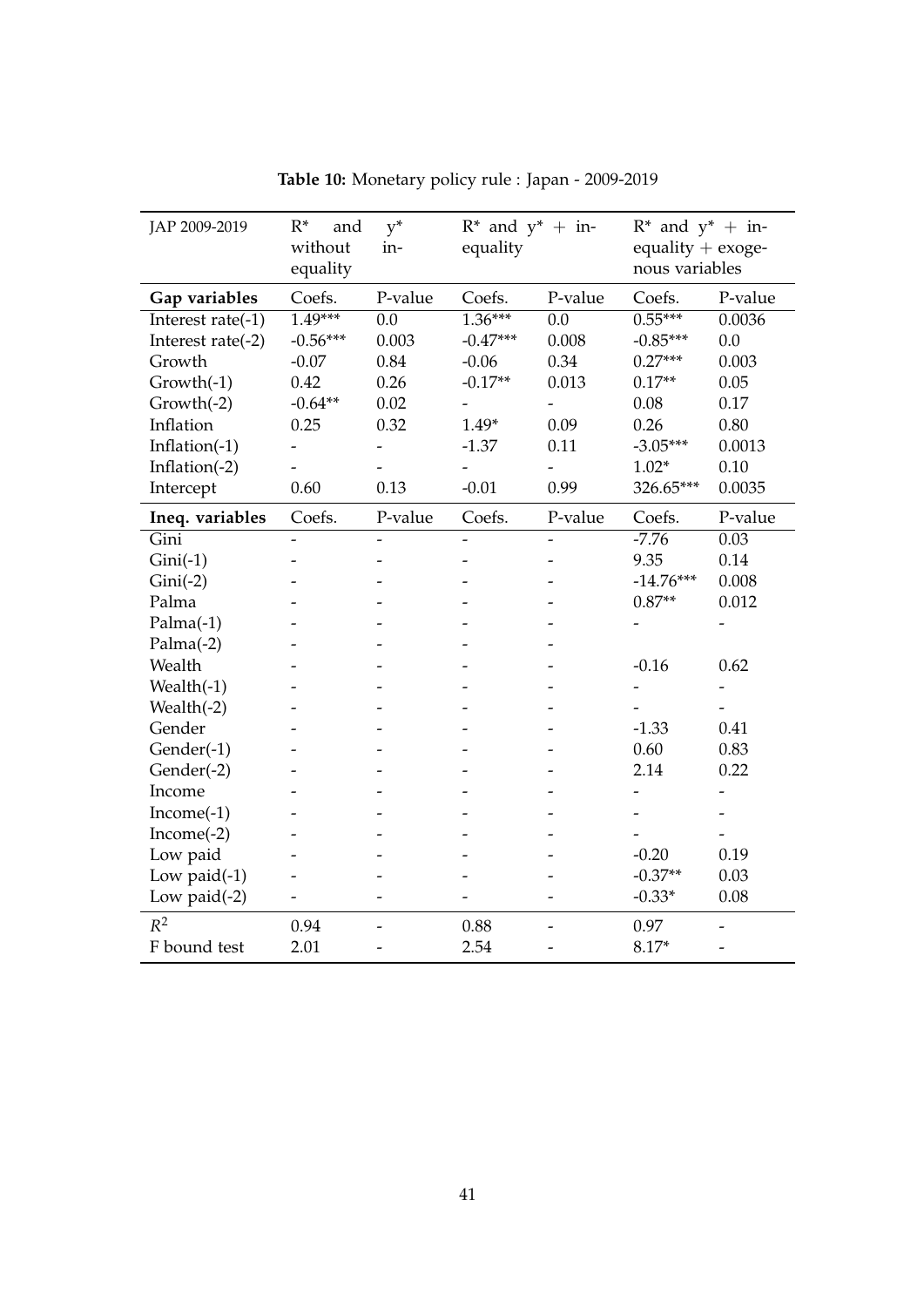### **Appendix A Data sources and estimation results**

| Variable                 | Description                                                                                 | Source                                 |
|--------------------------|---------------------------------------------------------------------------------------------|----------------------------------------|
| $y_t$                    | Real GDP (per-capita). We take the loga-                                                    | <b>OECD</b> Database                   |
|                          | rithm.                                                                                      |                                        |
| $r_t$                    | Short-term real interest rate (nominal minus                                                | OECD Database for inflation.           |
|                          | headline inflation. We take the shadow nom-                                                 | CB of New Zealand for shadow           |
|                          | inal rate                                                                                   | rate                                   |
| $\overline{\text{GINI}}$ | Gini (disposable income post taxes Data and                                                 | <b>OECD</b><br>distribution<br>income  |
|                          | transfers). Data are annual and transformed                                                 | database                               |
|                          | into quarterly data Original data end in 2017.                                              |                                        |
|                          | We replicate the 2017 values for 2018 and                                                   |                                        |
|                          | 2019.                                                                                       |                                        |
| Income disparities       | Palma ratio: Share of top 10% over bottom                                                   | <b>OECD</b><br>distribution<br>income  |
|                          | 40% (income distribution)                                                                   | database                               |
| Wealth inequalities      | Total wealth share of top 10% of wealth / to-                                               | <b>OECD</b> Social and Welfare Statis- |
|                          | tal wealth share of bottom 60% of wealth                                                    | tics and for Households' finan-        |
|                          |                                                                                             | cial and non-financial assets,         |
|                          |                                                                                             | <b>OECD National Accounts Data</b>     |
| Family labour sta-       | Ratio of perc. of children living in family                                                 | <b>OECD</b> Social and Welfare Statis- |
| tus                      | where all adults work and perc. of children<br>living in family where only one adult works. | tics                                   |
|                          | Some data start in 2005. For the years 2000-                                                |                                        |
|                          | 2004, we replicate the data of 2005.                                                        |                                        |
| $\pi_t$                  | Core inflation. Consumer prices, all foods                                                  | <b>OECD</b> Stat                       |
|                          | non-food, non-energy                                                                        |                                        |
| Imported inflation       | G20 CPI all items. We compute core using                                                    | <b>OECD</b> Stat                       |
|                          | HP filter and we divide the results by core                                                 |                                        |
|                          | inflation defined above.                                                                    |                                        |
| Oil prices               | Crude oil import prices. We compute core as                                                 | <b>OECD</b> Data                       |
|                          | the HP filter trend calculated on the index                                                 |                                        |
|                          | and we divide the result by domestic core                                                   |                                        |
|                          | inflation.                                                                                  |                                        |
| Gender gap               | Labour force participation rate (ratio of men                                               | OECD Social and Welfare Wel-           |
|                          | over women). Data are annual and converted                                                  | fare Statistics Statistics             |
|                          | in quarterly data.                                                                          |                                        |
| Labour<br>income         | Labour income share ratios: Original data                                                   | OECD Data on unit labor cost           |
| share growth rate        | are annual and converted to quarterly data.                                                 |                                        |
| minus productiv-         | Productivity is measured by GDP per person                                                  |                                        |
| ity growth rate          | employed quarterly change).                                                                 |                                        |
| Low pay workers          | Share of workers earning less than two-thirds                                               | <b>OECD</b> Wage levels.               |
|                          | of median earnings (full-time employees).                                                   |                                        |
|                          | Original data are annual and converted to                                                   |                                        |
|                          | quarterly data                                                                              |                                        |

| Table 11: Sources and data |  |
|----------------------------|--|
|----------------------------|--|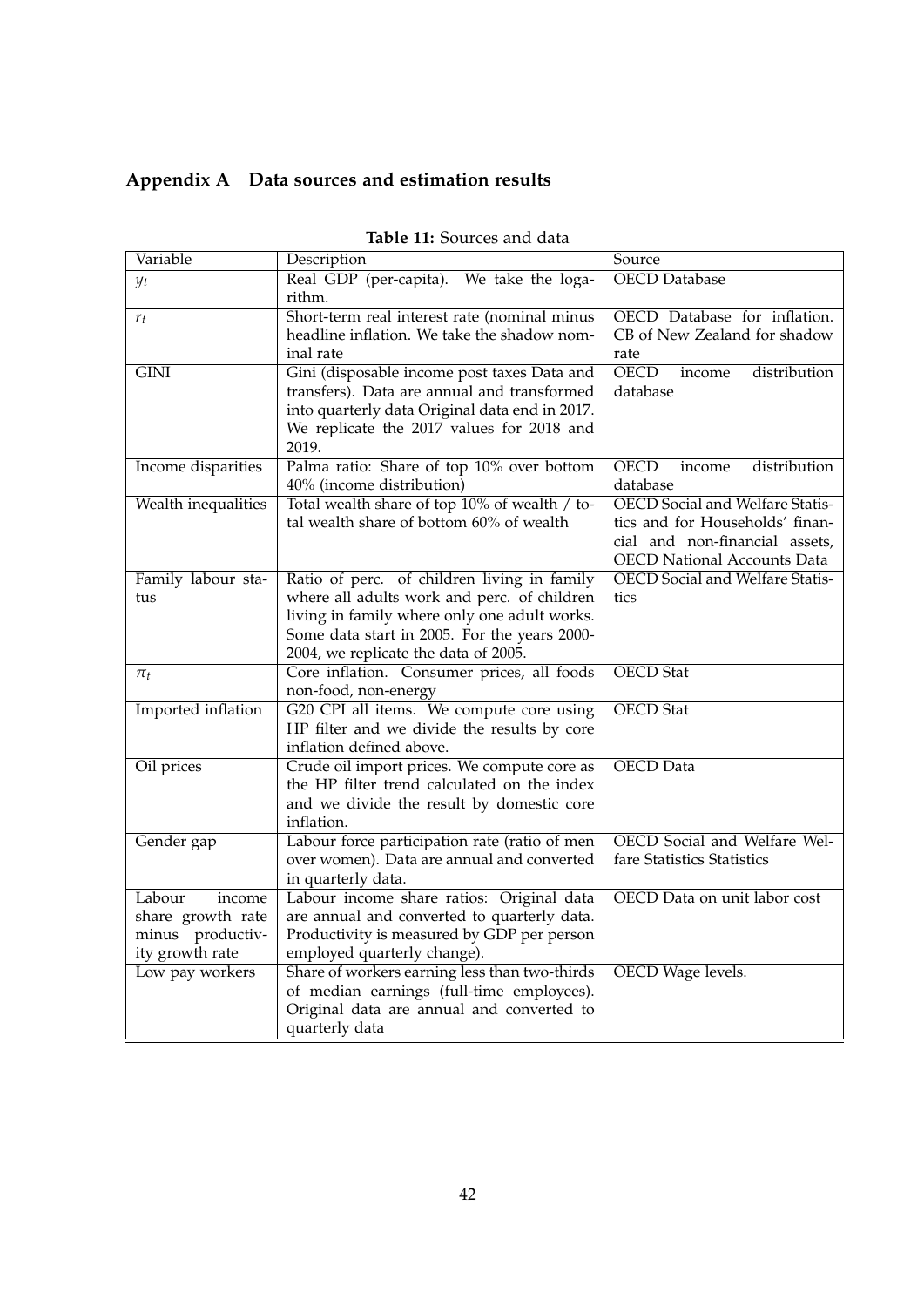### **Appendix B A simple model linking labour income share and prices in AS equation**

We propose a stylized model in which inequalities related to changes in the distribution of income shares is shown to affect the dynamics of inflation in AS equation.

Nominal wage rate is set by employees, based on their expectations of future price level. Consumer prices are a weighted average of producer and foreign prices:

$$
(1+T_t^d)W_t^s = (1+T_t^v)P_{ct}^e, P_{ct} = P_t^{1-\phi_t}(P_t^*E_t)^{\phi_t}, \tag{A1}
$$

where  $W_t^s$  is the nominal wage rate,  $T_t^d$  and  $T_t^v$  are tax rates on respectively wages (income or payroll tax) and consumption goods (VAT).  $P_{ct}^e$  is the expected level of consumer prices, *E*<sup>*t*</sup> is the nominal exchange rate.  $φ$ <sup>*t*</sup> is the share of foreign goods in the consumer's basket of consumption.  $P_t$  and  $P_t^*$  are producer prices in the domestic and foreign countries.

Using a log-linearized form, the real wage rate depends on fiscal wedge and on the expected level of consumer prices (small letter are log):

$$
w_t^s = (t_t^v - t_t^d) + p_{ct}^e, \ p_{ct} - p_t = \phi_t + \theta_t, \ \theta_t = p_t^* - p_t + e_t.
$$
 (A2)

*θ*<sub>*t*</sub> is the real exchange rate defined as the ratio of foreign prices  $p_t^*$  expressed in units of domestic currency ( $e_t$  is the nominal exchange rate) to domestic prices  $p_t$ . The weighting coefficient  $\phi_t$  is assumed to be variable over time. It can be considered as a proxy for the degree of pass-through of foreign prices into domestic prices.

Firms produce  $Y_t$  with labor (the employment level is  $N_t$ ). The production function- in logarithm - is written  $Y_t = N_t^{\gamma_t}$ , where  $\gamma_t$  denotes the share of wages out of national income (wage share). For simplicity we assume that capital stock is fixed.

The first-order condition of profit maximization leads the firms to choose its optimal level of employment. This choice implies

$$
p_t - p_{ct}^e = -\ln \gamma_t + (t_t^v - t_t^d) + y_t,\tag{A3}
$$

where *y<sup>t</sup>* is per-capita GDP (in logarithm). Inflation expectations are defined as a weighted average of an anchor price and past consumer prices. In logarithms, we write:

$$
p_{ct}^{e} = (1 - \lambda)\bar{p}_{ct} + \lambda D_{\pi}^{p_{\pi}}(L)p_{ct}, \quad 0 < \lambda < 1. \tag{A4}
$$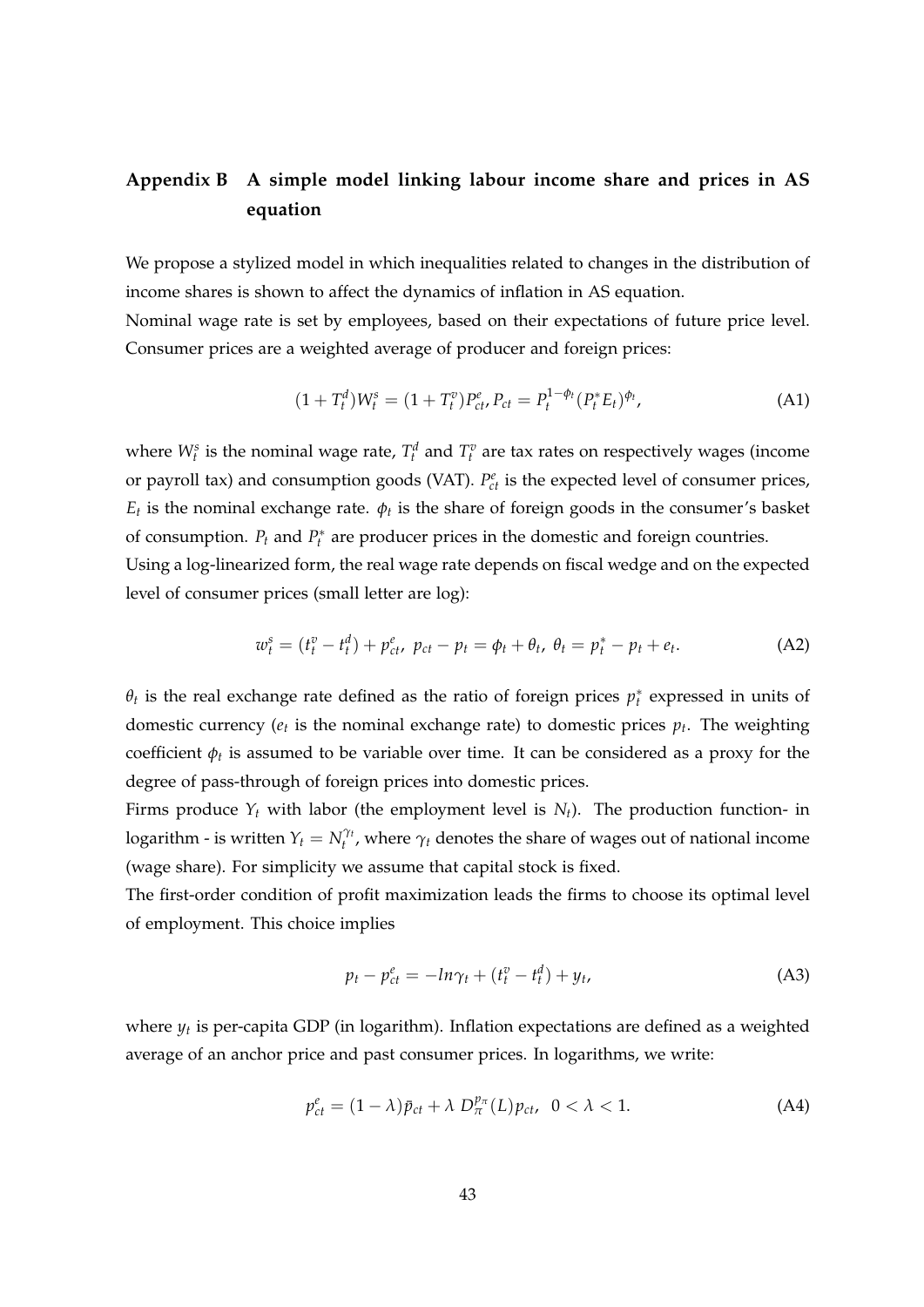Defining CPI inflation  $\pi_{ct} = \Delta p_{ct}$ , total inflation  $\pi_t = \Delta p_t$ , expected inflation  $\pi_{ct}^e = p_{ct}^e$ , and assuming that tax rates are constant, we obtain the following short-term aggregate supply curve:

$$
\pi_{ct} = \pi_{ct}^e + \Delta ln(\gamma_t) + \Delta y_t + \epsilon_t^{\pi}, \tag{A5}
$$

$$
\pi_{ct}^e = (1 - \lambda)\bar{\pi}_{ct} + \lambda D_{\pi}^{p_{\pi}}(L)\pi_{ct}, \quad 0 < \gamma_t < 1. \tag{A6}
$$

Equation (2) is obtained by assuming extrapolative expectations,  $\lambda = 1$  in Equation (A6) and by taking into account the cyclical nature of labor productivity dynamics (See Bhaumik (2011) for empirical evidence in the industrialized countries). Further changes in the labourincome share is equivalent to changes in the gap between the growth rate of wages and productivity. Both have been shown to be linked to factors of inequalities (for instance, gender gap) and international environment (here imported inflation and energy prices to account for possible substitution between labour and factors of production that are energybased).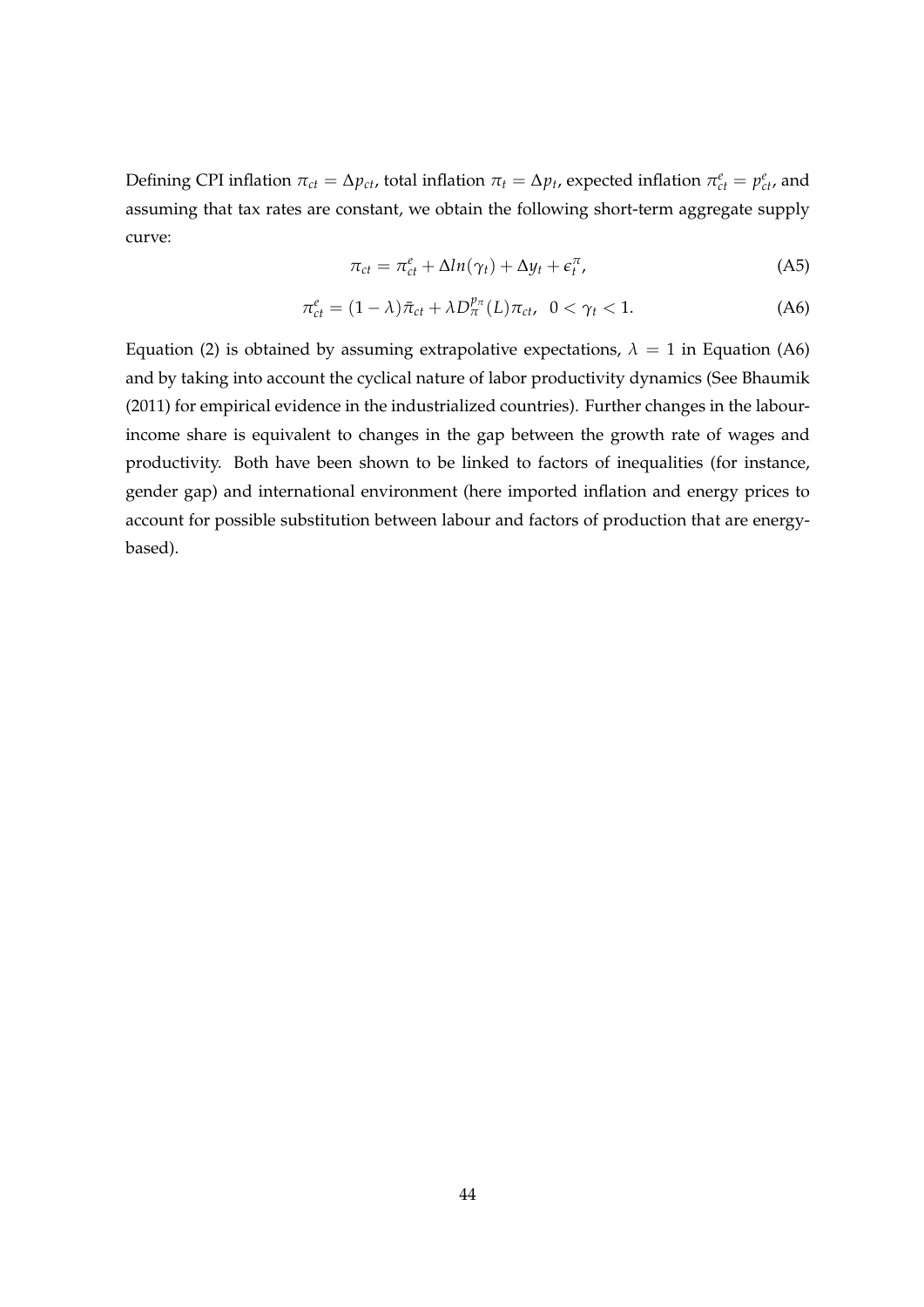# **Appendix C State-space representation of the model**

$$
X_t = AX_{t-1} + \zeta_t + F_t \eta_t : \text{ state equation} \tag{B1}
$$

$$
Y_t = \mu_t + C_t^T X_t + G_t V_t: \quad \text{measurement equation} \tag{B2}
$$

with the following definitions of the variables

$$
\mathbf{X}_{\mathsf{t}} = \begin{pmatrix} y_{t}^{*} \\ y_{t-1}^{*} \\ y_{t-2}^{*} \\ g_{t} \\ g_{t-1} \\ g_{t} \\ g_{t-1} \end{pmatrix}, \quad \mathbf{A}_{(7 \times 7)} = \begin{pmatrix} 1 & 0 & 0 & 1 & 0 & 0 & 0 \\ 1 & 0 & 0 & 0 & 0 & 0 & 0 \\ 0 & 1 & 0 & 0 & 0 & 0 & 0 \\ 0 & 0 & 0 & 1 & 0 & 0 & 0 \\ 0 & 0 & 0 & 1 & 0 & 0 & 0 \\ 0 & 0 & 0 & 0 & 0 & \delta_{g} & 0 \\ 0 & 0 & 0 & 0 & 0 & 1 & 0 \end{pmatrix}, \quad \mathbf{G}_{t} = \begin{pmatrix} 0 \\ 0 \\ 0 \\ 0 \\ 0 \\ \delta \\ 0 \\ 0 \end{pmatrix},
$$

$$
\eta_t = \begin{pmatrix} \epsilon_t^{y^*} & \eta_s & 0 \\ \epsilon_t^g & \epsilon_t^g \\ \epsilon_t^s \end{pmatrix}, \quad \mathbf{F}_t = \begin{pmatrix} \sigma_{y^*} & \sigma_g & 0 \\ 0 & 0 & 0 \\ 0 & \sigma_g & 0 \\ 0 & 0 & 0 \\ 0 & 0 & 0 \\ 0 & 0 & 0 \end{pmatrix}, \quad \mathbf{Y}_t = \begin{pmatrix} y_t \\ \tau_t \\ \tau_t \end{pmatrix},
$$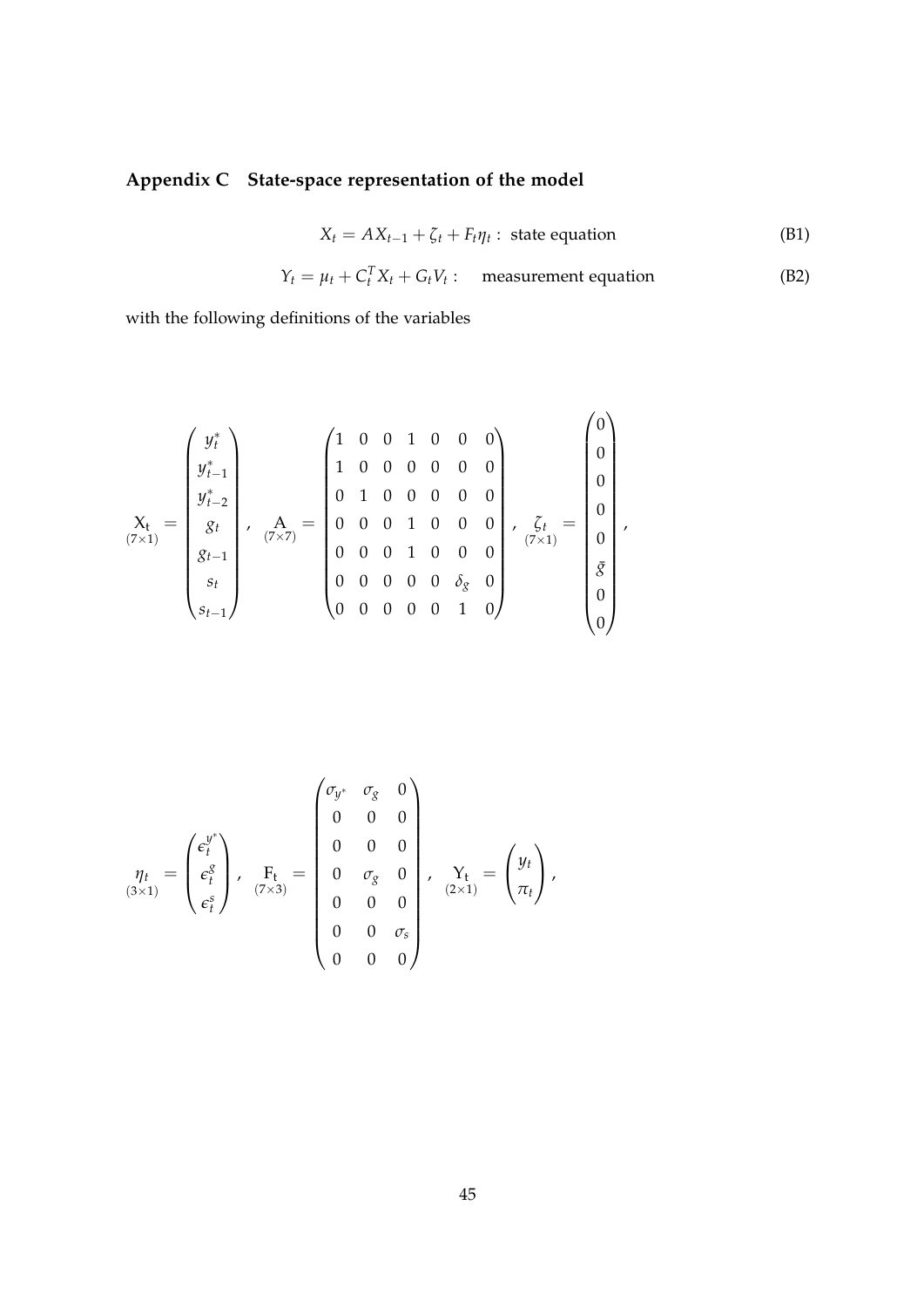$$
\mu_{t} = \begin{pmatrix} AA & 0 & 0 \\ b_1 & 0 & BB \end{pmatrix} \begin{pmatrix} y_{t-1} \\ y_{t-2} \\ r_{t-3} \\ 1 \\ 1 \\ r_t \\ R_t \\ R_t \\ W_t \end{pmatrix}, \quad \begin{matrix} A A^T \\ A A^T \\ A A^T \\ B A^T \\ A \\ d_{Gini} \\ d_{Dalama} \\ d_{Dalama} \\ d_{Dalamb} \\ d_{Dalamb} \\ d_{Dalamb} \\ d_{Dalamb} \\ d_{Dhamb} \\ d_{Dhamb} \\ d_{Dhamb} \end{matrix}, \quad \begin{matrix} b_{oil}^1 \\ b_{oil}^1 \\ b_{imp}^1 \\ b_{loop}^1 \\ b_{loop}^1 \\ b_{loop}^1 \\ h_{low}^1 \end{matrix}
$$

$$
V_t = \begin{pmatrix} e_t^{\tilde{y}} \\ e_t^{\pi} \end{pmatrix}, \quad G_t = \begin{pmatrix} \sigma_{\tilde{y}} & 0 \\ 0 & \sigma_{\pi} \end{pmatrix}, \quad \mathbf{C}^T = \begin{pmatrix} 1 & 0 \\ -a_y^0 & -b_y^0 \\ -a_y^1 & 0 \\ -\frac{a_r c}{2} & 0 \\ -\frac{a_r c}{2} & 0 & 0 \\ -\frac{a_r}{2} & 0 & 0 \\ -\frac{a_r}{2} & 0 & 0 \end{pmatrix}
$$

$$
\mathbf{Z}^T_{(1\times3)} = \begin{pmatrix} Gini_{t-1} \\ Palma_{t-1} \\ Wealth_{t-1} \end{pmatrix}, \quad \mathbf{x}^T_{(1\times2)} = \begin{pmatrix} point_{t-1} \\ pini_{t-1} \\ pimp_{t-1} \end{pmatrix}, \quad \mathbf{W}^T_{(1\times3)} = \begin{pmatrix} Gender_{t-1} \\ wages_{t-1} \\ Low_{t-1} \end{pmatrix}.
$$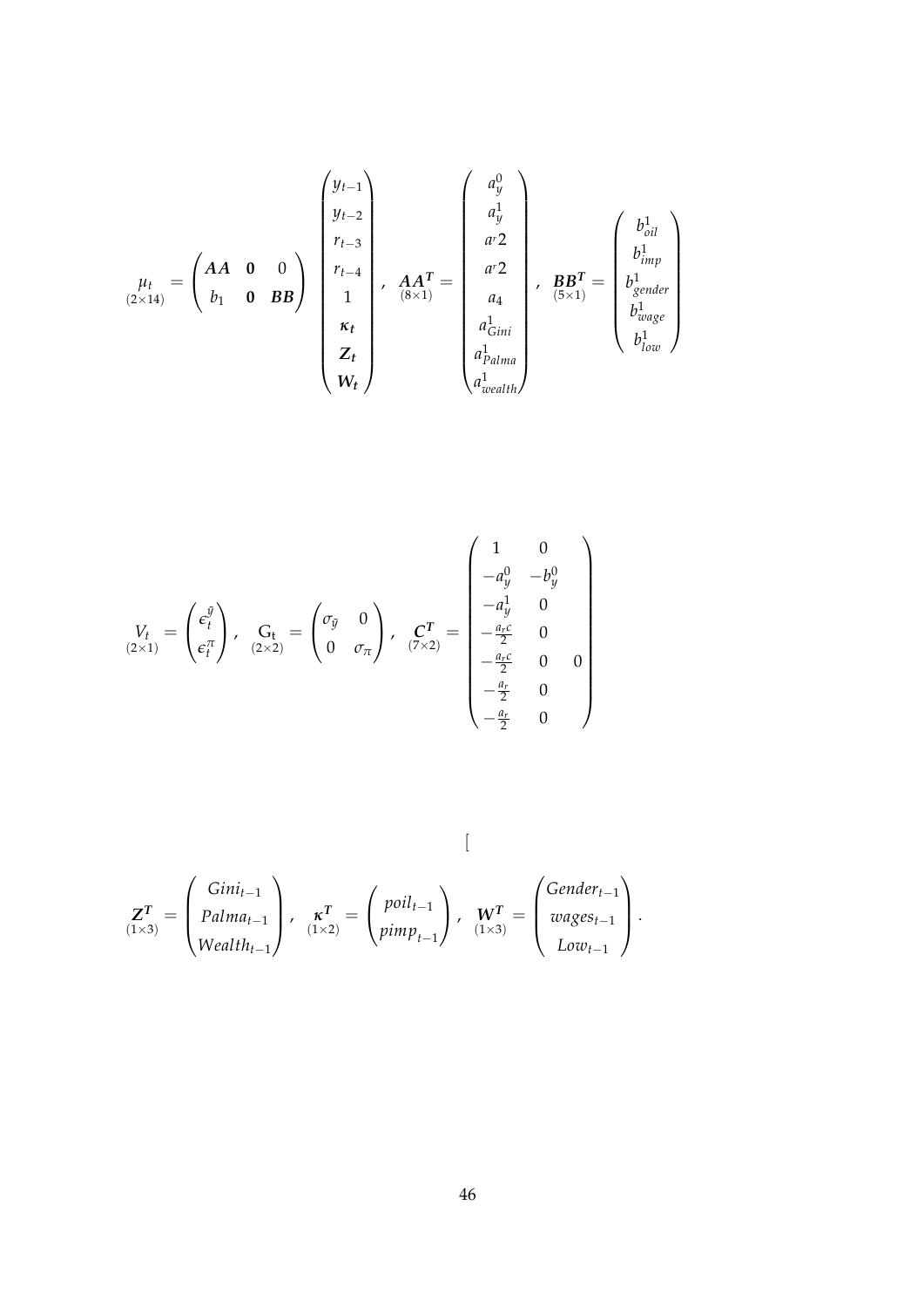



**Figure 1:** Time path of potential growth for the United States



**Figure 2:** Time path of the natural interest rate for the United States



**Figure 3:** Time path of potential GDP for the United States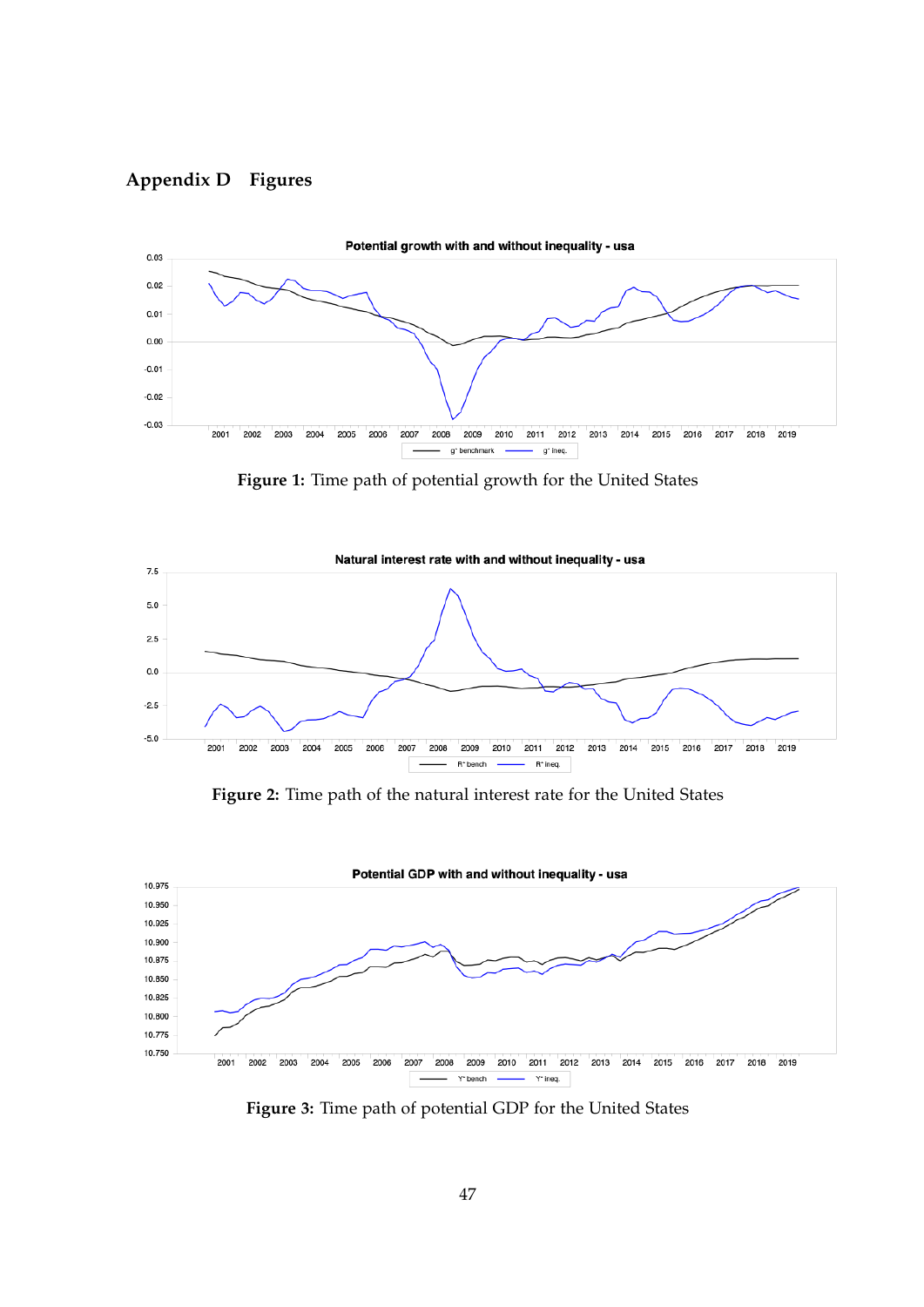





**(b)** Time path of output gap accounting for inequality. United States **Figure 4:** Output gap with and without inequality. United States.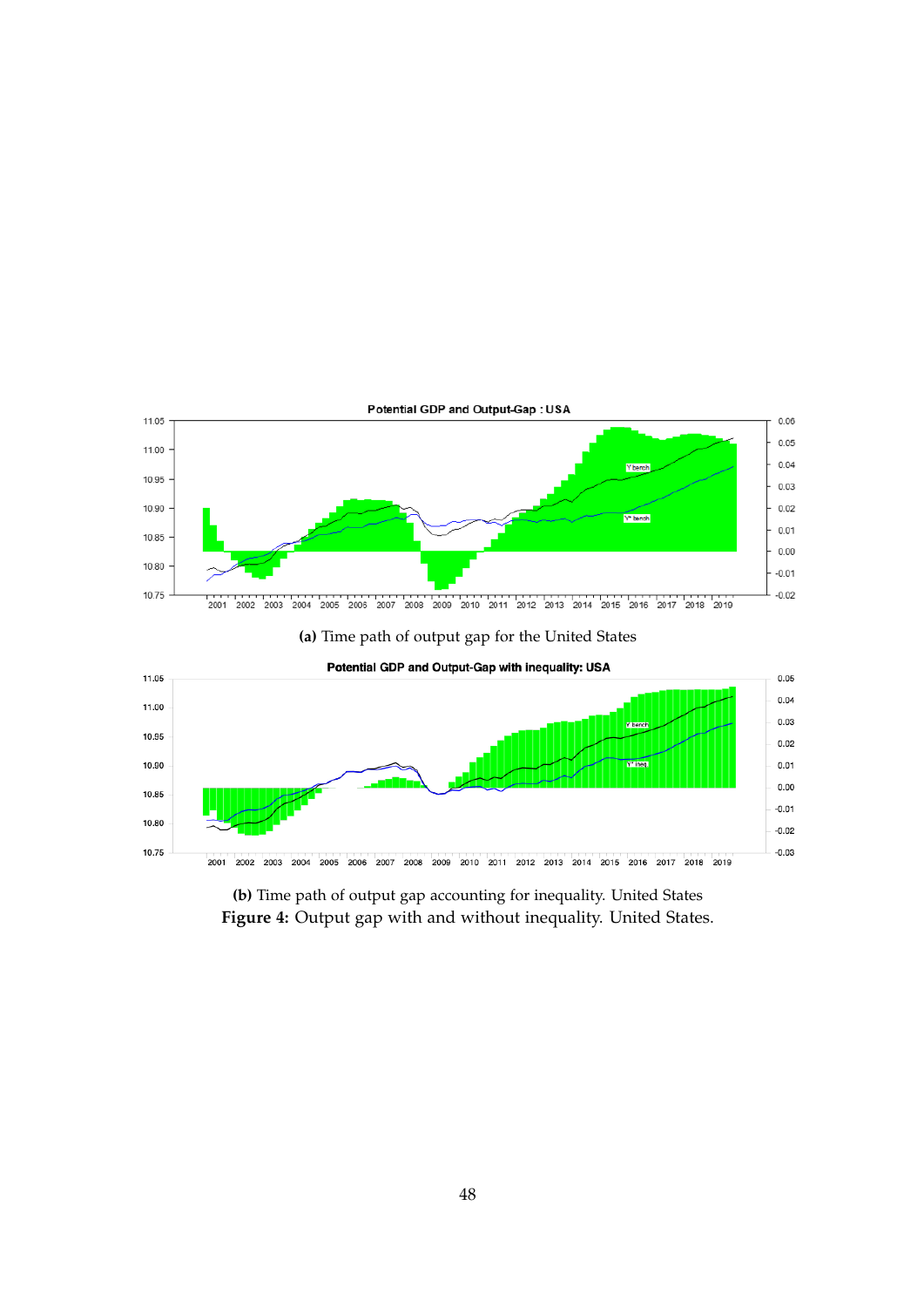

**Figure 5:** Time path of potential growth for Germany



**Figure 6:** Time path of the natural interest rate for Germany



**Figure 7:** Time path of potential GDP for Germany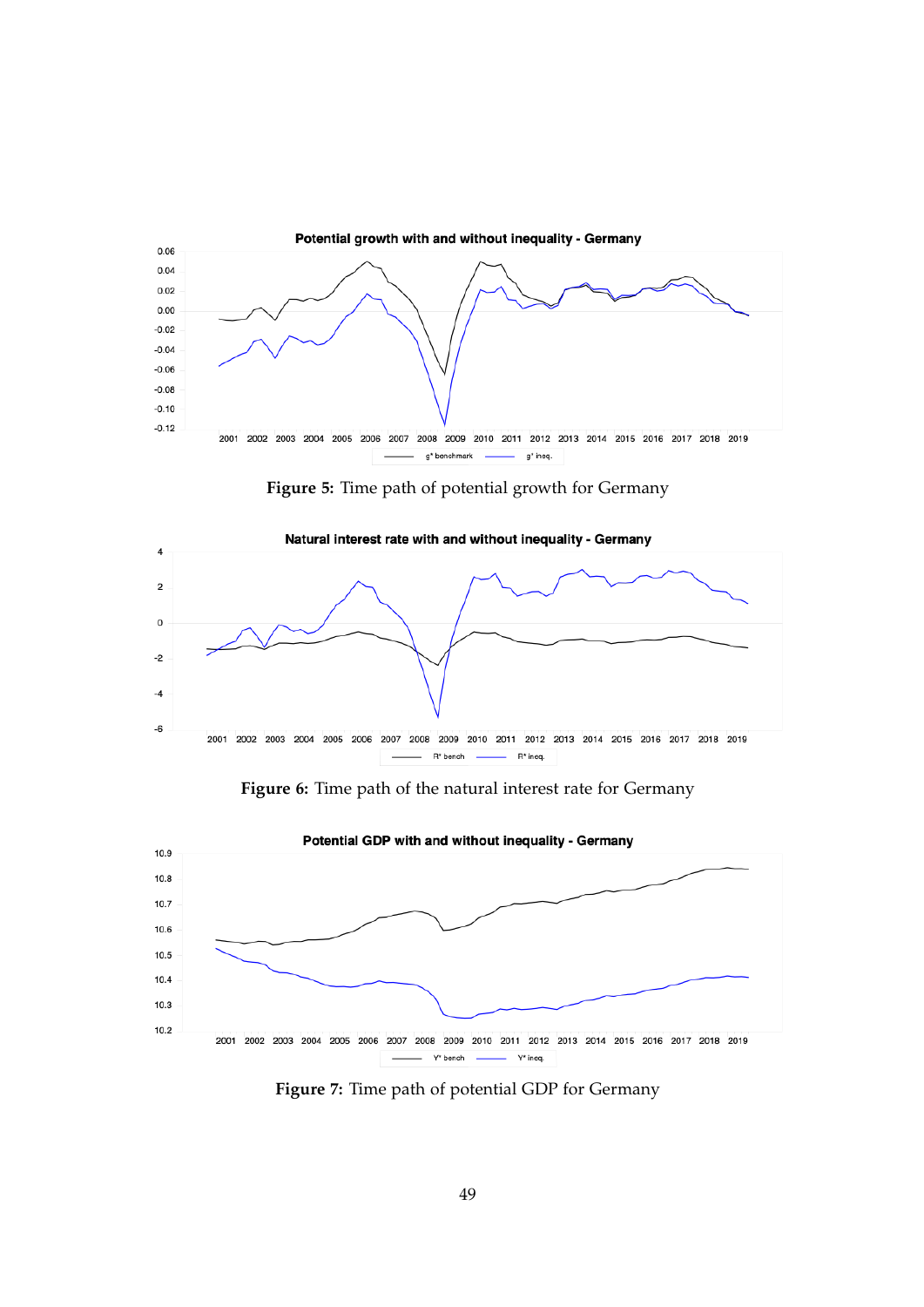

**Figure 8:** Time path of potential growth for Japan



**Figure 9:** Time path of the natural interest rate for Japan



**Figure 10:** Time path of potential GDP for Japan